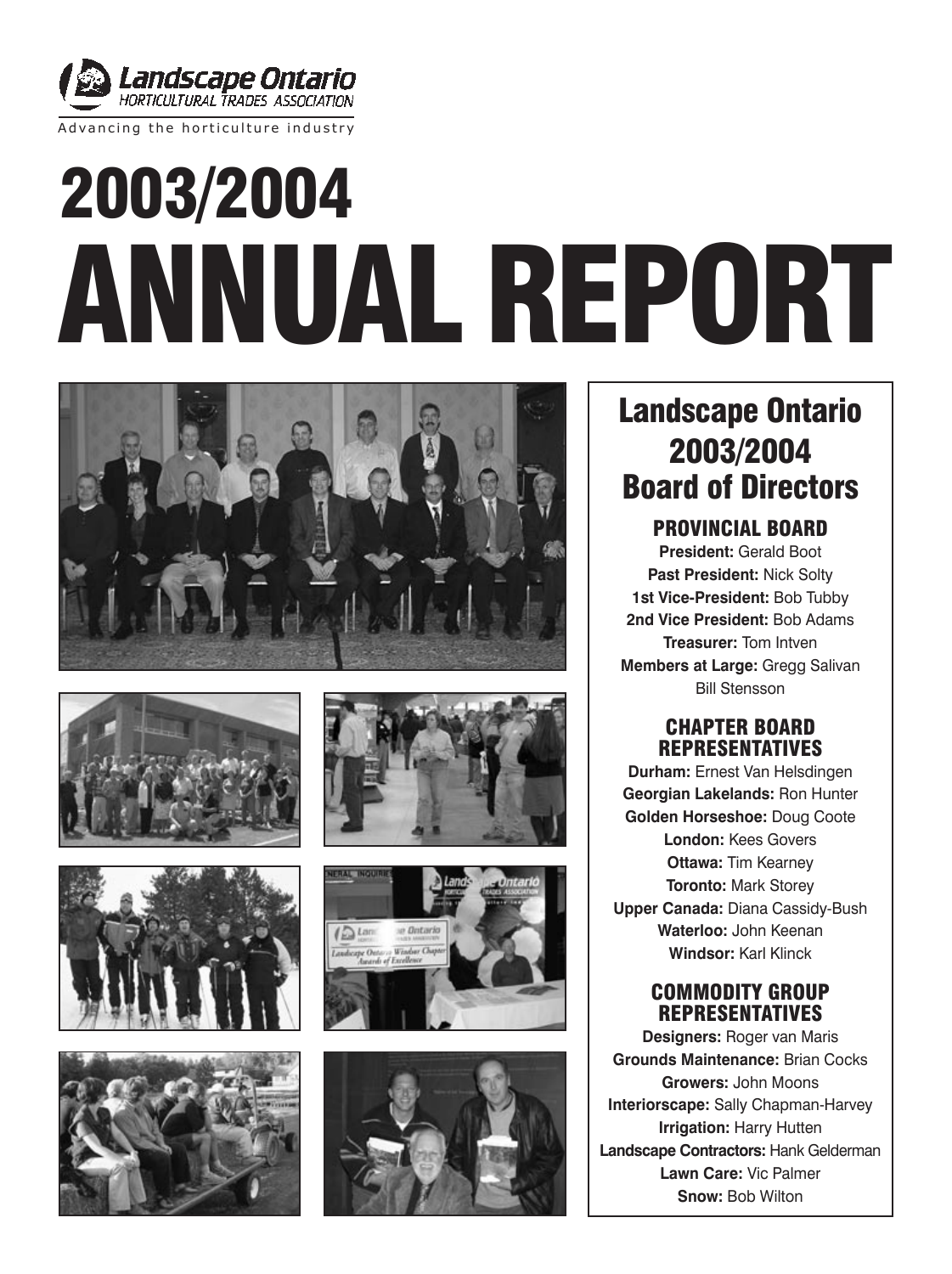## President's Message

First and foremost, I would like to say<br>
that it has been an honour, privilege<br>
and delight to serve as your presider<br>
this attice that that it has been an honour, privilege and delight to serve as your president during this past year. The more I become involved with Landscape Ontario, the more I realize that the association has accomplished many great things for our industry. If we were to hold a meeting to listen to reports from all staff, committee members, commodity groups, chapters, Congress and Garden Expo, *Landscape Trades* and *Horticulture Review*, Canada Blooms… the list goes on… it would take weeks to hear all the reports.

There is no doubt that LO is responsible for developing and sustaining industry activity. Many initiatives have begun with LO involvement and continue to prosper through LO's participation and commitment. In the pages that follow you can read highlights of our activities over the past year.

I thank the Landscape Ontario staff, board members, committee members and all of you involved in this association, in one way or another, for your contributions during this past year. LO's strength is its staff and members, who actively pursue activities and events to make our industry better.

We need only to look at the membership and our commodity groups to see how broad this industry is. There are so many different areas of expertise. All the sectors have their own agendas to make this industry better, so it's no wonder it takes a 24-member board of directors and a staff of 24 to meet and deal with the demands of the members who are running their businesses, each in his own sector.

This is a grass roots association, where every chapter and commodity is represented at the provincial board. There are nine chapters and nine commodity groups represented at each board meeting – the regional and sector-specific issues are brought to the table as these representatives report on their activities. We share information on the success and/or disappointment of chapter meetings and events and on the challenges faced by each commodity group and how they are dealing with them.

Over the past year I have asked many members for ideas on how to take Landscape Ontario, and our businesses,

to the next level. The feedback has helped us to identify three important issues. They are: 1) Helping our members (employers) build better



businesses – working for profit; 2) Helping our members on the technical side of things – training employees so that our jobs and service exceed the expectations of our clients; and 3) Helping our members use Landscape Ontario, its logo and benefits in their businesses and communities.

Landscape Ontario always needs more volunteers. There is not a better way to get to know and network with your industry leaders and peers than to get involved and help resolve some of the issues that face your company. I hope that as you read through the reports, you will be motivated to get involved in the industry from which you benefit. I wish you all a prosperous 2005.

*Respectfully submitted,*  Gerald Boot, President, 2003-2004

## Treasurer's Report

s the new kid on the executive com-<br>mittee, I am honoured to hold the<br>position of treasurer of this sucmittee, I am honoured to hold the position of treasurer of this successful member organization. I would like to offer my report of the financial state of affairs through a few observations that I have made over the last five or so years.

#### **Observation 1:**

Landscape Ontario has a good track record of employing sound accounting practices and conservative budgetary principles that lead to surplus budgets. This solid approach has again this year produced a surplus from budget of \$98,434. The surplus is a result of good management practices by all departments, and an unexpected windfall from our trade shows. I follow in the footsteps of three very competent treasurers with whom I am fortunate to serve on the executive committee. They offer a wealth of wisdom that is employed in every decision that comes before us. It is our good fortune to have Joe Sabatino as our long-serving controller. Joe brings many years of experience to his job and manages and presents our finances in an efficient manner. A surplus is again budgeted for the next fiscal year.

#### **Observation 2:**

Our association is a well-oiled machine with good communication and motivated staff

that works in the interest of its members. All departments have clearly defined goals and have experienced good success achieving them within or close to budget. The staffs of the trade shows and magazines should be commended on their continued success. It has not been achieved by accident, rather, through hard work and planning. Please keep in mind that they are a vital source of income so that we can achieve our goals through membership services, education, lobbying and the many other efforts mandated by our mission statement.

#### **Observation 3:**

It is a bonus to serve as treasurer for an industry organization that is enjoying good times. Generally, most sectors of the green trade are benefiting from a sustained building boom, low interest rates and a strong economy. It is always easier to deal with budgets when business is good and prospects are positive. Good news items include:

- 1) The mortgage was paid off this year – hurray! This is truly a reason to celebrate. As well, the value of our property continues to escalate as services are provided to the area and surrounding property development is planned.
- 2) Our budgetary surplus has been allocated equally to The Horticulture Centre Improvement Fund and the Horticulture

Industry Development Fund.

Both funds have substantial balances and serve as a great reserve

for future site development and other industry initiatives.

#### **Observation 4:**

It is a treat to observe how this organization works. It is a case in point where the needs of the members truly do come first. Staffing and budgets are allocated, often on short notice, to address real issues and priorities determined by broad representation from all of the commodity groups and chapters. We are fortunate that our 'official observer,' Tony DiGiovanni, is a good listener and directs staff quickly to respond to the needs of our membership. Our mission is to advance the horticulture industry. It is so nice to see that our budget focuses on doing just that. While we have been highly successful in creating solid income streams from the trade shows and the magazines, it is important to note, that we do these things to provide service to our members through the many membership services and educational programs offered. All of these services are in place with the goal of improving our professionalism. These departments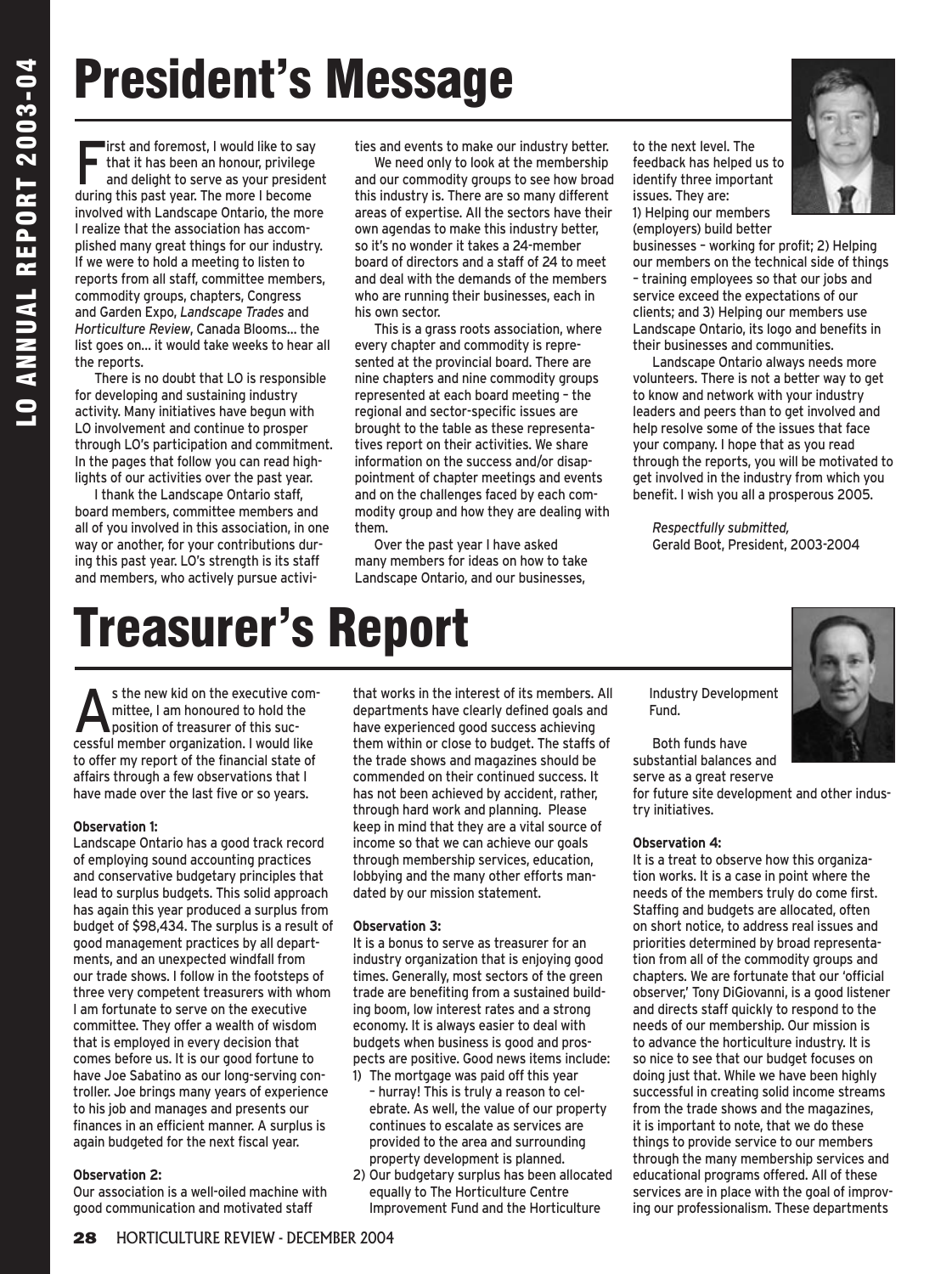5 LO ANNUAL REPORT 2003-04 **ANUML REPORT 2003-04** 

are less glamorous in that they are net users of income and often perform thankless jobs. However, they are at the heart of advancing the industry and building professionalism. To all the staff in membership services and education, keep up the great work!

#### **Observation 5:**

The success of this organization is a direct result of highly motivated volunteers that serve on the boards, and the many committees and associated groups. I encourage all members to become involved – at any level

or with any association activity. Engage yourself and you will feel more connected, fulfilled and rewarded.

*Respectfully submitted,* Tom Intven, Treasurer, 2003-2004

## Executive Director's Report

andscape Ontario exists as a means to<br>an end. It is a community for mutual<br>benefit and improvement. Its purpose an end. It is a community for mutual is to grow a prosperous, professional and ethical industry that is recognized, valued and utilized by the public because of the benefits that our occupational activities provide.

Following is a brief chronicle of our collective activities of 2004:

At the beginning of the year, LO president Gerald Boot began his term by asking a focussing question. "How can we take Landscape Ontario to the next level?" The answers from many members can be summarized into three general themes that will guide our activities for the next few years.

- 1. Provide opportunities to assist our members to improve their business management and financial skills.
- 2. Provide opportunities to help our members and their employees improve their technical competence. This includes working at ensuring an adequate supply of skilled labour.
- 3. Create public recognition for Landscape Ontario members as professionals.

Theme 1 and 2 provided the basis of a detailed Human Resource Plan that you will find on our website at www.hort-trades.com.

Many Theme 3 activities can be found under the heading "Public Relations" below. A detailed Public Relations plan has not yet been finalized. It is felt that that business and technical competence activities are a priority before we focus on our public message.

#### **Highlights of 2004**

- **•** A new chapter was born. The Upper Canada Chapter was initiated through the work of Diana Cassidy-Bush and Cor Vanderkruk. Congratulations to their new and enthusiastic board members: Russ Loney, president; Terry Childs, vicepresident; Diana Cassidy-Bush, Provincial board rep/secretary; Dan Clost, treasurer. Directors include Paul Doornbos, Bill Oliphant, Brian Van Dyk and Scott Wentworth.
- **•** A new commodity group was formed. The Snow Management Group evolved from the Snow Sub-Committee. The first chair is Bob Wilton. Board members include Gerald Boot, John Fulford, Mark

Humphries, Doug Ketler, Jim Melo, Rick Newbatt, Willem Tiemersma, and Ernest Van Helsdingen.

- **•** The Minister of Training, Colleges and Universities, Hon. Mary Anne Chambers attended our Awards of Excellence Program to bestow the Apprenticeship Employer of the Year on Richard Rogers of our Ottawa Chapter.
- **•** The Board of Directors has chosen a new Life Member. The Life Member category is the highest honour awarded by the association. There are only five recipients in the 31 years of association existence. We are keeping the name secret until Congress 2005.
- **•** We paid off the mortgage. It took us 10 years to pay off \$730,000. This was done without raising dues.
- **•** Randy Lidkea retired as executive director of the International Society of Arboriculture. His contributions were honoured at a retirement dinner. He set a very high standard of integrity and passion for arboriculture.
- **•** The Waterloo Chapter celebrated the 25th Anniversary of the Fall Freeze-Up. This perennially sold-out event is a symbol of the outstanding community-building ethic of the Waterloo Chapter.
- **•** The Ontario Parks Association has moved its headquarters to the Landscape Ontario Horticultural Centre. Both associations are excited by the enormous potential for partnership and benefit in accelerating and complementing our joint mission to advance, direct and protect Ontario's green infrastructure.
- **•** We continue to enjoy excellent membership growth. We have doubled membership since 1994. LO remains one of the largest and most active horticultural trades associations in the world.
- **•** Honorary Member status was conferred on Robert Kennaley and Pam Charboneau for their significant contributions.
- **•** Casey van Maris' mammoth contribution and legacy was marked by Humber Arboretum through the creation of a Garden called "Casey's Corner."
- **•** LO's trade show manager Paul Day, (one of the best and most accomplished show managers in North America) made time to earn his Certified Director of Expositions designation (CDE) from the

Canadian Association of Exposition Management. Congratulations Paul!



- **•** Garden Expo was named one of *Tradeshow Week's* 50 fastest growing trade shows in the United States and Canada. LO's Congress earned this high honour last year.
- **•** Two successful partnerships have been formed to help grow Congress and Garden Expo. Fencecraft is a welcome addition to Congress and Flowers Canada's Florist Expo has added a new and exciting dimension to Garden Expo.
- **•** Joan Johnston's wonderful work and continuous contribution to the association was marked by a public tribute at the Ottawa van Sweden event, followed by a tree planting ceremony at Ronald McDonald House. Congratulations, Joan!
- **•** WSIB rates were significantly reduced because of our focus on safety.
- **•** The Interiorscape Group hosted its first conference at the RBG. It was a huge success.
- **•** Ken Pavely has moved on after spending a number of years as our IPM Turf Specialist. Ken has done a remarkable job, especially with the development of the IPM Accreditation program. We wish Ken much success in his new job.
- **•** I will always remember 2004 because of the overwhelming gift of goodwill that the board, members and friends have given me in the development of a scholarship in my name. Thank you.

In the interest of time and space the rest of this report will be done in point form under broad general headings. All activities relate to the development of a "prosperous, professional and ethical industry respected and utilized by the public" Please feel free to contact me directly for more information and details.

#### **Human Resource Development Youth – Career Activity**

- **•** Maintaining great relationships with many government institutions with the goal of developing our future human resource needs
- **•** Development of career brochures, posters and CDs
- **•** Continued support of the Apprenticeship,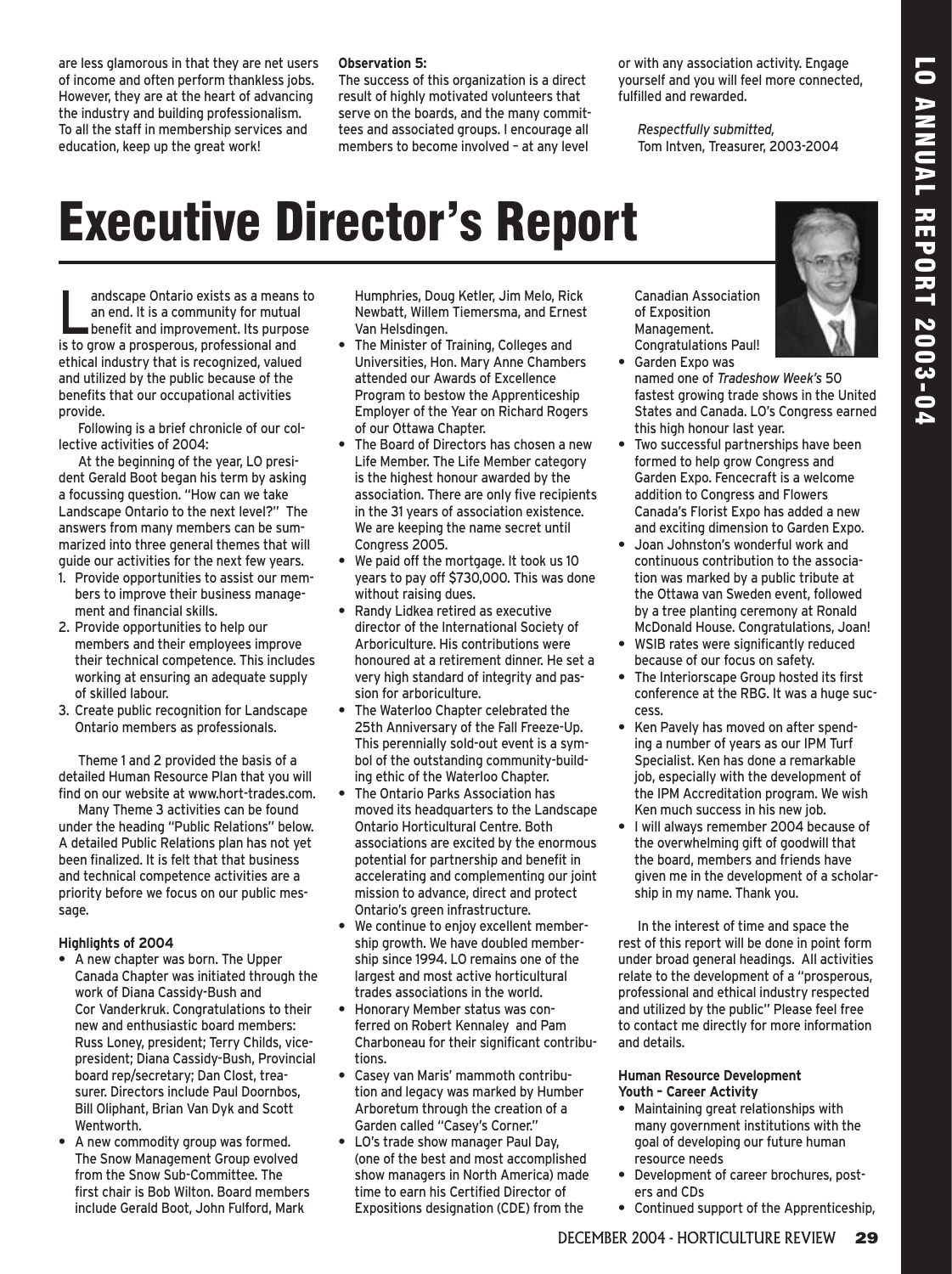Youth Apprenticeship and Co-Op Programs

- **•** Partnership with Skills Canada, promoting the dignity and skill of horticultural work at the high-school level
- **•** Support of Ontario Horticultural Educators Council (OHEC) and Horticultural Ontario Secondary Teachers Association (HOSTA)

#### **Professional Development**

I do not know of any other horticultural association in the world that does more in the area of professional development. All of the programs relate to our professional development mandate. Following is a summary:

- **•** Production of over 100 Winter Seminars
- **•** Expanded Congress conference
- **•** IPM Symposium
- **•** Perennial Symposium
- **•** Apprenticeship activity and upgrading – we actively support and promote the program. In addition, we hosted two programs on our site. We have been given the authority to deliver four apprenticeship upgrading programs this year.
- **•** Investigation of an advisor/mentorship program to assist each member's business growth. It will be called the "Club for Mutual Improvement and Benefit."
- **•** Participated in a joint U.S. and Canadian effort to develop the Certified Landscape Professional Program (CLP). This certification targets the owner/manager, and provides a curriculum for improving business and financial competence. We are hoping to unveil it at Congress 2005.
- **•** Participation in the Foreign Workers Program (FARMS). This program provides labour to many growers.
- **•** New Interiorscape Conference
- **•** Continued work with the Pesticide Technician Program (PTP). We feel that the model used in PTP program (A network of accredited trainers and examiners delivering the test to candidates in their own location) has a huge potential for the Certified Horticultural Technician Program.
- **•** IPM Accreditation is quickly becoming a Canadian model for ensuring that companies and organizations operate their businesses in environmentally sustainable ways through Plant Health Care and Integrated Pest Management processes. We recently received a call from California authorities who were impressed with the program.
- **•** Irrigation School at Congress substantially increases the opportunities for professional development for our irrigation sector. We have also decided to partner with the Irrigation Association in the U.S. to promote many of their excellent programs.
- **•** The Congress Conference Program continues to expand with world-class speakers and programs.
- **•** We continue to promote and deliver

the U.S./Canada Certified Horticultural Technician Program.

#### **Government relations**

We maintain ongoing representation and communication with the following government departments on a number of issues (see chart below).

their expertise in design, installation and maintenance of gardens and through the growing and retailing of plants and garden products.

Here is a brief list of our public relations activities. There were many more:

- **•** Continued support for Canada Blooms
	- **•** James van Sweden seminars in Ottawa

| Government Institution                                | <b>Industry Issues</b>                                                                                                                                                                                                                                                                                                                                                                                                  |
|-------------------------------------------------------|-------------------------------------------------------------------------------------------------------------------------------------------------------------------------------------------------------------------------------------------------------------------------------------------------------------------------------------------------------------------------------------------------------------------------|
| Ministry of Environment                               | Pesticide Use, Water Taking, IPM Accreditation, Nutrient Management,<br>Pesticide Technician Program, IPM Symposium, Licensing                                                                                                                                                                                                                                                                                          |
| Ministry of Training,<br>Colleges and<br>Universities | Development of our Human Resource Plan, Apprenticeship Promotion<br>and Development, Apprenticeship Tax Credits                                                                                                                                                                                                                                                                                                         |
| Ministry of Education                                 | Ontario Youth Apprenticeship Programs, Co-op Partnerships, Common<br>High School Curriculum                                                                                                                                                                                                                                                                                                                             |
| Municipalities                                        | Zoning issues, Planning, Permits, Pesticides, Hoophouse Assessments                                                                                                                                                                                                                                                                                                                                                     |
| Ministry of Finance                                   | Apprenticeship Tax Credits, Sales Tax Issues                                                                                                                                                                                                                                                                                                                                                                            |
| Human Resource<br>Development Canada                  | Sector Council Formation, Human Resource Plan Development                                                                                                                                                                                                                                                                                                                                                               |
| Ontario Ministry of<br>Agriculture and Food           | Industry Development, Research Support, Extension Support, Nutrient<br>Management, Minor Use Pesticides (OMAF shines. They consistently<br>help us in advancing the industry)                                                                                                                                                                                                                                           |
| <b>WSIB</b>                                           | Safety Groups, Safety Education and Promotion                                                                                                                                                                                                                                                                                                                                                                           |
| PMRA/Health Canada                                    | Minor Use Registrations, Healthy Lawns Program, IPM, Alternative<br>Products, Pesticide Review                                                                                                                                                                                                                                                                                                                          |
| Prime Minister's Office                               | Seasonality Issues                                                                                                                                                                                                                                                                                                                                                                                                      |
| Ministry of Municipal<br>Affairs and Housing          | <b>Greenbelt Protection Issue</b>                                                                                                                                                                                                                                                                                                                                                                                       |
| Canadian Food<br><b>Inspection Agency</b>             | Plant Protection Issues dealing with: plum pox virus, Asian long-horned<br>beetle, emerald ash borer, sudden oak death, Japanese beetle, and<br>accredited nurseries. Plant Protection issues put the growers at huge<br>risk and must be dealt in a proactive fashion. Rita Weerdenburg's new<br>position as Grower's Technical Analyst aims at developing a crisis<br>management plan to deal with potential threats. |

#### **Membership Services**

We continue to provide many direct membership services designed to save you money, grow your business, expand your knowledge and provide opportunities for networking, improvement and benefit. Many of these benefits are outlined in our regular communications vehicles. You can find a great deal of information on the website at www.hort-trades.com, or you can pick up the new information brochure. However, the best way to get the maximum benefit out of your membership is to participate and contribute on many of our committees, commodity groups and chapters. At the heart of association benefit is "members helping members." I call it the "meeting after the meeting." The concept of "giver's gain" is powerful.

#### **Public relations**

The purpose of our public relations activities are two-fold:

- 1. To promote the environmental, therapeutic, economic, health, spiritual, social, educational, recreational and legacy benefits of horticulture.
- 2. To brand our members as landscape professionals who can help the public "create a little piece of paradise" through

#### and Toronto

- **•** Planning for Canada Blooms Ottawa
- **•** Promotion of our Snow Contract
- **•** Participation in Toronto Parks and Trees Foundation
- **•** Involvement with Toronto and Royal Botanical gardens
- **•** Support for Communities in Bloom program
- **•** Sponsorship participation in the Niagara Flower and Garden Show
- **•** Exploration of a Floriade-type show in North America
- **•** Delivery of seminars to Construct Canada, Association of Condominium Managers and Property Managers Expo.
- **•** Promotion of greening activity at the CN Tower
- **•** Support of Arbor Week and composting programs

#### **Environment**

As the real "green industry," responsible for the promotion, design, installation and maintenance of Ontario's green infrastructure, we need to continually reduce our environmental impact while increasing our stewardship activities. Some of the programs we are supporting include:

**•** Barbara Karthein's effort to promote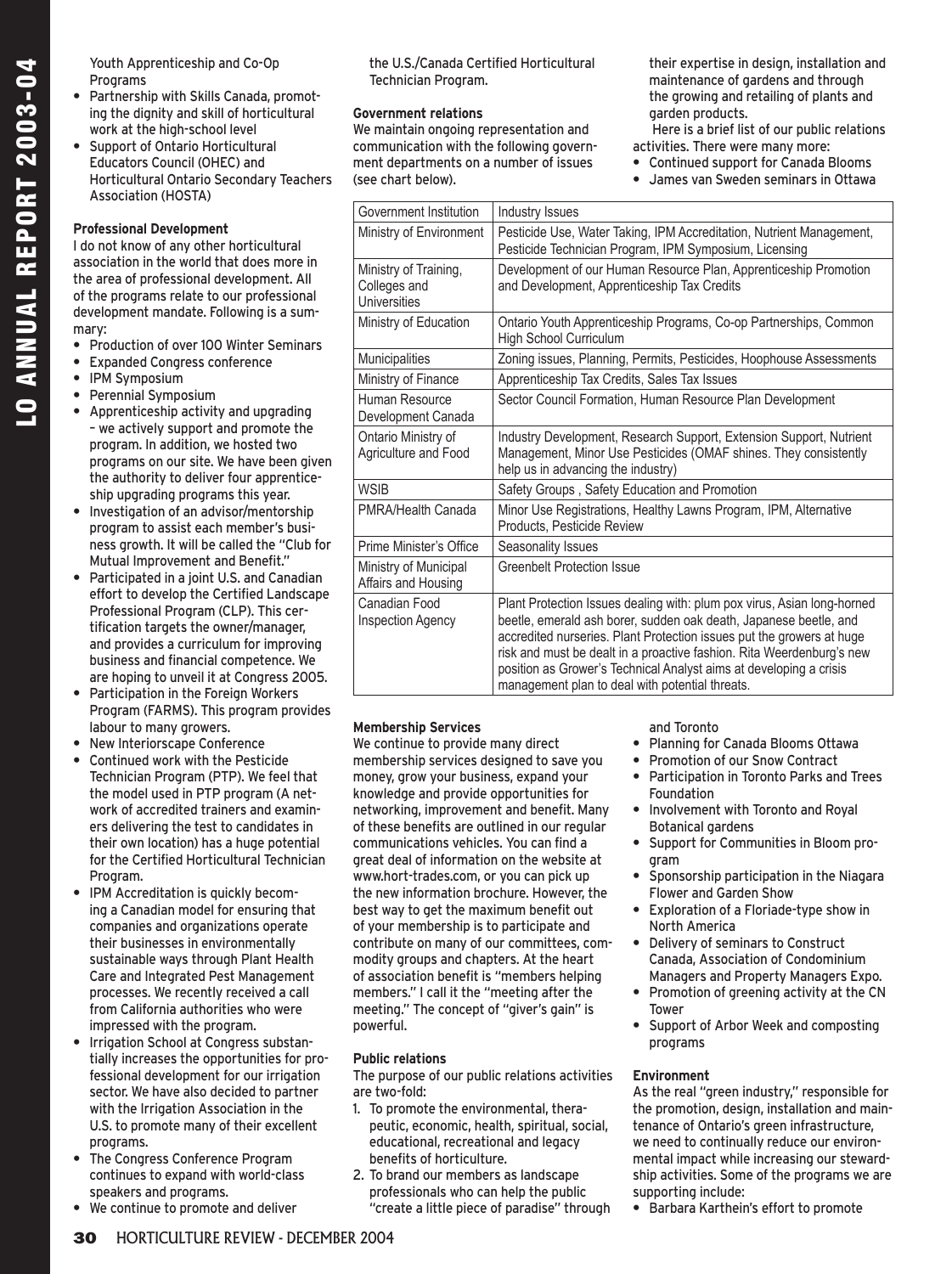responsible and sustainable landscapes around lakes

**•** IPM Accreditation and education

- **•** Developing an emissions reduction plan, with the help of small equipment manufacturers
- **•** Participating in Environment Canada's effort to reduce the impact of road salt through promotion of Snow Management Best Practices.

#### **Alliances**

We continue to work with many groups that share similar missions on a wide variety of issues. The following groups should be recognized for their constant support (see chart below).

#### **Building management**

The big news at your headquarters is that the mortgage has been paid off. We continue to cautiously proceed with the master plan to develop a world-class horticultural centre, complete with conference facilities, full-time school, demonstration gardens, professional development and public education centre for horticulture. We still have not solved the financial sustainability puzzle, but each year we get a little closer. This year, water and sewer services were installed on Steeles Avenue. This has fuelled considerable development activity in the area, not to mention a substantial increase in the value of our own property. The town loves the idea of the Horticultural Centre, and has proposed

| Aligned Association               | Issue                                                                                                                                                                                                                                                                                                                                                                                                                |
|-----------------------------------|----------------------------------------------------------------------------------------------------------------------------------------------------------------------------------------------------------------------------------------------------------------------------------------------------------------------------------------------------------------------------------------------------------------------|
| Labour Issues                     | This group of 22 agricultural associations deals with Provincial labour                                                                                                                                                                                                                                                                                                                                              |
| Coordination                      | issues, especially Labour Standards Act, Labour Relations Act and                                                                                                                                                                                                                                                                                                                                                    |
| Committee                         | Occupational Health and Safety Act                                                                                                                                                                                                                                                                                                                                                                                   |
| <b>Farm Safety</b><br>Association | They are wonderful partners in our effort to create a safer industry                                                                                                                                                                                                                                                                                                                                                 |
| <b>Agricultural Adaptation</b>    | This council supplies funding support for industry development activity.                                                                                                                                                                                                                                                                                                                                             |
| Council                           | They supported our Certified Landscape Professional program.                                                                                                                                                                                                                                                                                                                                                         |
| Ontario Agricultural              | This umbrella group is our direct link to OMAF and Ag Canada on many                                                                                                                                                                                                                                                                                                                                                 |
| <b>Commodity Council</b>          | issues, particularly Safety Net program                                                                                                                                                                                                                                                                                                                                                                              |
| <b>CNLA</b>                       | CNLA is our national association and exists to accelerate industry<br>development through the sharing of resources and alignment of priorities<br>with our provincial counterparts. We are extremely well represented on the<br>CNLA through CNLA President Harold Deenen, Vice President Paul Olsen,<br>Ontario representative Joan Johnston, Contractors Chair Rene Thiebaud<br>and Insurance Chair David Turnbull |

#### **Future development**

One of LO's strengths is that it is planning driven. We have invested the time to listen to our members with respect to priorities and have produced prioritized plans that are continually executed and revised. Another concept we promote is the alignment of our priorities with those of the other provinces. By working together with similar associations, there is a potential to accelerate industry development through shared resources. This year, we have two excellent examples where LO, BCNLA and CNLA have combined resources to share staff in the area of crisis management and IPM activity.

#### **Communications and events**

Our four trade shows (Congress, Garden Expo, Waterloo Equipment Show and Ottawa Green Trade Expo) continue to grow and provide a wonderful conduit for trade and information. All of the shows continue to expand and improve. Garden Expo won *Tradeshow Week's* Top 50 fastest growing shows in the U.S. and Canada Award.

*Landscape Trades* and *Horticulture Review* magazines continue to provide excellent communication, news and education at a very high professional level.

We are excited about the possibility of expanding our web communications activities in the near future.

to build a water retention pond on part of our site. The Building Committee is carefully weighing this option.

#### **Membership growth**

LO continues to enjoy steady growth. Membership has doubled in 10 years.

#### **CNLA highlights**

The Canadian Nursery Landscape Association (CNLA), your national association, has never worked better. There is a concerted effort to integrate all of the provincial activities so that more work can be done with fewer resources, eliminating redundancy and reinvention. This concept is working very well. CNLA has nationalized many of the direct benefit programs and continues to negotiate mutually beneficial relationships with endorsed suppliers. It is also taking the lead in coordinating the certification programs. The introduction of a national awards program has been very successful and has stimulated participation in the provincial program. You are extremely well represented.

#### **Ontario Horticultural Trades Foundation – Research and Scholarship**

The foundation is our research and scholarship arm. This year, the OHTF distributed over \$26,000 in scholarships. The 2004 scholarship winners are: Lindsay Bennett,

Gregory Bouwman, Cindy Gluett, Sheila Clyburne, Fiona Daniels, Jane Davey, Sandra Davis, Michelle Dobbie, Erica Drummond, Kimberly Ennis, Justin Free, Kirk Gardiner, Gaye Ginies, Andrea Hall, Ryan Hall, Michael Holzworth, David James, Brenda Lindgren Maria Ma, Linda McDougall, Vanessa McDougall, Karim Pringle, Eric Roesler, Sasha Terry, Dale Tilling, Sean, Vyles, Margaret Wyatt and Lizabeth Smith.

In addition to the scholarships, the Foundation continues to support the research efforts of Calvin Chong and Glen Lumis at the University of Guelph. Currently, they are working on a \$90,000, three-year nutrient management project supported by the OHTF, with the help of the National Research Council.

#### **Staff**

This brief overview of 2004 activities could be expanded into a book. The activities of the association are many and diverse. You, as members and owners, have invested \$500,000 in dues, which expands to over \$5 million in industry development activity (counting Canada Blooms and CNLA). This could not be done without visionary members and competent staff.

As the primary staff representative and administrator I am often lauded for the quantity and quality of activity coming from Landscape Ontario. However, the credit must be transferred to the amazing, talented, creative, competent and industrious individuals who work for Landscape Ontario.

Recently, the staff participated in a "mirror workshop" with an outside consultant. This introspective process reviews staff activities in light of stated association goals. It identifies gaps for improvement. The consultants were impressed. Despite improvements required in job clarity and communications as a result of the shifting nature of association priorities and rapid growth, the level of staff effectiveness and positive attitude is exemplary. Individual aptitude, energy and attitude supersede any weaknesses in organizational structure.

Thank you Beverly, Brenda, Denis, Ian, Jane, Kathleen, Kathy, Ken, Kim, Kristen, Lee Ann, Linda, Lynn, Megan, Pat, Paul, Adam, Brianne, Rita, Robert, Sarah, Tomas, Steve, Susan, Terry, Tom and Wendy. I am constantly amazed and in awe of the level of professionalism, creativity and continual improvement of all our departments. You make me look great!

#### **Members**

The foundation of Landscape Ontario is you, your values, your vision, your activities and your contribution. Landscape Ontario is fortunate to have a solid foundation. You are directly responsible for the sustained success of the organization over many years. Have a great 2005!

*Respectfully submitted,* Tony DiGiovanni, Executive Director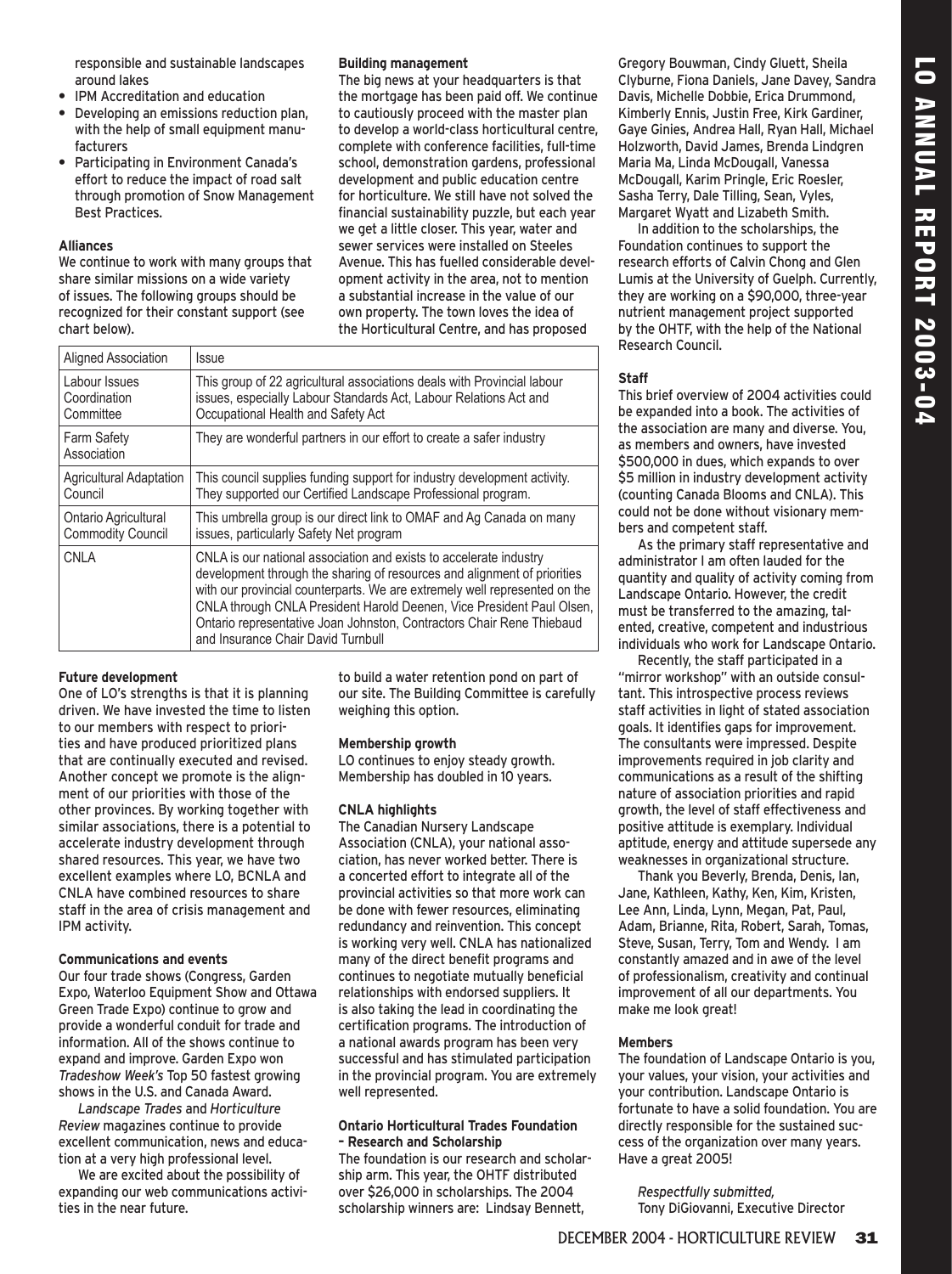## Chapter Reports

*The regional needs of the membership are served through its network of nine chapters. Through monthly meetings and promotional activities, the chapters represent an ideal way for member companies to keep abreast of local industry concerns. The two most sought after membership benefits — education and networking opportunities — are provided through the association's regional chapter structure.*

## Durham Chapter

**President:** Larry Dufty **Past President:** Mark Humphries **Vice-president**: Ted Spearing **Secretary/Treasurer:** Carol Fulford **Directors:** Ernest Van Helsdingen, John Fulford, Ian Andrews, Mike Forbes, Blair Deutekom, Brian Marsh

#### Chapter meeting highlights:

The Durham chapter held five successful winter meetings at the Holiday Inn, Oshawa, on the first Tuesday of the month and two seasonal social events. Overall, member attendance was up throughout the year. The schedule started with a repeat of our annual BBQ and corn roast. Suppliers, members, families and guests had a great time. A special thanks to Mike and Becky Forbes for hosting this event at their home in Courtice.

We kicked off the season with our September meeting, featuring Rob Kennaley on "Snow and ice and maintenance contracts," and Ken Pavely on "Pesticide issues." Thirty-nine members and guests attended.

Our October meeting focused on administration and business management. Two speakers were featured. Les Gower of CFO Services spoke on "Developing strategies for growth and profitability – planning, budgeting, management and financing for small business." Joe Kucik from Real Green Systems flew in from Detroit to show off his computer program designed to manage and track production for any lawn care or property maintenance operation. November's meeting focused on Landscape Ontario membership benefits. A variety of speakers spoke on many of the financial and professional development opportunities available to members. I thank Mark Humphries for chairing this meeting in my absence.

In late November, Carol Fulford engineered another successful Christmas party – our fifth annual. This is always a great social event.

February posed a challenge for the chapter. Our meeting was cancelled due to snow, but in true green industry fashion, everyone was flexible – hotel, speakers and members. The meeting was rescheduled for the next week when Brenda Wesley, Ministry of Labour, gave us a presentation on "Labour and the law."

Durham Chapter assisted Landscape Ontario in organizing a new Phase I and Phase II SCIP program. It was worthwhile and well attended at both levels.

In March, Arthur Skolnik of Shibui Landscaping gave an enlightening, interesting and educational presentation on the "Japanese garden style." Arthur's life experience and education make him an very interesting expert speaker.

Although I originally agreed to carry on as president for 2005, my circumstances changed. My wife and I decided to make a wholesale change to our lifestyle. As a result, we sold our business and are no longer involved in the green industry. Regrettably, I could no longer stay on as president of the Durham Chapter and respectfully submitted my resignation in June. The friendships that grew out of our involvement with the industry had been a wonderful part of our lives. I fully expect to miss my involvement; however, the friendships will carry on.

*Respectfully submitted,*  Larry Dufty President, 2003-2004

## Georgian Lakelands **Chapter**

**President:** Earl Graham **Past President:** Marilyn Hutchison **Vice-president:** Steve Woods **Treasurer:** Terry Kowalski **Provincial Board Rep:** Ron Hunter **Directors:** Bob Adams, Dave Holmlund, Don McLaren, Mark Goodman, Michelle Waunch, Nick Solty, Paul Marshall



*Officer Cam Wooley speaks at the Georgian Lakelands Chapter Equipment Show*

The Georgian Lakelands Chapter covers



*Georgian Lakeland Chapter members enjoy annual ski day.*

a large territory including Muskoka, Barrie and Wasaga Beach. These are some of the fastest growing communities in Canada. As a chapter, we are proud to be home to Landscape Ontario's provincial past president, Nick Solty, and second vice-president, Bob Adams.

Our chapter had a busy year with five chapter meetings, our own equipment and trade show, a ski day at Blue Mountain, a golf tournament at Nottawasaga Golf Club and participation in the Barrie Santa Claus parade.

I extend a sincere thank you to the executive committee members for their support, dedication and contribution to our chapter. I look forward to another productive and successful year.

*Respectfully submitted,* Earl Graham, President, 2003-2004

## Golden Horseshoe **Chapter**

**President:** Dave Colborne **Past President:** Mark Weavers **Vice-president:** Rob Verloop **Treasurer:** Barry Dickson **Secretary:** Brent Vanderkruk **Provincial Board Rep:** Doug Coote **Directors:** Scott Weaver, Walter Hasselman, John Flatt, Gavin Hume, Tim Cruickshanks, Sherry Hayes, Fiore Zenone, Dave Emmons

The Golden Horseshoe Chapter had another busy year. Once again, the annual Chicken Roast in September attracted over 300 hungry guests! Regular chapter meetings and safety seminars were well-attended. I sincerely appreciate the ongoing, dedicated help from our board members this past year.

Chapter meeting highlights: **September 2003:** The Chapter's annual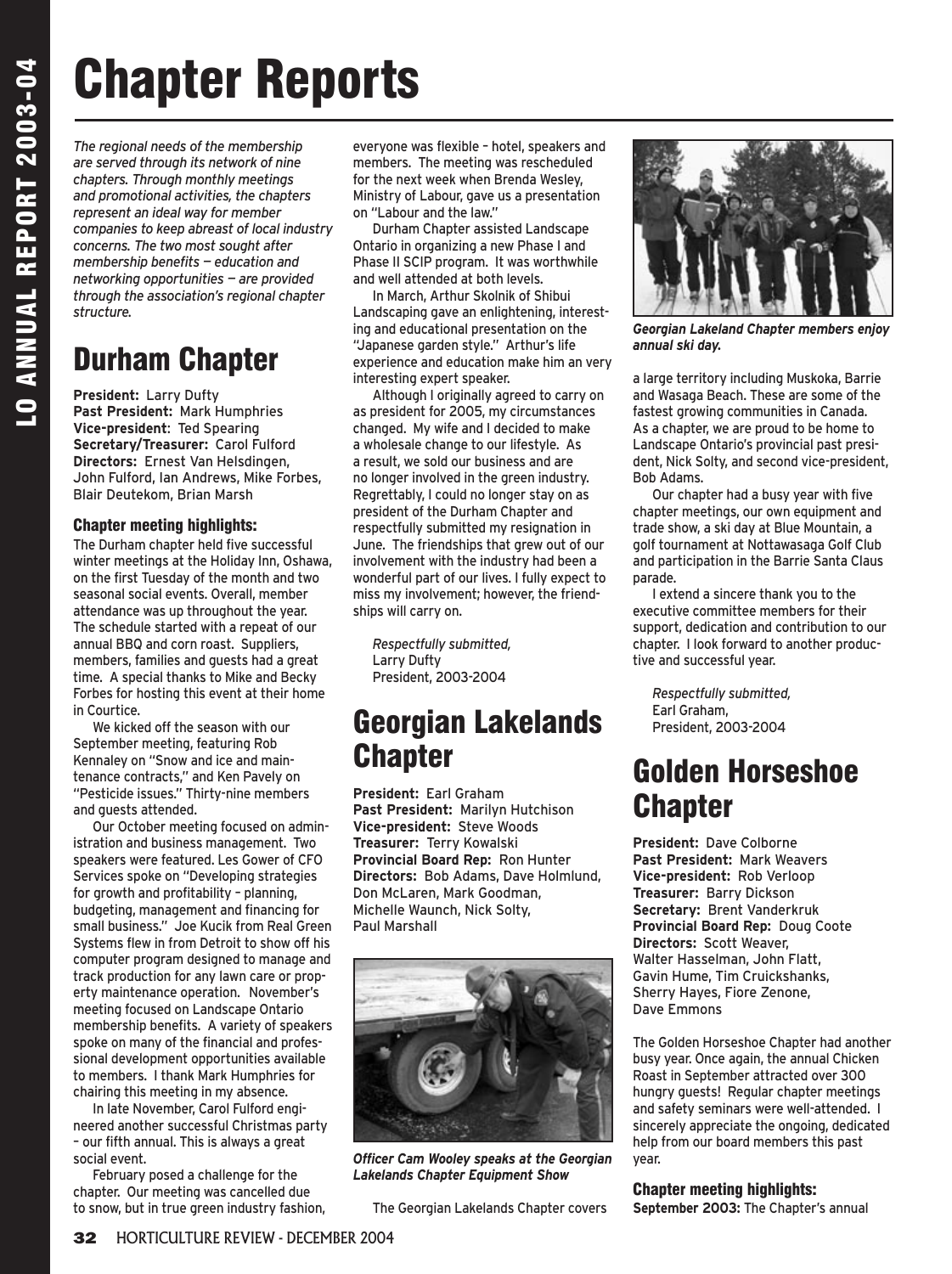

*Connon Nurseries/NVK hosts the annual Golden Horseshoe Chapter Chicken Roast.*

Chicken Roast was held at Connon Nurseries (CVK) in Waterdown. Wagon rides, face painting, giant games, and an air castle kept everyone busy after a plentiful dinner.

**October 2003:** This meeting was held at the Niagara Parks School of Horticulture. A tour of the grounds was available to attendees before the meeting. Robert Kennaley of McLaughlin & Associates spoke about LO's new snow and ice removal contract, and other related legal issues.

**November 2004:** This meeting was held at the RBG in Burlington. Doug Ketler from the Sinclair-Cockburn Financial Group spoke to attendees about commercial insurance requirements. Terry Murphy outlined SCIP 2004 program.

**December 2003:** The annual Christmas Wine and Cheese Social was held at Lasalle Park Pavillion in Burlington. Brad Paton from Ever-Green Landscaping and Lawn Maintenance Ltd. gave an extensive slide show presentation, including the National Grounds Maintenance Award winning entry. Approximately 75 people attended the event.

**January 2004:** Guest speaker Giselle Nicholls from the Ministry of Labour spoke to members about the Labour Standards Act, including both Employee's and Employer's rights and obligations. Despite poor weather on this day, approximately 45 people attended.

**February 2004:** Our chapter's first "Due Diligence" all-day seminar was a tremendous success, achieving our class maximum of 20 students. The meeting was conducted by Pat Evangelisto of Patrick Evangelisto & Associates, who thoroughly discussed the concept of Due Diligence under the Occupational Health and Safety Act.



*Guests enjoy a tour of Connon Nurseries Farm at the annual Golden Horseshoe Chapter Chicken Roast.*

**March 2004:** The topic for discussion this meeting was "design and consultation fees," and how to get paid for these valuable services. Sherry Hayes from Landscaping With Style and Haig Seferian from The Seferian Design Group gave their respective personal approaches, followed by a question period. Approximately 70 people attended this meeting.

Thank you again to the board members for their hard work. Also, thank you to the head office staff, who attended our meetings to keep in touch with our chapter.

*Respectfully submitted,* Dave Colborne President, 2003-2004

## London Chapter

**President:** Bill Beamish **Past President:** Peter Mansell **Treasurer:** Janet Anderson **Secretary:** Daryl Bycraft **Provincial Board Rep:** Kees Govers **Directors:** Bob Allen, Darcy Decaluwe, Marc Vanden Heuvel, Michael Pascoe, Tim Cradduk

The London Chapter had another busy year of general meetings and educational seminars, brought together to the extremely dedicated board of directors whose help is appreciated by this chapter president.



*The London Chapter held a Family Fun Day at East Park in London.*

#### Chapter meeting highlights:

**October 2003:** Blake Bexon spoke about "Hiring for success" at our first chapter meeting. He provided great information on hiring and retaining good staff.

**November 2003:** As a follow-up to our September meeting, Marg Duffy presented her talk on "Employment Law" and how it relates to companies in the horticulture industry. This presentation was a teaser for the full one-day seminar, which was held later in the winter. The meeting was very well attended.

**December 2003:** Our Christmas gettogether was held at Bellamere Estate winery – the turnout was excellent. We sampled a number of wines and had a tour of the facility. An excellent assortment of culinary delicacies was also provided.

**January 2004:** The London chapter

does not hold a regular chapter meeting in January. Our members met at another LO event in Toronto. Attendance from London chapter members at Congress was very good.

**February 2003:** We hosted the Perennial Symposium, where many experts offered a wealth of information on new varieties and great ways to incorporate them in our work.

March 2004: Our final chapter event was our mini trade show featuring several local suppliers. Unfortunately, attendance was low due to Old Man Winter's late season appearance.

In March the chapter, along with Fanshawe College, entered a display garden at Canada Blooms. The Fanshawe students, with the help of major sponsors such as Janet Anderson Distinct Perennials and OAKS Concrete Products, did a great job and should be congratulated for making our chapter look so good.

The chapter also ran another successful safety day, with representatives from both Farm Safety and MTO. We had more than 60 participants. We also held two chain saw certification seminars with Fanshawe College, an employment law seminar, and a skid steer training course. These were organized with the help of Kathy McLean in Milton.

Thank you to all of the chapter board members who contribute so much to our chapter.

*Respectfully submitted,* Bill Beamish, President, 2003-2004

## Ottawa Chapter

**President:** David Stewart **Past President:** Richard Rogers **Vice-president:** Richard Bown **Treasurer:** Mike Skeggs **Secretary:** Richard Bown **Provincial Board Rep:** Tim Kearney **Directors:** Peter Cullen, Bruce Morton, Ian Stewart

#### Chapter Meeting highlights:

The Ottawa chapter had a busy year with several great meetings. The highlights are listed here.

**October 2003:** Our meeting topic was "Gardening with colour," and our guest speaker was Peter Cullen of Cullen Landscaping.

**December 2003:** The Chapter held a Christmas Social in conjunction with the Ottawa chapter of the Ontario Association of Landscape Architects.

**January 2004:** The Chapter held a morning meeting, with Landscape Ontario executive director Tony DiGiovanni as our guest speaker. Tony gave the chapter an overview of association activity. His message to the group was this: as we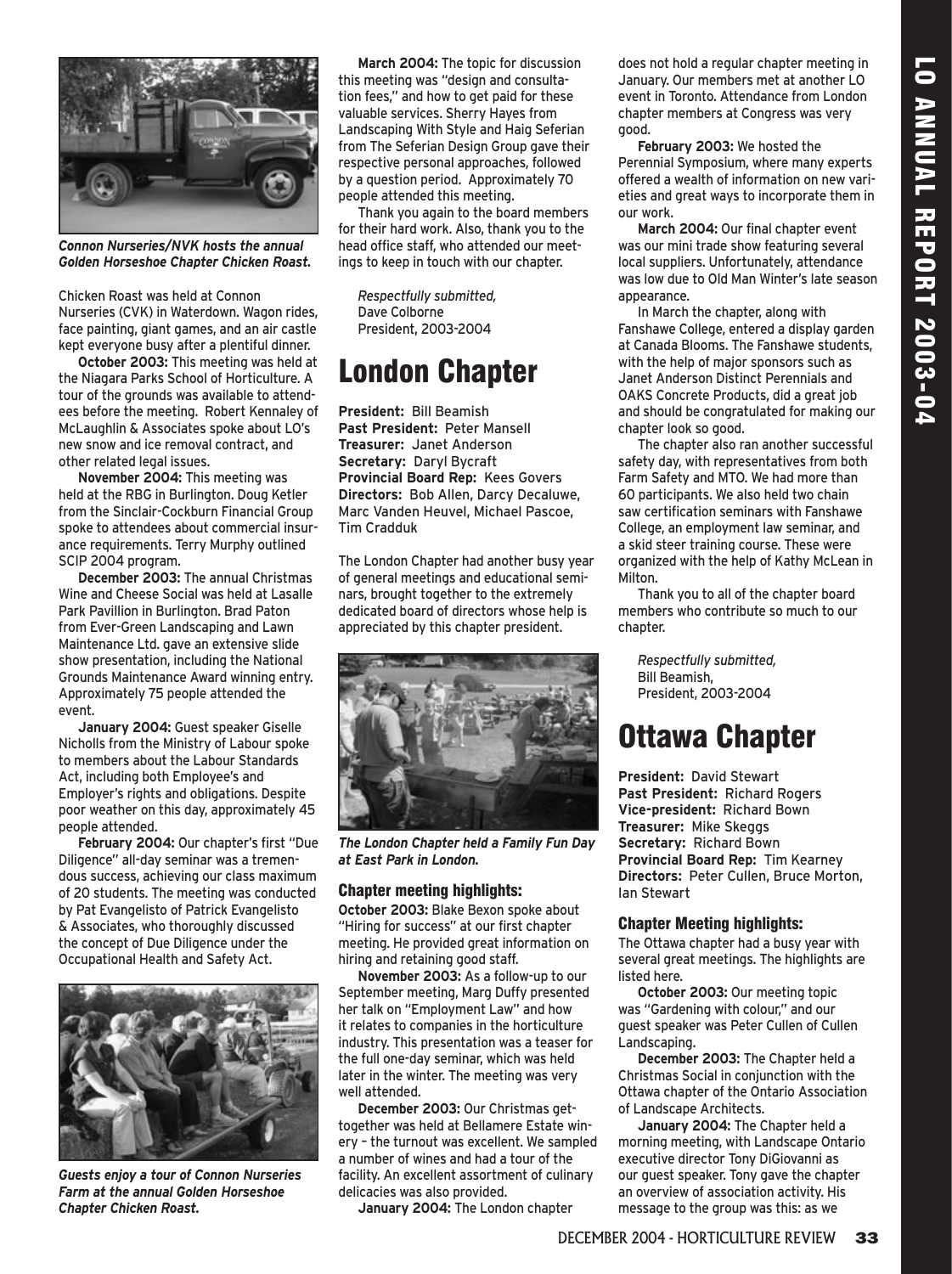

*Over 700 people attended Ottawa's James van Sweden presentation.*

all contribute in a variety of ways, we all improve – as individuals and as an industry. We discussed the association's plan for 2004 and several ideas for taking LO to the next level.

For the second year in a row, the Ottawa chapter sponsored a bus for both Algonquin College and Kemptville College students and staff to attend Congress 2004.

**February 2004:** The Ottawa chapter held its annual Green Trade Expo 2004 - eastern Ontario's only horticultural trade and equipment show for landscape and horticultural supplies and services. This show continues to be popular, with approximately 100 booths in 30,000 sq. ft. This year, our seminar line-up included "Certified Horticultural training update," with Tom Leedle of Leedle Landscaping; "Small engine repair course," with a factory representative from Husqvarna; "Preparing for the PGA Tour," with Rhod Trainor, superintendent of the Hamilton Golf & Country Club; "Certified Landscape Designer update," with LO's Denis Flanagan; and "How to get ahead in snow business," with Bob Wilton of Clintar Groundskeeping Services.

The second event in February was the IPM Symposium, featuring a variety of speakers and topics. We also had 28 new local firms enroll in our Safety Group (SCIP) Program.

**March 2004:** In March, our chapter traditionally organizes a public lecture for local gardening enthusiasts. This year, we brought renowned landscape designer and author James van Sweden to Centrepointe Theatre to present "Architecture in the garden" -- a photographic tour of exquisite gardens. There were over 700 people in attendance.



*Ottawa's GreenTrade Expo, held annually in February.*

Our chapter also organized a two-day Standard First Aid and CPR course for members and their employees. This year, 35 people participated.

**April 2004:** We continued to follow tradition in April, with our local Farm Safety representative, Sheila James, holding another free, half-day, WHMIS training seminar. Fifty participants enrolled.

**May 2004:** A Kemptville College horticultural student was awarded a cash scholarship at an awards banquet.

#### Other highlights:

**New staff position:** The Ottawa Chapter Board of Directors was pleased to have Lynn Lane join the association staff team in June, 2003, as Membership Services Coordinator for the Ottawa Chapter. In this part-time position, Lynn continued to produce Green Trade Expo and also helped to implement many of the association and chapter objectives, such as training and education, membership development and promotion in the Ottawa region.

**Individual recognition:** Richard Rogers of Rogers Landscaping was awarded the Landscape Ontario Past President's Award during the Awards of Excellence ceremony, held at Congress 2004. Richard was recognized for his tireless efforts and contributions towards the various education initiatives, and for going above and beyond with his contribution to local industry, our chapter and the association.

*Respectfully submitted,* David Stewart, President, 2003-2004

## Toronto Chapter

**President:** Jeff Olsen **Past President:** Ron Swentiski **Vice-president:** Caroline DeVries **Provincial Board Rep:** Mark Story **Treasurer:** Peter Solti **Directors:** Janna Bradley, Rick Newbatt, Tom Bradley

It has been another great year for the Toronto Chapter and I thank all of the board members and staff who continue to work so hard at getting our message out. The greatest rewards for volunteering with Landscape Ontario are the business and personal relationships we build along the way. I have truly enjoyed my time as president and look forward to taking on new challenges within the association. I wish our new president, Caroline DeVries, the best of luck and hope she finds as much support around her as I did. Here's how 2003/2004 went:

We held our annual baseball tournament in early September and once again, the turnout was fantastic. We had a perfect late summer day to enjoy the tournament. Our October meeting featured Bob Wilton on

"How to succeed in snow business." The November meeting focused on pesticide bans – this was definitely a hot topic in the City of Toronto.

We had a typically slow December and January, and then as things cooled down in February, our schedule heated up. We hosted the Perennial Symposium, the Contractors' Lecture series, and the IPM Symposium, all within a three-week period in February. March brought our final meeting of the year, where we focused on bringing designers and contractors together with a panel discussion on "Design fees and free estimates." This meeting was very lively and well attended.

In July, we hosted our 13th annual golf tournament in support of the Hospital for Sick Children. Over 200 golfers came out to showcase their skills (or not) and enjoyed a beautiful, sunny day while supporting a very worthy cause. The event generated over \$6,500 for the hospital, and we look forward to continuing the tradition for years to come. Our 2004/2005 schedule is set and looks as busy as always with some fresh, new ideas.

*Respectfully submitted,* Jeff Olsen, President, 2003-2004

## Upper Canada **Chapter**

**President:** Russ Loney **Vice President:** Terry Childs **Provincial Board Rep/Secretary:** Diana Cassidy-Bush **Treasurer:** Dan Clost **Director:** Paul Doornbos, Bill Oliphant, Brian Van Dyk, Scott Wentworth



*The new Upper Canada chapter celebrated its inaugural event at Waupoos Winery in Prince Edward County.*

It's been a long journey, but we have finally formed a chapter to serve Landscape Ontario members in the area between Durham and Ottawa. With the help and dedication of a small group of members we succeeded in setting up the Upper Canada chapter during the winter of 2003-2004.

In March, we organized our first meeting in Napanee and invited the Ministry of Transportation to discuss "Safety and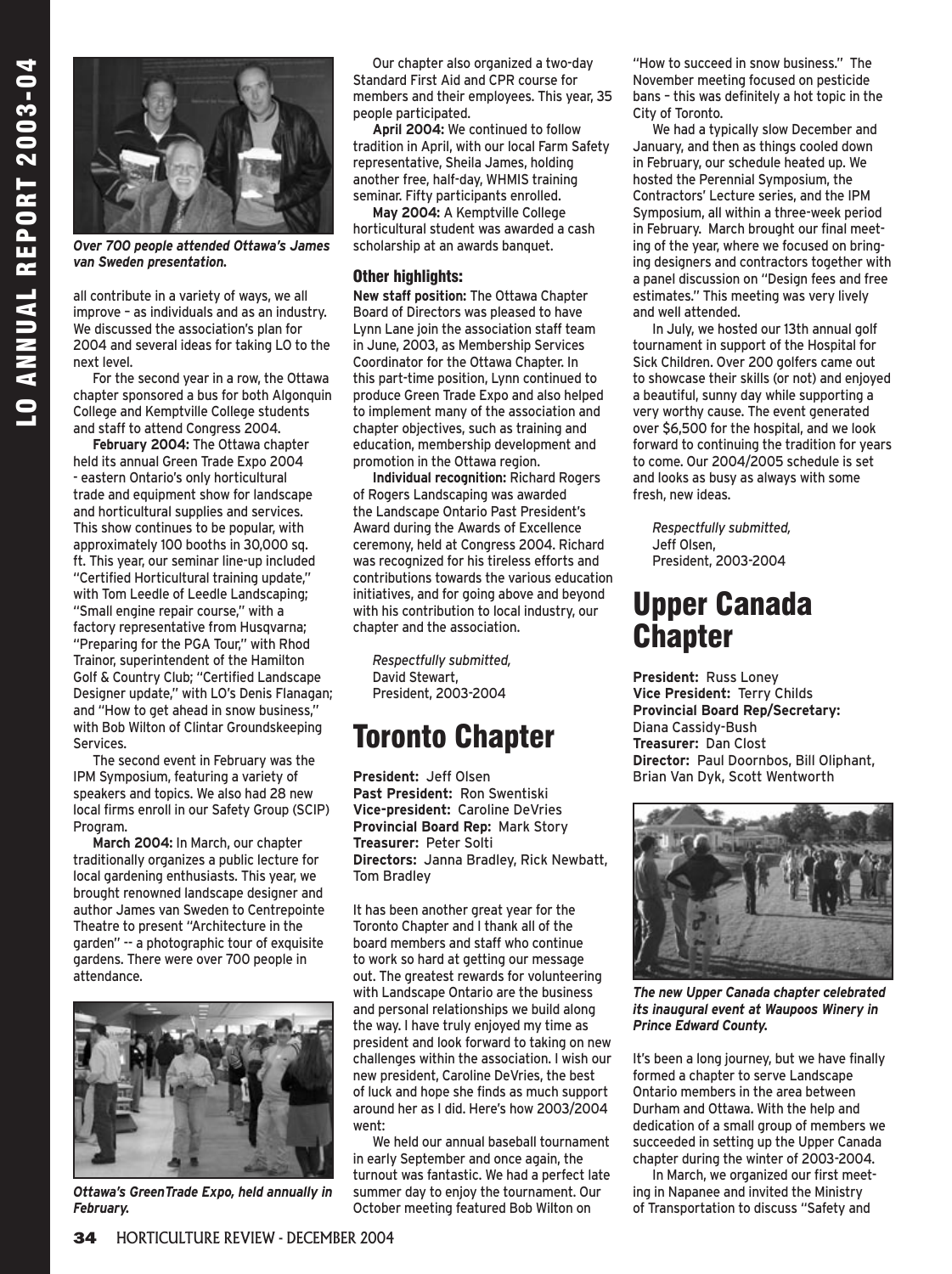inspection issues." The meeting was well attended and sparked considerable debate on truck and trailer issues.

In September, we held our first chapter social event at Waupoos Winery in Prince Edward County. We enjoyed a great dinner, wine tasting and tour, with more than 80 people attending, including Tony DiGiovanni, Gerald Boot and Bob Adams from Landscape Ontario.

Our first part-season as a chapter was very busy for the new board of directors, who spent a great deal of time setting things up for the coming year. I would personally like to thank Steven Poole of Connon Nurseries for the use of their facilities to help get the chapter up and running. I would also like to thank the LO staff for their support and assistance.

I look forward to stepping into the president's shoes in our newly formed chapter – it's certainly going to be a learning experience. We will be hard at work promoting LO members and the horticulture industry in our region.

*Respectfully submitted,* Russel Loney, President, 2004

### Waterloo Chapter



*Each spring the Waterloo Chapter participates in the Kitchener Waterloo Home and Garden Show. Above: John Wright shows off the Harley-Davidson raffled off by the Ontario Horticultural Trades Foundation in the LO booth.*

## Windsor Chapter

**Vice-president:** Matt Pawluk **Past President:** Dan Garlatti **Treasurer:** Don Tellier **Provincial Board Rep:** Karl Klinck, Dan Garlatti **Secretary:** Jay Rivest **Directors:** Jay Terryberry, Perry Molema

The past year has brought many challenges and rewards for those involved in the landscape trade. The economy was stable with some sectors strong, others weak. Landscapers may have benefited from people wanting to stay close to home and improve their surroundings instead of traveling

The weather, while always a challenge for landscapers, was fairly good for trees and plant materials. The previous two seasons left the ground quite parched and the above average rainfalls this year probably saved a lot of plants. Fall had fairly seasonal temperatures with above average precipitation. Winter started with a fairly heavy snowfall on December 10 and another Christmas Eve snowfall. The temperatures were below normal and snowfalls were also less than average. Spring came with fairly average temperatures. Rainfall in early spring was less than average but huge amounts of rain came in late May and June. The summer was the second wettest in history. The temperatures were also far below normal, with many cloudy grey days. But our local members persevered for a fairly successful season.

#### Chapter meeting highlights:

**October 2003:** The first general meeting of the year was held at Roseland Golf Course. It featured Rob Kennaley, a former landscape contractor who now practices construction law. He spoke about the importance of contracts and contractor responsibilities.

**November 2003:** Our November meeting featured Michael Lewis, with a presentation on "Sensational selling skills".

**January 2004:** At our November meeting, Tony Catalano discussed maximizing advertising effectiveness with marketing plans, branding and company image.

**February 2004:** Our February meet-



*Windsor Chapter sponsors Growing Together Show.* 

ing had the best attendance of the year. Janet Anderson of Janet Anderson Distinct Perennials delighted the crowd with slides and information on hot new perennials for the upcoming season.

**March 2004:** We used a "members present" format at our March meeting. The topic was "Ponds and water gardens" and featured local members as guest speakers. Chuck Catton of Aquascape Ontario spoke about winterizing our ponds and fish. Chuck Pronger of Watergardens Unlimited spoke about the importance of balance in a pond ecosystem. Finally, Matt Pawluk of Lakeshore Landscaping entertained us with slides of his water feature projects. Elections were held and three new board members were acclaimed. They are Shannon Brown, Chuck Pronger and Wayne Michaud. A draw was held for all attendees and Chuck Catton of Aquascape Ontario won the \$1,000 travel voucher.

**Annual Bob Girard Golf Tournament:**  The annual golf tournament was held on October 3 at Deer Run Golf Club in Blenheim. Participants enjoyed an excellent of golf and camaraderie.

*Respectfully submitted,* Dan Garlatti, Provincial Board Rep, 2003-2004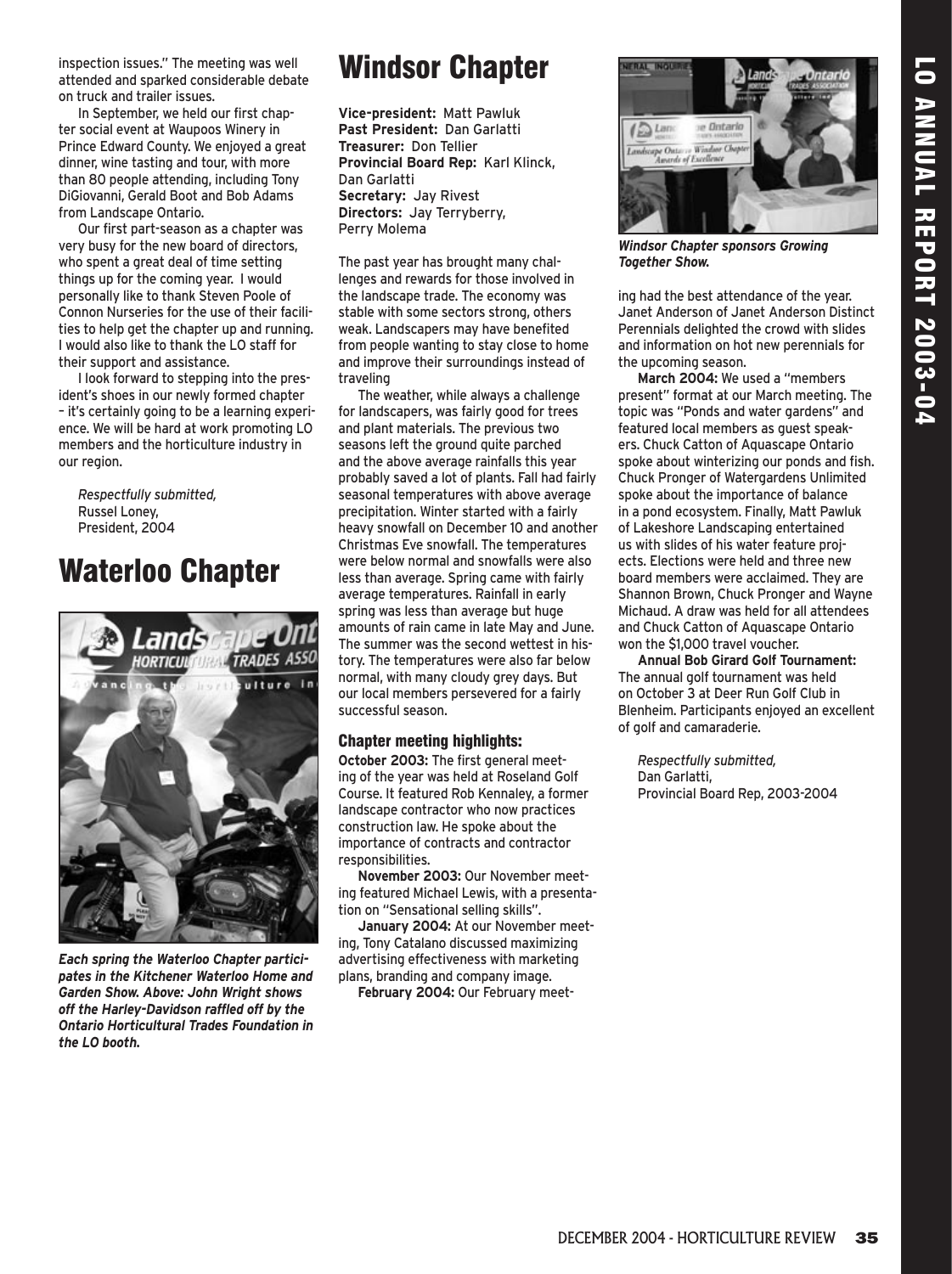## Commodity Group Reports

*The scope and mandate — and therefore the needs — of the various industry sectors served by Landscape Ontario are distinctly different. The specific requirements of each of these groups are facilitated by the association's commodity group system. The objective of each commodity group is to respond to current concerns resulting from marketplace pressures and government legislation.*

### Grounds Management Group

#### **Chair:** Bob Adams

**Provincial Board Rep:** Brian Cocks **Members:** Brian Marsh, Gerald Boot, Jeff McMann, John Hewson, Martin Horsman, Philip Lawton, Willem Tiemersma

The Grounds Management Commodity Group started off the year with the Super Tour, showcasing Landscape Ontario members to our European visitors. Two buses toured properties in the Orangeville and Niagara areas on September 23 and 24. The group extends many thanks to staff for organizing this great event.

After years of work, the new Landscape Standards have been completed. The committee acknowledges Jeff McMann and Rita Weerdenburg for the countless hours contributed to this important project. The standards have been put on CD and distributed to property managers, municipalities and the membership. The Landscape Standards will be monitored and updated as required.

Our next project will deal with small engine emissions. Our committee has formed a discussion group with manufacturers and end-users to iron out a position on this hot topic, and to find ways to help the members.

For many years, the Grounds Management group has had a sub-committee for snow and ice management issues. Our group has decided to form a new commodity group, which will be dedicated to this important topic. Watch *Horticulture Review* for more information.

Many thanks to everyone on the committee for their time and commitment over the past year.

*Respectfully submitted,* Bob Adams, Chair, 2003-2004

## Growers Group

**Chair/Provincial Board Rep:** John Moons **Members:** Bart Brusse , Bill Putzer, Chris Langendoen , Glen Lumis, Hans Peter Werder, Jennifer Llewellyn, Keith Osborne, Kody Van der Kroft, Marinus Koole, Matthew Tillaart, Maurice LeBlanc, Peter Olsen, Ted Spearing

The Growers Group has had trouble attracting new members this year, and as a result, we were not able to organize our annual summer tour. We did hold our annual Growers Short Course at the Royal Botanical Gardens in February. The Short Course featured excellent speakers from Oregon, Quebec, British Columbia and Ontario. With 180 people in attendance, it was clear that there is a great need for practical information that can be applied to everyday work.



*The Growers hosted an outstanding auction at Willowbrook Nurseries in Fenwick.*

Our annual Growers Research Auction was held at Willowbrook Nurseries in Fenwick. Willowbrook also celebrated its 25th anniversary this year. Chris Langendoen organized tours of the nursery and a great lunch. The Awards of Excellence Program was held in conjunction with the Auction – many growers submitted excellent plant material for judging. After the winners were decided, all the plant material was auctioned off. We raised more than \$28,000, making this one of the most successful auctions to-date. Industry research and scholarships will benefits from the proceeds.

Pests continue to cause problems for area growers. Emerald ash borer has made it difficult to sell *Fraxinus*. The Japanese beetle has been a problem in the nurseries and with shipping restrictions. The Asian long-horned beetle seems restricted to the Toronto area and plum pox virus has put restrictions on production and shipping of

*Prunus*. Sudden oak death has not reached Ontario yet, but we are on alert for the fungal disease. Of course, all growers are wondering what the coming year will bring.

This year, Rita Weerdenburg started her Grower Analyst position. She is looking after the interests of growers across Canada. Our group is very happy with her work.

Thank you to all the members who have contributed their time and energy to the Growers Group.

*Respectfully submitted,* John Moons, Chair, 2003-2004

## Interiorscape Group

**Chair:** Sally Chapman-Harvey **Treasurer:** Hella Keppo **Members:** Charles Prenevost, Eric Endersby, Fred Prescod, Ian Forbes-Roberts, Oliver McLeod, Uta Parks, Sarah Lamont

The Interiorscape Group met regularly throughout the year with our primary focus on education, certification and communications. The group has demonstrated its commitment to this focus through the several seminars offered at Congress, winter seminars, the completion of the Bio Wall partnership, a sponsorship of the Vauxhall Gardens Event at the Royal Ontario Museum, as well as through our first annual Interiorscape Conference.

The educational opportunities at Congress were well attended and included Integrated Pest Management and computer imaging and graphics.

The Winter Seminars also provided technicians the opportunity to further develop their horticultural skills and knowledge with an update on pest control, nutrition, irrigation and other cultural requirements



*The Interiorscape Group created a beautiful backdrop at a charity event for the Vauxhall Pleasure Gardens at the Royal Ontario Museum.*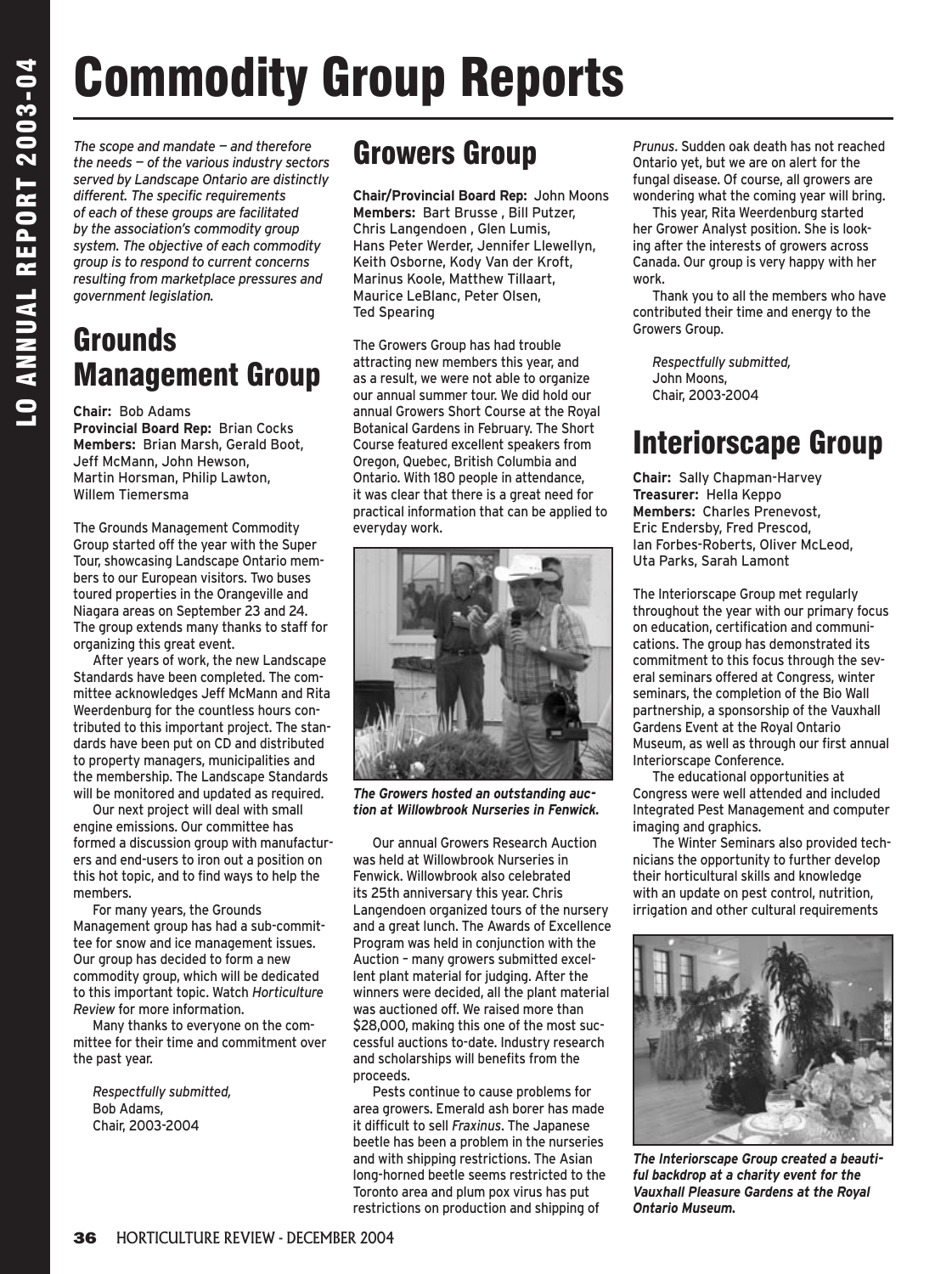of plant material. We are now in the process of assisting ALCA with a total revision of the interiorscape certification with the proposed development of a new comprehensive study manual that will simplify the study resource list, and thus ensure easy access for exam preparation and affordability.

The Guelph/Humber Bio Wall is now completed, with the group supporting the project by supplying the primary plant material from Florida at cost. We will continue to have access to research on plant performance and sustainability in typical interior spaces in Canada. We look forward to continuing to support this important initiative.

The Royal Ontario Museum provided our group with a unique opportunity to market our products and services as an industry. We designed and provided the interior landscape, which was the primary focus as we were challenged with duplicating a typical historical Vauxhall Garden environment in the Great Hall for a one night fundraising event. The group did an excellent job in representing Landscape Ontario and the industry sector.

We were pleased to present the first annual Interiorscape Conference event at The Royal Botanical Gardens on October 29, 2004. This mini trade show and seminar series was aimed at the professional development of both technicians and managers/ owners in the industry. We plan to bring attention to all members on the benefits of certification as we introduce our first preparation program and test delivery date in the winter of 2005. This educational program is very well planned and will also teach beyond the test, thus offering excellent value.

The group also aims to generate greater interest by the industry attendees to become involved at the association level. On November 30, 2004, we will follow up with a general meeting for our sector to discuss the future direction of our group to ensure it meets industry needs. We also hope to gain new energy through new members to our group's executive to guarantee the group's future sustainability.

This group has celebrated yet another very productive year, and is proud to provide our members the opportunity to develop personal and business skills, and simultaneously advance the industry. We would like to thank all industry members and the staff at Landscape Ontario who make this all possible, as we look forward to another year of positive change and development.

*Respectfully submitted,* Sally Chapman-Harvey, Chair, 2003-2004

## Irrigation Commodity Group

#### **Chair and Provincial Board Rep:**  Harry Hutten

**Members:** Andrew Gaydon, Bruce Morton, Chris Villeneuve, Dean Armstrong, Doug Armour, Gary Supp, Gillian Glazer, Mark Story, Roy Neves, Scott Shepley, Steve Macartney, Tony Whelan

Another season is behind us, another season of weather challenges — a cool and wet summer, a season of business challenges – a shortage of reliable labour, fuel costs and generally, the increasing cost of doing business. It was also another season of work done by your irrigation commodity group, working on behalf of the irrigation industry to better serve the green industry. We look to achieve this goal through our group's strategic plan, which will focus on education, certification, drought issues, profitability, legislation, public awareness and communication.

**Education and certification:** A number of irrigation courses are available through the winter season. There is the Certified Irrigation Technican (CIT) offered by Landscape Ontario. There are also many courses available to the irrigation industry hosted the Irrigation Association (IA). These courses include the Certified Irrigation Contractor (CIC), Certified Irrigation Designer (CID) and Certified Landscape Irrigation Auditor (CLIA), to name a few.

**Drought:** Drought was not much of an issue during the 2004 season, but there will be more scrutiny on the use of water in the future. The group intends to develop a proactive plan to deal with water use, and also educate the public and legislators about the benefits of automatic irrigation.

**Legislation:** The following industry concerns continue to be addressed as needed:

- watering bans
- standards and specifications
- backflow prevention
- rain sensors

In closing, another season has passed and our focus is looking forward to the next season. It is the desire of the irrigation commodity group to continue to move forward on this strategic plan, to better serve you, the irrigation sector. In doing so, we can continue "to build a profitable, professional, ethical industry that is respected by all stakeholders for its contribution to the quality of life."

*Respectfully submitted,* Harry Hutten, Chair, 2003-2004

#### Landscape **Contractors** Commodity Group

**Chair:** Phil Charal **Provincial Board Rep:** Hank Gelderman **Members:** Bruce Gagnon, Steve Hary, Barry Hordyk, Tom Leedle, Graham Leishman, Brian Marsh, Mark Poloniato, Margarete Schlorke, Peter Solti, Kyle Tobin

The Contractors Group has renewed its focus and enthusiasm this year with new members stimulating new ideas. We spent time developing a detailed and prioritized plan outlining our activities for the next few years. At the heart of the plan is the directive to ensure that every contractor member of Landscape Ontario is provided many opportunities to become a better business and financial manager. This will be accomplished through a combination of networking and education opportunities.

The next few meetings will focus on methods to improve pricing knowledge. The group is also anticipating the arrival of the Certified Landscape Professional program and will support the program through educational programs. The Landscape Lecture Series was a success again this year, with excellent guest speakers Victoria Lister-Carley and Roger van Maris. The Contractor Rating System and Suggested Pricing Brochure continue to be promoted.

I would like to thank all of the group members who give so much of their time and energy throughout the year.

*Respectfully submitted,* Phil Charal, Chair, 2003-2004

#### Landscape **Designers** Commodity Group

**Chair:** Kent Ford

**Provincial Board Rep:** Roger van Maris **Treasurer:** Ron Swentiski **Members:** Beth Edney, Dave Maciulis, Don Chase, Haig Seferian, Kim Price, Margarete Schlorke, Ron Koudys

This year was an important year for the group, with forward movement on several key objectives. The group had significant exposure at Canada Blooms through its own display garden and by circulation of our first brochure. The trade and public also had the opportunity to view member work at a special lecture series held at Congress 2004 and at the Toronto Botanical Gardens on October 15, 2004. Landscape Ontario also hosted a lively panel discussion about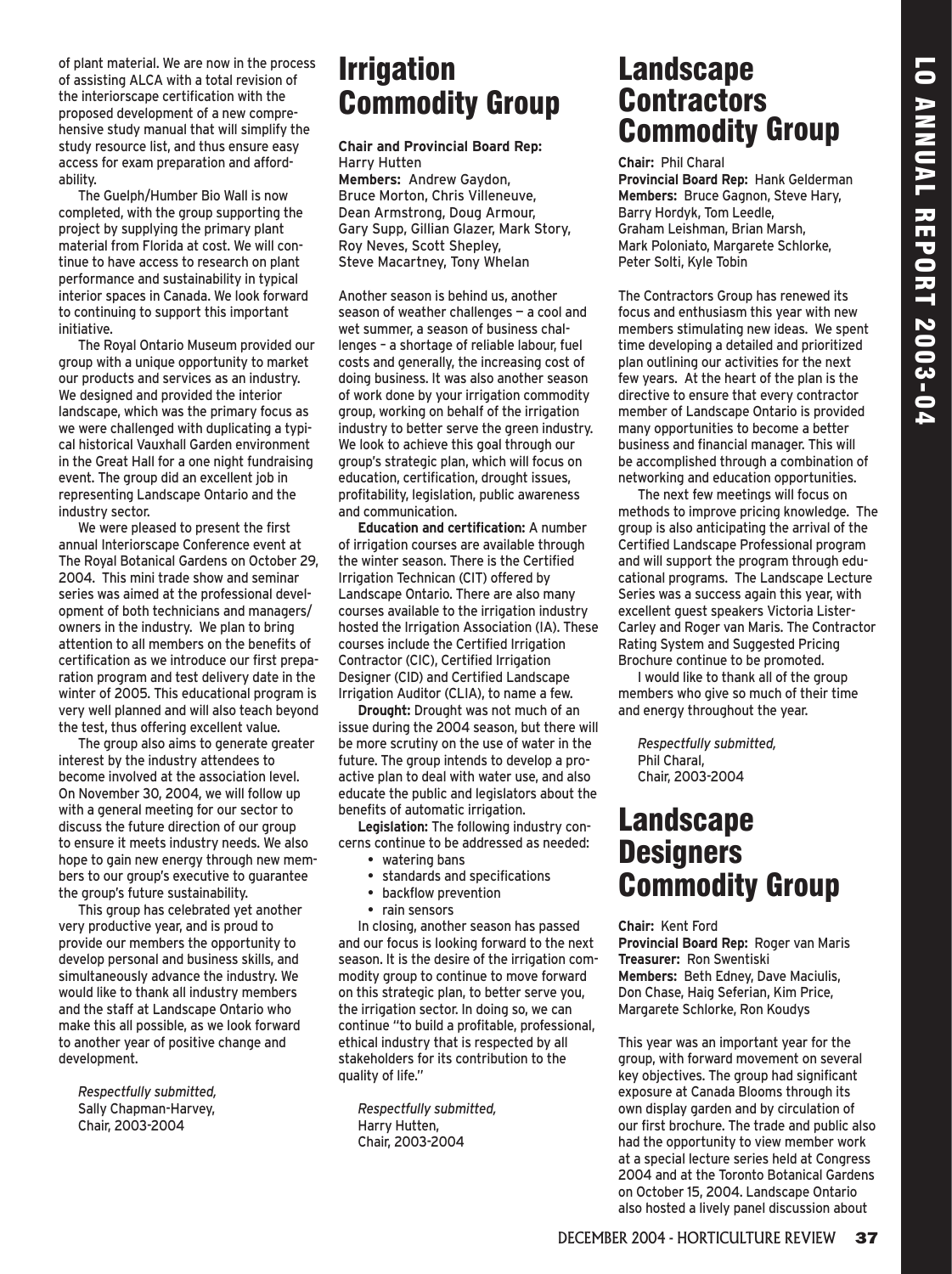



*CLDs now have an official stamp to indicate credentials on their plans.*

design fees, which was well attended by both designers and contractors and sparked many related issues. The group also worked with LO's web master in the development of Certified Landscape Designer designation for individual and firm members within the LO web site.

With ongoing input and support from Tony DiGiovanni, our group is working toward refining our mission statement and goals for the future. A new professional logo will be developed in the coming months. The September 2004, issue of *Horticulture Review* sought to educate the trade about certification requirements and the benefits of achieving the CLD.

One of the central goals of the group is to foster new membership and mentorship and to maintain membership through various credits. The assembly of a manual for Certified Landscape Designers is making excellent progress. Members can cross-reference the CLD manual with the construction manual to assist potential members in writing and re-writing the certification exam. It will also act as an ongoing tool for professional development. Practical issues such as obtaining group professional liability insurance and the setting and charging of consultant fees are topics for ongoing review.

We look to 2005 with increasing membership and awareness within the industry and by the public of the benefits and opportunities that come with the CLD stamp of approval.

*Respectfully submitted,* Kent Ford, Chair, 2003-2004

## Lawn Care Commodity Group

**Chair:** Patrick O'Toole

**Provincial Board Rep:** Vic Palmer **Members:** Alan White, Bill Van Ryn, Chris Lemcke, Dan Passmore, Darcy Olds, Don McQueen, Don Voorhees, Doug Smith, Gavin Dawson, John Ladds, John Wright, Larry Maydonik, Lorraine Van Haastrecht, Lou Van Haastrecht, Michelle Waunch, Pam Charbonneau, Paul Pilley

Well, another year has gone by and I am trying to summarize in 715 words or less what happened this last year. I believe it is safe to say it was a turning point in the lawn care industry in Ontario – and for that matter, Canada. A well fought, strategic battle was lost in Toronto with the council voting to BAN weed control on home lawns. To add insult to injury, the city plans to enforce its bylaw in the fall of 2005 for the industry, and 2007 for enforcement to homeowners. Talk about sticking the knife in our back and turning it. Thank you, Mayor Miller.

On a brighter note, the industry banded together more than I could ever have imagined, and to that, I feel the industry and those involved deserve our gratitude. The formation and development of the IPM Council and its accreditation of the industry is gaining momentum. I believe this is what we need to focus on and make sure we fully develop. I hope the lawn care industry will soon be recognized for its IPM discipline, by everyone, and not just the activists.

I feel the industry is in for a few years of change, some for the good and some not so good. Over the past few months, I have spoken with a variety of companies in this industry. The "pesticide debate" being fought in the press has significantly reduced the demand for new business. People are not sure who to believe right now, so they are not looking to the professionals. The new sales of the higher priced programs are significantly reduced but there was pretty good activity in the lower value programs. Most companies I have talked to have found that their traditional forms of advertising and promotion are not working anymore. The successful ones have changed their methods with some degree of success. The general business advice is to make sure you keep what you have and be cautious with expansion plans for the immediate future. The recent flush of crane

fly will increase lawn damage and stir up demand for our services at some point.

From talking with several companies in Quebec and Halifax, the general understanding is that after the first couple of years of the ban you stand to lose about 15 to 25 per cent of your business before it levels off. The area it really hurts is the renewals after the first year of no pesticides. I suspect, with time, amendments will be brought in to these bylaws, as has happened in Quebec, and they will allow more and more use of pesticides as infestations of insect cause damage and the damaged areas fill in with weeds and crabgrass.

Ken Pavely is leaving Landscape Ontario to take a job in Barrie heading up the Turf Department for the Co-op there. I wish Ken all the best in the future and thank him for all his help and support. Ken was instrumental in the formation of the IPM Council and did a lot of the leg and paper work to get the accreditation program set up. Ken was also there when you needed him. He willingly made many presentations to council. His professional manner convinced many local councils that the industry was credible, and as such, did not pursue legislation. For those who don't know, Ken has been in the lawn care industry since the late 70s. He is probably the most experienced person I know in the industry. Thanks again, Ken.

I would like to thank all the Landscape Ontario staff for their help this year. It is much appreciated, especially Kathleen and Tony. I am stepping down as chair of the Lawn Care Commodity Group. Allan White will step into the chair position. Al has been tireless in the time and effort that he has devoted to the industry. This feat is made even more important by the fact that Al runs his own company and has a young family to boot. I know Al will serve the position well.

I would also like to extend my thanks to the Board of Directors for its support of our industry again this year. This type of support when an industry needs it is why Landscape Ontario exists.

*Respectfully submitted,* Patrick O'Toole, Chair, 2003-2004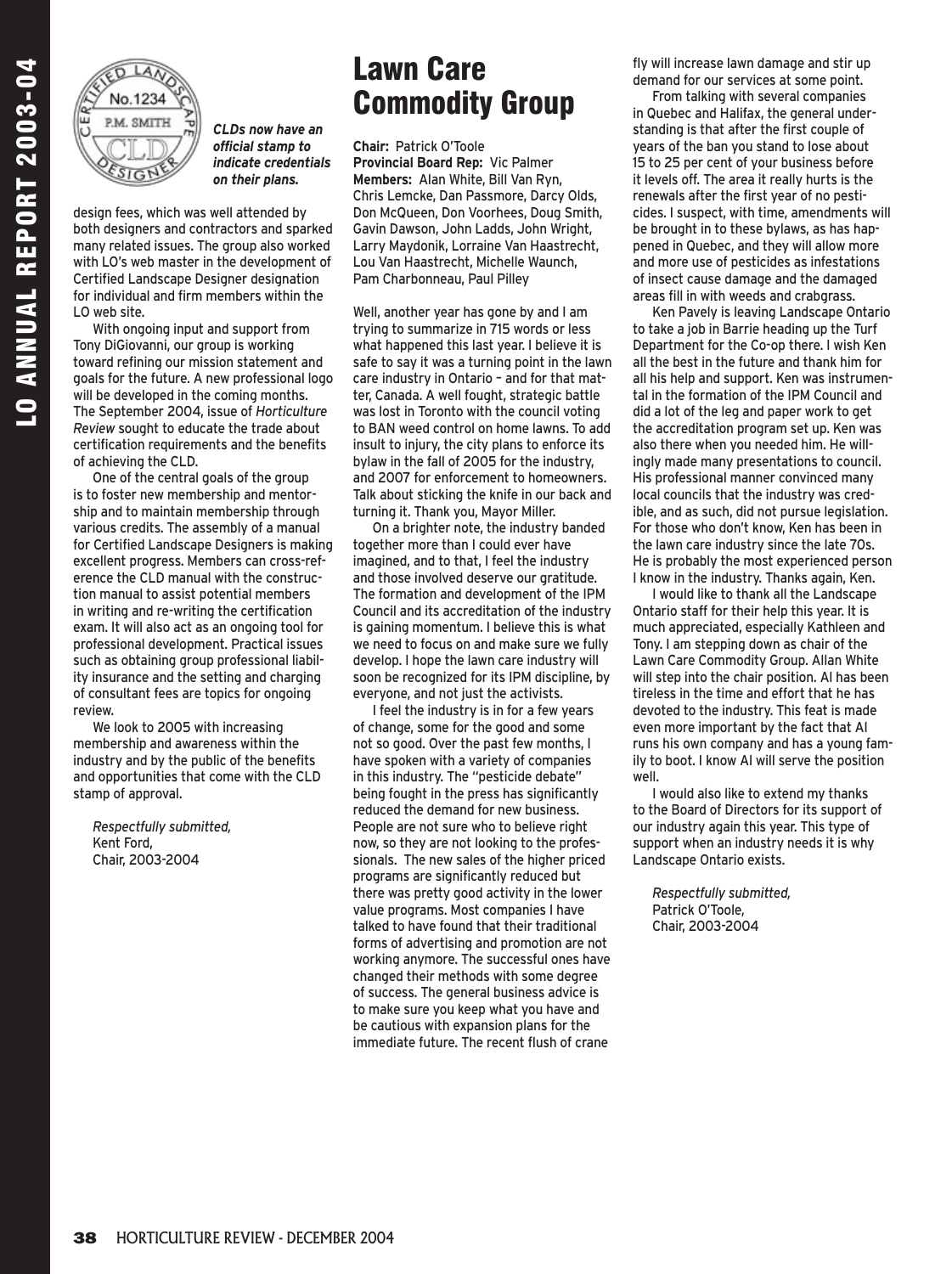## Committee Reports

*All of LO's affairs are governed by the membership. Regional needs are met at the chapter level, while industry-specific issues are dealt with at the commodity group level. All other affairs are conducted at the committee level. Some, such as Congress, Publishing or Finance, are long-standing committees that oversee the association's very important, revenue generating activities. Often, committees are formed on an as-needed basis to deal with specific matters. Once a committee has successfully completed its mandate, the committee is discontinued.*

## Building Management **Committee**

**Chair:** Neil Vanderkruk **Committee:** Paul Olsen, John Putzer, Haig Seferian, Marc Thiebaud, Bob Tubby, Monica van Maris, Karl Stensson

The big news is that the mortgage has finally been paid off. It took 10 years to pay off \$730,000. Last year, we came close to finalizing a partnership with Humber College to build a Horticultural Training and Education Centre. This did not materialize because of budget issues, however we did deliver two apprenticeship programs on our site. More programs are planned for 2005. We continue to work on ideas to provide financial sustainability as we pursue our very ambitious master plan. The plan works to grow a prosperous, professional and ethical industry utilized and respected by the public.

The sewer and water services have finally arrived to our area. Consequently, our property value has increased. We are now investigating the implications of a town proposal to build a water retention pond on our property.



*The cheque for the final mortgage payment was signed at the June LO Board of directors meeting.* 

Your committee is excited and enthusiastic about realizing the master plan dream.

*Respectfully submitted,* Neil Vanderkruk, Chair, 2003-2004

## Canada Blooms

**Chairs:** Phil Charal, Connie Hunter **Directors:** Arthur Beauregard, Garald Boot, Martha Finkelstein, Frank Ferragine, Elaine Solway, Naneve Hawke, Roger van Maris



*Garden builders showcase their very best at Canada Blooms, "Tides of Time."*

Canada Blooms welcomed spring early this year, along with 100,000 gardening enthusiasts who visited the Metro Toronto Convention Centre, South Building. "Tides of Time" was the theme for the eighth Canada Blooms show, a partnership between LO and the Garden Club of Toronto.

Our feature garden builders really took some chances this year with inspiring garden designs. From a working tide pool and whimsical pet-friendly gardens to a "flower power" garden, the interpretations of the show's theme were imaginative and wellexecuted. New this year, balcony gardens were a very popular addition to the feature garden area, and visitors were amazed at how much can be achieved in such a small, confined space. Both the garden builders and the show visitors appreciated the superb quality and variety of lush plant material, in particular, the tree canopy.

The success of the show relies heavily on a huge volunteer base. We are fortunate that so many people from across the country dedicate their time to the show. Many thanks to our feature garden volunteers who worked around the clock to install the gardens and take them down again after the show closed. They moved over 1400 tons of sand and 10 trailer loads of mulch. This year, Canada Blooms honoured John Wright as the Volunteer of the Year for his outstanding contribution behind the scenes in the building of the feature gardens.

Congratulations also go to LO on the

successful production of its futuristic "New Plant Introductions for Tomorrow" garden, an ambitious project managed entirely by LO staff and members of the Designers Group, which along with the improved *Landscape Trades Special Edition for the Home Gardener* magazine, were highlights of the show. Thank you, too, to the members and donors who helped with the garden.

The public shopped 'til they dropped in the marketplace, which featured over 200 exhibitors. The education series was well attended by the public – with standing room only at many of the seminars and demonstrations.

The best way to see the show was at the Blooms Ball, where over 1,400 people gathered to kick off the show. Many thanks to Canada Blooms staff, Garden Club of Toronto volunteers, LO staff, volunteers and garden builders, and all who contributed to the success of Canada Blooms 2004 "Tides of Time." Be sure to come out and volunteer next year, when the "Garden Party" welcomes spring, March 9 to 13, 2005.

On the financial side, the show improved substantially from a loss of \$68,000 in 2003 to a modest deficit of \$6,500 in 2004. Proceeds from the garden raffle were distributed to the Toronto Parks and Trees Foundation and the Gardiner Museum Garden Project. With a stronger base of sponsors and an anticipated increase in attendance in 2005, we expect to see a return to healthy profits to support our philanthropic objectives.

I would like to acknowledge our board of directors, (two of whom are retiring), for their hard work and contribution to Canada Blooms. Without the board's tireless efforts and the resulting accomplishments, Canada Blooms would not be included as one of the best garden shows in the world. Thank you to Connie Hunter, Elaine Solway, Naneve Hawke, Martha Finkelstein, Arthur Beauregard, Gerald Boot, Frank Ferragine and Roger van Maris. Over the past eight years, Canada Blooms has contributed over \$500,000 towards the building of gardens in the province of Ontario.

Now we move forward with plans for 2005 and beyond. We will say goodbye and thank-you to Arthur Beauregard and Gerald Boot, as we welcome new board members, Joe Murgel and Marilyn Field-Marsham. We also welcome our new co-chair, Naneve Hawke. We all look forward to serving LO and The Garden Club in producing the best ever Canada Blooms in 2005.

*Respectfully submitted,* Phil Charal, Co-chair, 2003-2004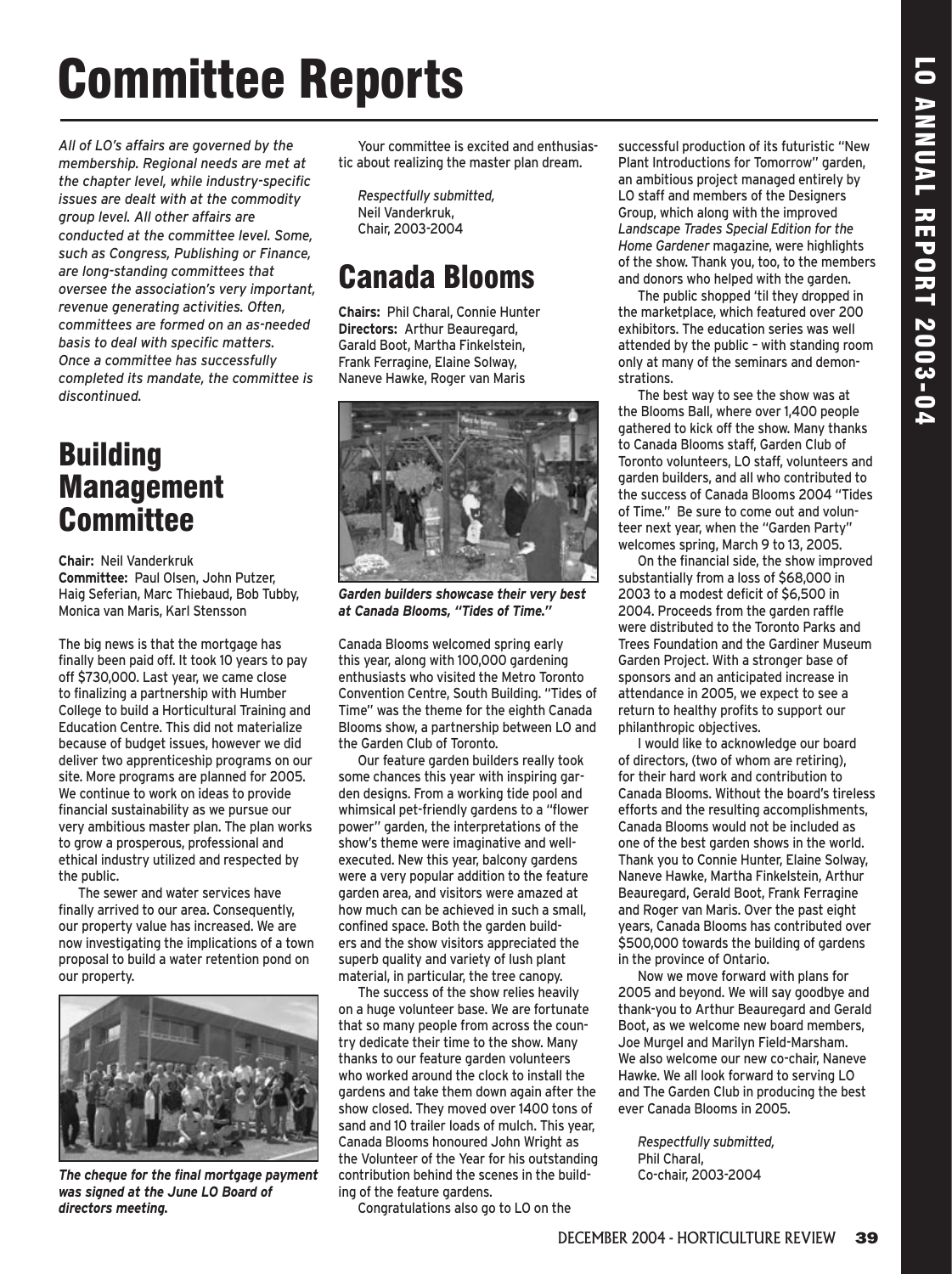## CNLA Report/ Landscape Canada

**Representative:** Joan Johnston

CNLA is an association of nine provincial organizations. The Board of Directors meets twice a year, and every effort is made to host meetings in different provinces across the country. The 2004 AGM Summer Meeting was hosted by New Brunswick, and we were privileged to visit some of its members.

CNLA was pleased to welcome Luce Daigneault, executive director of Quebec Federation of Ornamental Horticulture (FIHOQ), Yvette Forget, president of AQPP and Sebastien Lemay, past president of AQPP, who shared Quebec industry updates.

Some of the priorities discussed at the last CNLA Meeting in Fredericton were as follows:

**IPM:** Nine provinces have joined to support the development of Canada's first national Integrated Pest Management Research Project. The goal of the project is to identify effective pest control strategies that have the least impact on the environment. Part of this initiative focuses on making more effective and less toxic pesticides available to the industry.

**Industry threats:** Sudden oak death (SOD), Asian long-horned beetle, Japanese beetle and emerald ash borer. These pest threats affect all sectors of our industry.

Human resource issues: Quality and quantity of labour, certification, Human Resource Skills Development Canada, Apprenticeship and Certified Horticultural Technician Progam (CHT)

**Communication and promotion of our industry:** New Certified Landscape Professional designation (CLP), trade shows, consumer shows (Canada Blooms), web site improvements, magazines. While these topics were discussed as a single issue, it soon became clear that they are two very distinct issues and will be treated as such in the future. There was some discussion about CNLA's role in communicating with the membership; in the end, it was determined that more information was required from the provinces to provide clear direction to CNLA staff. This will be completed in time for the winter meetings. Promotion of the industry is a marketing function. The role that CNLA should play, if any, in promoting the industry to the consumer also requires a good deal more study; and the office staff has been directed to look into alternatives and prepare a report for discussion at the February meetings.

**Government relations:** Defining the main message that we are environmentally responsible. Our areas of legislative involvement include IPM Accreditation, Plant Health Care, import/export, regulated pests and diseases, labour and taxes. CNLA is a member of the Canadian Horticultural Council, which concentrates on federal lobbying efforts. NAPPO (North American Plant Protection Organization) represents the interests of Canada, Mexico and the U.S. on issues from trade to disease, and formulates plant health policy recommendations for those three governments.

**Statistics:** Required to communicate the size and complexity of our industry. There is a great need for more and better statistical information. CNLA needs to play a role in determining what information is required, as well as appropriate and effective collection methods.

**International Relations:** Border security (import and export of plant material).

**Action Plans for Commodity Groups:**  The Landscape Contractors Group, chaired by Rene Thiebaud, is participating in the National Awards program.

**Insurance issues and costs:** David Turnbull chairs this committee.

**Membership benefits:** There have been some new additions to the CNLA list of membership benefits and companies willing to sponsor CNLA programs.

**Stable funding:** CNLA works with all provincial associations in work sharing and efforts to align agendas to enhance productivity and address the many issues in our industry.

The major challenge addressed this year was how to fund national projects most effectively. We need to define the structure and the priorities of our national association to best utilize available resources. The goal is to align agendas across Canada to better utilize financial and human resources, and thus enable industry to address the large number of complex issues. A task force has been established to address possible longterm funding strategies. Landscape Ontario has accepted the responsibility to coordinate those strategies, which can result in stable and equitable funding and program development for the national association.

CNLA deals with a great number of issues requiring diligence and expertise. CNLA represents the Canadian nursery and landscape industry. Its priority is to lobby government on behalf of our industry in Canada and abroad.

*Respectfully submitted* Joan Johnston, LO Representative

#### **Congress** and Garden Expo

**Chair:** Brian Cocks **Vice-Chair:** Barry Dickson **Members:** Bob Adams, Scott Beaudoin, Doug Coote, Blair Deutekom, Beth Edney, Brian Lofgren, Keith Osborne, Klaas Sikkema, Nick Solty, Mark Story, Monica van Maris, Jack VandeRee

The Congress Committee was responsible for two successful trade shows during the period – Garden Expo on October 22-23, 2003, and Congress 2004 on January 13-15, 2004.

Garden Expo/Florist Expo is Canada's fall sector-specific retail buying show for garden centres and retail operations with a gardening component. Congress traditionally applies to a broader market that includes all suppliers associated with the green trades. Congress certainly has become the place to launch new products and view heavy equipment.



*Congress 2004*

Total net revenue growth for both shows was positive, while visitor traffic at Garden Expo soared to a 100 per cent increase from its inception in 2000.

Despite snow and cold weather, Congress 2004 was a success with 11,426 attendees and over 700 exhibitors. Garden Expo had a 20 per cent increase in exhibitors and foot traffic reached 3,650.

A new partnership was formed with Flowers Canada (Ontario) to create the newly named Garden Expo/Florist Expo show. Marketing plans are underway to increase traffic from the florist sector. Another new feature at Garden Expo 2003 was the Recent Introductions Area, which featured both plant material and cut flowers. Congratulations to Paul Day, Brenda Speck and Pat Hillmer for two more successful shows.

Another strong feature of Congress 2004 is the Congress Conference Program, which attracted just under 1,100 delegates. Landscape Ontario cooperated with the Irrigation Association to bring a special irrigation school to Congress. Fifteen Education Partners took part in the educational program. Congratulations to Pat Hillmer, who organized the program.

We would like to congratulate Monica van Maris, who put the New Product Showcase together for Congress 2004. The Showcase is unusual in that it is juried. Thanks also go to the committee, including Hugh Floyd for selecting the new products to be highlighted in the garden. Special thanks also go to Klaas Sikkema for his help.

The Awards of Excellence program, cohosted by Haig Seferian of LO's Designers Group and Margo Welch of the Toronto Botanical Garden, showcased the amazing work of Landscape Ontario members.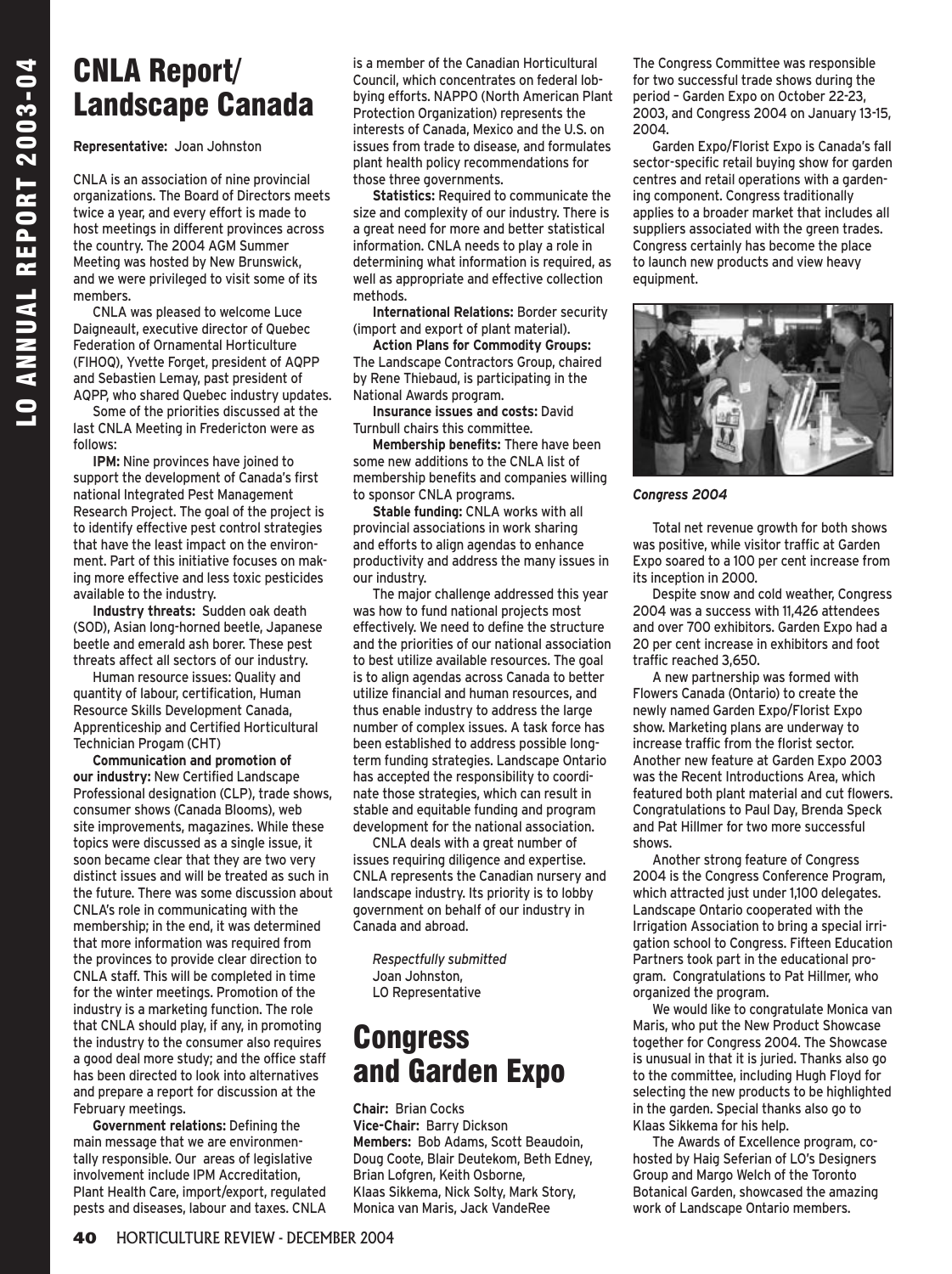

#### *Garden Expo 2003*

During the Awards program, Pam Charbonneau and Rob Kennaley were welcomed as new Honourary Members of Landscape Ontario and 22 students received scholarships from the Landscape Ontario Horticultural Trades Foundation. Kristen McIntyre, Kathy McLean, Wendy Jespersen and Denis Flanagan did an excellent job in organizing this presentation.

Upcoming shows include Garden Expo 2005 on October 18-19 and Congress 2006 on January 10-12.

We would like to acknowledge the dedication of our committee members who make the difference between a good and a great show. Furthermore, special thanks go to Ernest Van Helsdingen and Greg Weber who retired from the committee, and we welcome our new members, Jack VandeRee and Blair Deutekom.

As well, we would like to say thanks for all the help and assistance from LO staff, volunteers and committee members. We are lucky to have so many cheerful professional helpers contributing to the success of the shows.

*Respectfully submitted,* Brian Cocks, Chair, 2003-2004

Barry Dickson, Vice-Chair, 2003-2004

#### Ontario Horticultural Human Resource Council (OHHRC)

**Chair:** Tony DiGiovanni **Director:** Terry Murphy **Council:** Ken Forth, Cathy Ward, Henry Dekker, Carmen Roblin, Neil Vanderkruk, Henry Neufeld, Steve Bodsworth, Bruce Warren, Brenda Ludlow, Irwin Smith, Ken Nentwig

The Ontario Horticultural Human Resource Council is a regional council that provides human resource management in the horticultural sector. Landscape Ontario is the major supporter and our efforts are directed to this sector and available to all other sectors. All regional councils are industry driven and are involved in human resource

issues as determined by council members. Our main focus is developing labour from the pool of young people at the high school level. The regional OHHRC is part of the national HHRC. Our activities include areas such as worker training, career path counseling and development, seasonal employment, standards and accreditation, recruitment of labour, national certification, college and high school curriculum advisement and industry liaison. Human resource development is an important element in our service.

#### **The OHHRC has the following goals:**

- **•** To sponsor and promote regional youth initiative projects
- **•** To identify, investigate and resolve training and HR issues
- **•** To promote careers in horticulture
- **•** To develop and maintain a sustainable source of funds for self efficiency

The following outlines some of the key priorities and areas of focus that the OHHRC has been involved with over the last year.

- **1. Safety and accident prevention:** Our work includes a Landscape Ontario Safety Sponsorship with WSIB on Safety Groups and two Safe Communities Incentive Plan Programs. This year has seen WSIB rates continue to decrease and savings of millions refunded to industry employers annually.
- **2. Pre-apprenticeship:** The OHHRC partnered Humber College on a pre-apprenticeship program, adding 18 people to the industry. We are also working on three new pre-apprenticeship programs for 2005, which could result in another 60 new industry members.
- **3. School to Work Transition:** With the formation and support of the Horticultural Ontario Secondary Teachers Association (HOSTA), we continue our efforts in working more closely with high schools to promote the industry. In the last 60 days, we have attended over 25 career or youth days connected with high schools. Many high schools are starting horticultural programs. LO members have a major opportunity to provide no cost employment to future high school students, which can lead to full-time employees.
- **4. New labour:** We continue to attend career days, job fairs, and new employment endeavours and collect resumes, as well as introducing new potential employees to LO members.
- **5. Colleges:** You are well represented with the colleges, as the OHHRC attempts to ensure that schools produce the quality of student employers require. Our goal is to use the Certified Horticultural Technician (CHT) program as part of the landscape diploma program in all colleges.
- **6. Apprenticeship Program:** The OHHRC sits as the recording secretary of the

Industry Committee for the Horticultural Technician Apprenticeship Program. Some LO members sit on this committee, and it is important that the Ministry of Training, Colleges and Universities include the practical evaluation into their apprenticeship program. This would further help employers to secure labour that more closely meets industry needs. The OHHRC continues recruiting for the Horticultural Technician Apprenticeship Program.

**7. Programs:** We continue to write proposals and look for funding to advance the goals and objectives of the industry. The Education and Human Resource Committee is committed to achieving the goals of the Council and assisting agricultural and horticultural members in training, education and human resource development and management.

It has been a pleasure working with the LO staff and the various industry participants. I appreciate all the support and the opportunity to work with everyone over the past year.

*Respectfully submitted,* Terry Murphy, OHHRC Director

## Farm Safety Association

**Executive Chair:** Peter Olsen

It has been another very busy year for the Farm Safety Association. Our consultants are stretched to the maximum. It means that they are out in the field where it counts. Eight consultants work with many companies and their safety programs. Whether it is an established company or a new one, the safety of employees and business owners is top priority. A safety program is still the least expensive way to secure everyone's safety, and the cost is part of every firm's WSIB dues.

Here is an overview of FSA activity over the past year:

- **•** Working diligently with Landscape Ontario Safety Groups
- **•** Participating in and presenting courses at Landscape Ontario over the winter
- **•** Developing a "Train the Trainer" course so that firms can do their own WHMIS training
- **•** Participation in many chapter meetings
- **•** Continuing work with the arborist industry
- **•** Participated in Congress 2004, Plowing Match, The Outdoor Farm Show, Greenhouse Conference and many other shows and exhibitions.
- **•** Participation in local chapter information days and mini trade shows. The London chapter has been holding a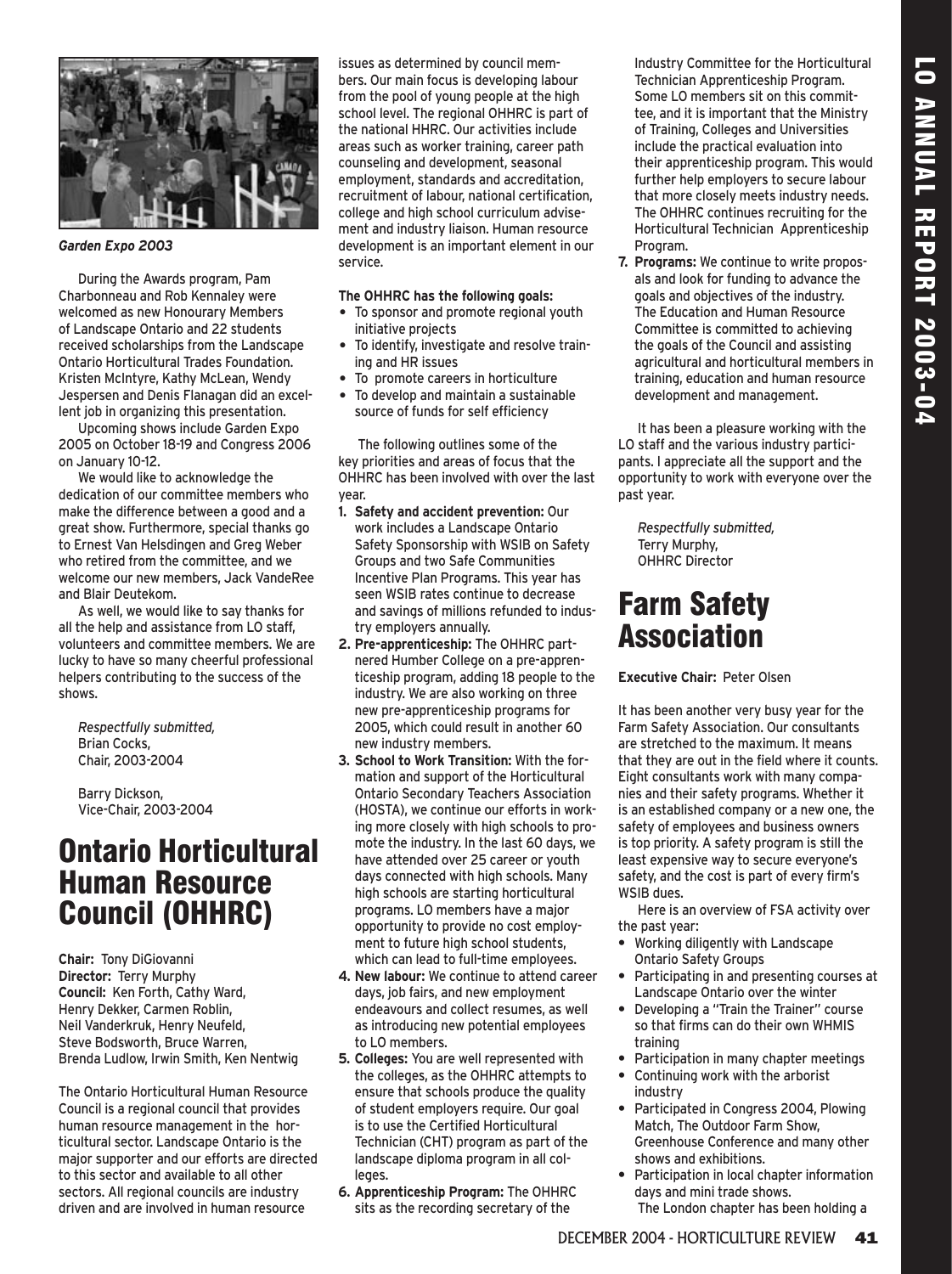"Safety Day" in late February for the past several years. It has been very successful, with 50 to 60 people attending. Ted Whitworth and Jay Remsik are usually part of the day's program, which will be held February 24, 2005. This is a great idea for a mid-winter meeting and a terrific opportunity for other chapters to jump on the bandwagon and promote safety. It will save us all money by keeping our WSIB premiums down. As the saying goes, "build it and they will come." Ted Whitworth and his staff will gladly take part in this type of venture. Contact the Landscape Ontario office for advice on setting it up.

The Farm Safety Association has had a staff change this year. Joe Andrews retired over the summer to enjoy some well-deserved rest and relaxation. The very capable Alysa Pottage has taken his place.

The consultants and their territories are as follows:

- **Alysa Pottage** Counties of Brant, Haldimand-Norfolk and Niagara
- **Sheila James** Counties of Dundas, Frontenac, Glengarry, Grenville, Lanark, Leeds, Ottawa-Carleton, Prescott, Renfrew, Russell and Stormont.
- **Ron Jones** Counties of Essex, Kent, Lambton and Elgin
- **Doug Lambie** Counties of Dufferin, Muskoka, Simcoe and York
- **Steve Matisz** Counties of Bruce, Grey, Hamilton-Wentworth, Waterloo and Wellington
- **Jay Remsik** Counties of Huron, Middlesex, Perth and Oxford

**Fred Young** – Counties of Durham, Haliburton, Hastings, Lennox and Addington, Northumberland, Peterborough, Prince Edward and Victoria

**Janet Ward** – Counties of Peel, Halton and Toronto (south of Steeles Ave. and west of Markham Rd.)

Contact the office for Algoma, Cochrane, Kenora, Manitoulin, Nipissing, Parry Sound, Rainy River, Sudbury, Temiskaming and Thunder Bay.

The Farm Safety Association is also involved in the Passport to Safety program, and we recommend it to all firms. It is the basic step toward safe working practices for everyone, but especially for the new worker. Visit www.farmsafety.ca and click on Passport to Safety.

The FSA has been in its new location for a year, and this has been a very good move. The new location is at 75 Farquhar St. in Guelph.

Give the office a call to get on board with us (1-800-361-8855) or visit our web site. It will save your company money, and perhaps a lot more.

*Respectfully submitted,*  Peter Olsen, Executive Chair

### Foundation **Committee**

**Chair:** John Wright

**Members:** Bob Allen, Barry Benjamin, Hank Gelderman, John Peets, Howard Stensson, Mike Thomas, Marc Thiebaud, Dave Turnbull, Neil Vanderkruk, Monica van Maris.

The Ontario Horticultural Trades Foundation is the research and scholarship arm of LO. The purpose of the Foundation is to fund research and scholarship through interest generated on capital investments.

The capital in the foundation has continued to grow despite very little organized fundraising. Most of the funds are generated through association events and activities. This year, we are pleased to report that the Foundation assets have increased to over \$800,000.

The Foundation strives to give out \$20,000 per year in scholarship and bur-



*Jay Murray on the Harley.*

saries. This year, we distributed \$24,500 in scholarships to students enrolled in horticultural programs across the province.

**Congratulations to this year's recipients:**

Lindsay Bennett, Gregory Bouwman, Cindy Cluett, Fiona Daniels, Jane Davey, Sandra Davis, Erica Drummond, Kimberly Ennis, Faye Ginies, Michael Holzworth, David James, Brenda Lindgren, Maria Ma, Linda McDougall, Vanessa McDougall, Karim Pringle, Eric Roesler, Dale Tilling, Margaret Wyatt, Ryan Hall, Andrea Hall, Sheila Clyburne, Justin Free, Michelle Dobbie, Sasha Terry, Sean Vyles, Kirk Gardiner.

The Foundation is committed to a threeyear research project with the University of Guelph. This year, the OHTF donated \$35,000 to the research.

In 2004, the OHTF initiated two fundraising projects. Four wishing-wells were located throughout Garden Expo and Congress, and the OHTF raffled off a 2003 XL1200S Sportster Harley-Davidson. The winner of the Harley-Davidson was Jay Murray of Tender Lawn Care. The Foundation Committee is presently working on fundraising initiatives for 2005.

The OHTF also received over \$80,000 from the industry, a campaign initiated by the Landscape Ontario Board of Directors in recognition of Tony DiGiovanni's outstanding service to the horticulture industry (and to celebrate his 50th birthday). These funds will be directed to a special scholarship fund in Tony's name. The Foundation would like to thank all those who donated, and those who are planning to donate to the scholarship

Thank you to all the members of the Foundation for their effort and participation over the past year.

*Respectfully submitted* John Wright, Chair, 2003 - 2004

## IPM Symposium

**Chair:** Monica van Maris **Committee:** Bob Adams, Jim Bauer, Johan Bossers, Pam Charbonneau, Marilyn Hutchison, Jennifer Llewellyn, Keith Lockhart, Pat O'Toole, Marie Thorne, Lorraine Van Haastrecht, Violet Van Wassenaer, John Wright

The 2004 Integrated Pest Management Symposium was held February 23-26 in Barrie, London, Toronto and Ottawa. Fortunately, the weather remained good for the four-day, four-city Symposium.

The IPM Symposium is designed to be of interest to all commercial applicators, parks and golf course technicians, as well as lawn and turf care professionals. The symposium also continued to address the changing needs of the industry by providing access to continuing education credits for IPM Accreditation.

Continuing its pattern of success, the IPM Symposium, now in its 39th year, welcomed over 800 registrants, with Barrie leading the way with an increase of 40 registrants from last year.

The IPM Committee was instrumental in the success of the symposium, with a welldesigned and topical program. The program included topics such as the importance of balancing the soil, turf management basics and the emerald ash borer and Asian longhorned beetle.

The Committee includes representatives from both the Ministry of the Environment and the Ontario Ministry of Agriculture and Food.

I would like to thank the committee for its efforts. I would also like to add my thanks to Pat Hillmer, Ken Pavely and Tony DiGiovanni for their assistance with this year's IPM Symposium.

*Respectfully submitted,* Monica van Maris, Chair, 2003-2004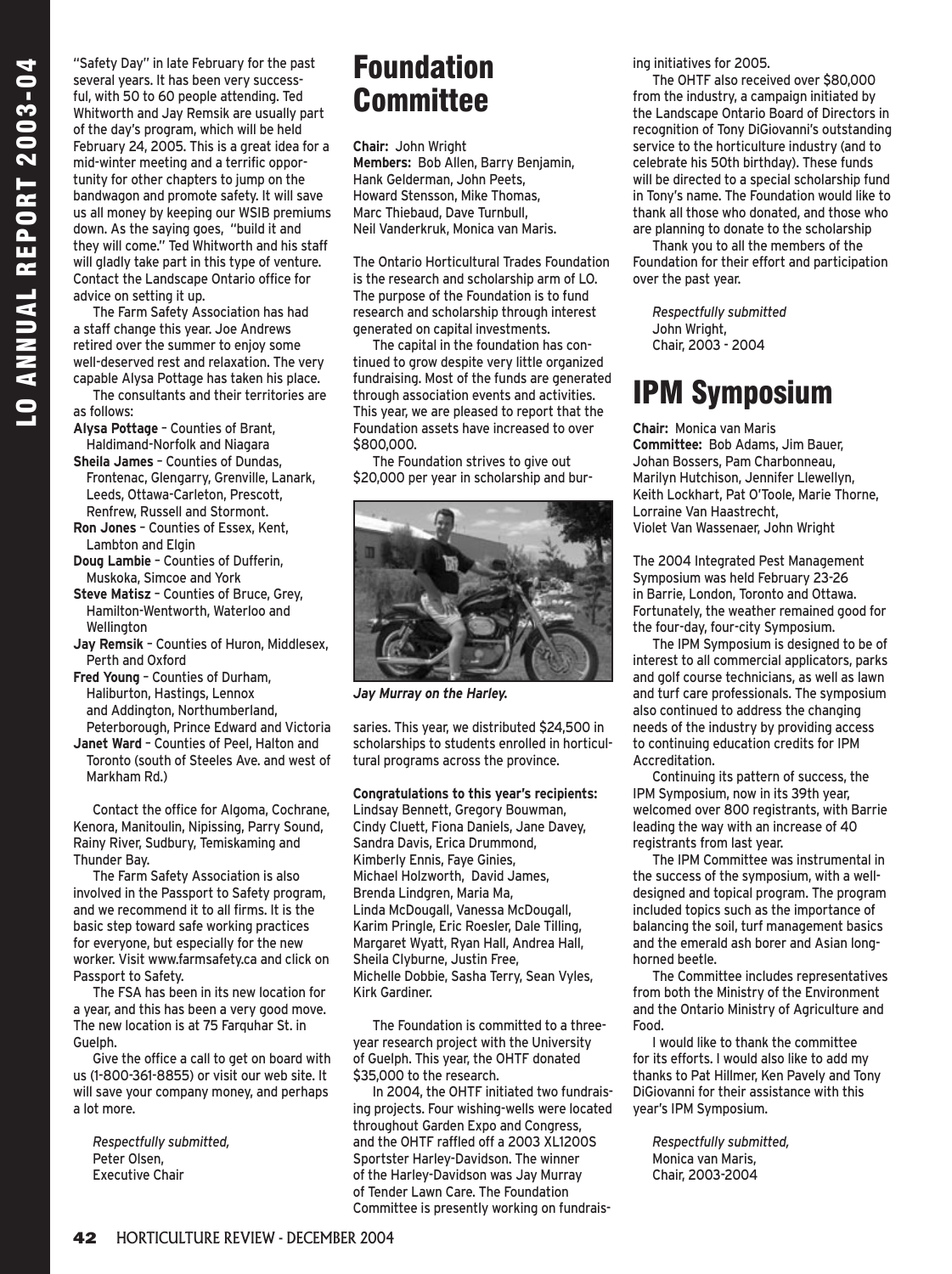## Pesticide Industry Council

**Chairperson:** John Wright **Secretary:** Tony DiGiovanni **Manager PIC-PTP:** Tom Somerville **Members:** Bryan Allen, Nancy Cain, Gavin Dawson, Vince Gilles, Michael Goldman, Mike Greer, John Howard, Randy Lidkea, Keith Lockhart, Darcy Olds, Paul Pilley, Paul Pisani, Blaire Sayers, Bruce Sheppard, Ruurd van de Ven

The Pesticide Industry Council has worked with the Ontario Ministry of Environment to meet the new requirements of the Pesticide Act (Ontario Regulation 914). Under the new regulation, anyone who applies pesticides must be either licensed or have technician status. Now all unlicensed assistants working with licensed exterminators must complete a basic pesticide safety course to legally apply pesticides. The Pesticide Technician Program meets the new requirements. The PTP is a basic two-part program that incorporates both a practical and an academic component in the training requirements. The Pesticide Industry Council was formed on behalf of the pesticide industry by the Lawn Care Commodity Group to administer the Pesticide Technician Program. Landscape Ontario is the administrator of the Pesticide Technician Program on behalf of the Ontario Ministry of Environment.

| Year  | Qualified<br>Examiners | <b>Technicians</b> |
|-------|------------------------|--------------------|
| 2004  | 30                     | 1100               |
| 2003  | 35                     | 1100               |
| 2002  | 50                     | 1100               |
| 2001  | 64                     | 1000               |
| 2000  | 386                    | 1600               |
| Total | 565                    | 5800               |

The Pesticide Industry Council has operated at a profit for the third year in a row. PIC members include: Hydro One, Canadian Golf Superintendents, Ontario Golf Superintendents, Professional Lawn Care Association, Urban Pest Management Council, Crop Protection Institute, International Society of Arboriculture (Ontario), Ontario Parks Association, Ontario Vegetation Management, Structural Pest Management Association Ontario and the Landscape Ontario.

Special thanks go to Tom Somerville, PIC Administrator, and Tony DiGiovanni for their hard work over the past year.

*Respectfully submitted,*  John Wright, Chair, 2003-2004

## **Publishing Committee**

**Chair:** Bob Tubby **Members:** Gerald Boot, Laura Catalano, Hank Gelderman, Marty Lamers, Arthur Marlow

The Landscape Ontario Publishing Committee is proud to have overseen another year of professional, cost-effective communications service. Through *Landscape Trades* and *Horticulture Review*, association and industry members enjoy unique value. In addition, the trade benefits from the agency-quality writing, design and public relations efforts, both print and online, produced by the LO Publishing Department.

Our publishing activities continue on a financially stable course, and contribute important revenue to the association. *Landscape Trades* and *Horticulture Review* showed increases in net profit/contribution this past year. This healthy picture was achieved by maintaining an energetic sales profile, along with vigilant cost control.

*Landscape Trades* continues its unique role as the most comprehensive, authoritative source of business information for Canada's horticulture industry. In an independent survey commissioned this year, readers confirmed the publication's value: over 70 per cent rated its quality either very high or above average. The magazine has assumed a strong advocacy role for the industry, including a special issue devoted to Integrated Pest Management.

LO's vibrancy is highlighted in *Horticulture Review*, where members and their initiatives take centre stage. HR is a vital communications link for our industry associates across the province.

The department produced two notable special projects this year, the *Landscape Trades Special Edition for Home Gardeners* and the *Landscape Trades/Horticulture Review* Calendar. Besides their inherent value, these projects also contributed to the LO coffers.

Other print and web support services provided by the Publishing Department are too numerous to mention, but cover the range of association activity: trade shows, education, recruitment, certification, membership efforts, commodity group initiatives and consumer promotion.

Thanks and appreciation go to all staff members for their dedicated work, and to all Publishing Committee members for their experienced guidance.

*Respectfully submitted,* Bob Tubby, Chair, 2003-2004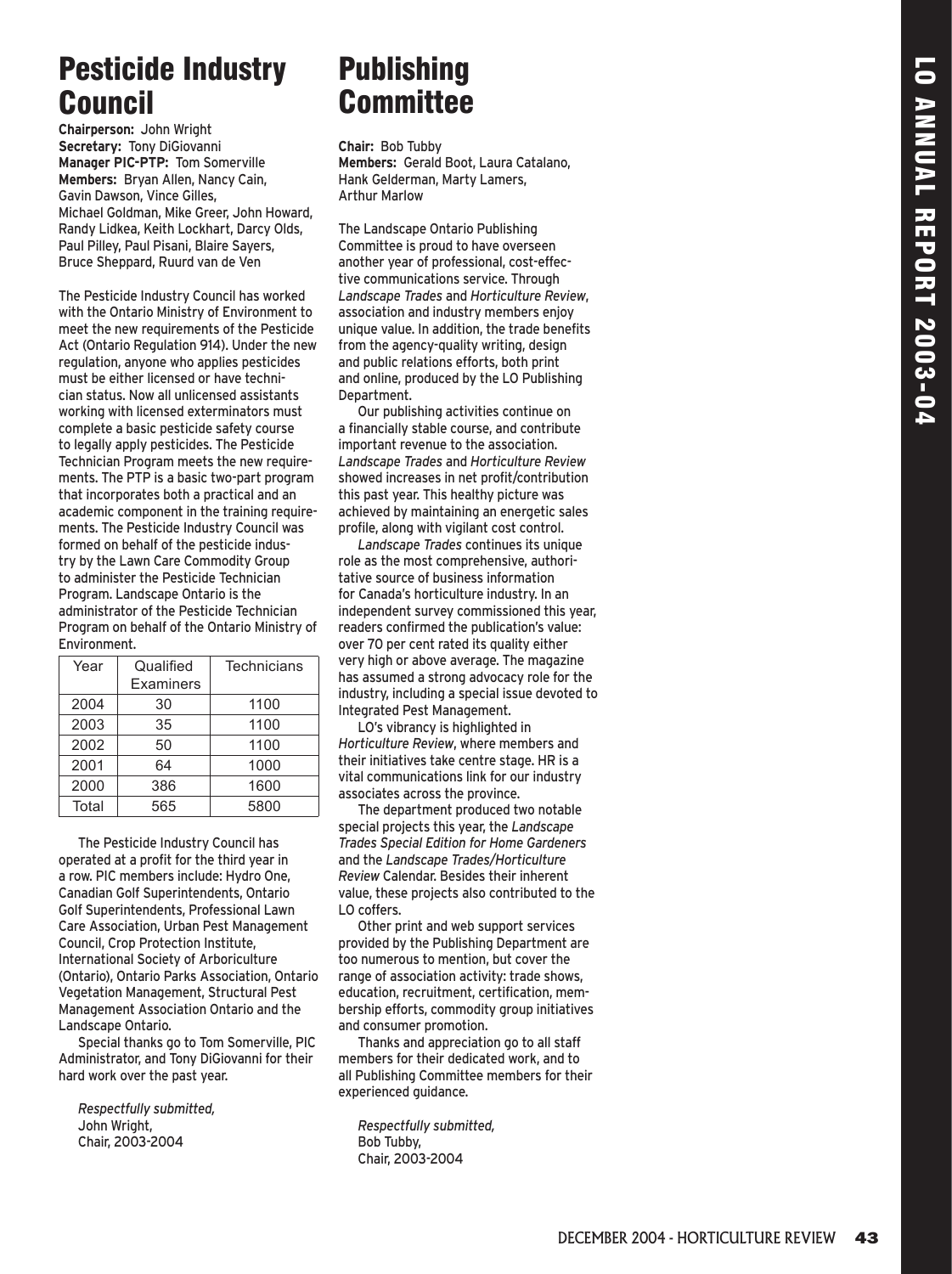## Volunteers

**Abate Wori Abate** - Ministry of Training, Colleges & Universities **Robert Adams** - Adams Lawncare Inc **Randy Adams** - RM Adams Trucking Ltd **Walter Afanasiew** - Aqua Turf Sprinkler Systems **Bob Allen** - RW Allen Horticultural Services Inc **Janet Anderson** - Janet Anderson, Distinct Perennials **Ian Andrews** - Greenwood Interlock **Ian Andrews** - The Landscape Yard **Chris Andrews** - Canadian Nursery Landscape Association **Susan Antler** - The Composting Council of Canada **Dean Armstrong** - Hunter Industries Inc **Jim Bauer** - Jim Bauer Landscape & Garden Maintenance **Bill Beamish** - Beamish Landscape Services **Scott Beaudoin** - Greendale Garden Products **Roger Beaulieu** - Jardins Boardwalk Gardens **Barry Benjamin** - Barry Benjamin & Associates **Stephen Bodsworth** - Humber College **Gerald Boot** - Boot's Landscaping & Maintenance Ltd **Graham Bootes** - Pottery Extravaganza **Johan Bossers** - A Touch Of Dutch Landscaping & Garden Services **Richard Bown** - Turf's Up Landscaping **Mark Bradley** - The Beach Gardener Inc **Janna Bradley** - The Beach Gardener Inc **Michael Bradley** - Grand River Conservation Authority **Rob Brogee** - Resicom Contracting Inc **Cheryl Brown** - TS Benefit Solutions **Bart Brusse** - Sheridan Nurseries **Daryl Bycraft** - Bycraft Gardens **Diana Cassidy-Bush** - Connon Nurseries, CBV Holdings **Harry Chang** - Humber College **Sally Chapman Harvey** - Green Design Landscaping Inc **Phil Charal** - Allweather Landscape Co Ltd **Pam Charbonneau** - Guelph Turfgrass Institute **Don Chase** - Humber College **Terry Childs** - Nature's Way Landscaping **Calvin Chong** - Horticultural Research Institute **Dan Clost Brian Cocks** - Brian Cocks Nursery & Landscaping **Dave Colborne** - Turf Pro Professional Landscape Maintenance Ltd **Debra Conlon** - Urban Pest Management Council of Canada **Douglas Coote** - DG Coote Enterprises **Tom Cowan** - Ministry of the Environment **Tim Craddock** - Horta-Craft Ltd **Leann Crawford** - International Society of Arboriculture Ontario Inc **Jodi Crooks** - Clintar Groundskeeping Service - Kitchener **Tim Cruickshanks** - Cruickshanks Property Services Inc **Peter Cullen** - Cullen Landscaping Ltd **Gavin Dawson** - Greenspace Services Ltd **Sonia Day Darcy Decaluwe** - Oaks Concrete Products Ltd **Harold Deenen** - Hank Deenen Landscaping Limited **Blair Deutekom** - Alfresco Landscape Group Ltd **Caroline DeVries** - TradeWinds International Sales Co Inc **Horst Dickert** - Moonstone Tree & Fruit Farm **Barry Dickson** - BR Dickson Equipment Inc **Charlie Dobbin Paul Doornbos** - Mills Flowers **James Doyle** - Davey Tree Expert Company Canada **Larry Dufty** - MMD Property Services **Beth Edney** - Designs By The Yard Inc **David Emmons** - Dave Emmons Plants **Eric Endersby** - Key West Tropicals Ltd **Sergio Filipe** - Lawn Buster Land Services Inc **John Flatt** - Crimson Leaf Landscaping Ltd **Tony Fleischmann** - City of Mississauga, Forestry

**Mike Forbes** - Acorn Landscaping **Ian Forbes-Roberts** - Hydro-Gro Interior Landscape **Kent Ford** - Kent Ford Design Group Inc **Percy Ford-Smith** - Dufferin Aggregate **Ken Forth** - Ontario Fruit & Vegetable Growers Association **Jacquelyn Fraser** - AG Care **John Fulford** - Gerrits Property Services Inc **Carol Fulford** - Gerrits Property Services Inc **Bruce Gagnon** - All Seasons Gardening & Maintenance Ltd **Dan Garlatti** - Garlatti Landscaping Inc **Jim Garret** - Mori Nurseries **Paul Gaspar** - Weed Man - Toronto **Andrew Gaydon** - Vanden Bussche Irrigation & Equipment Ltd **Hank Gelderman** - Jan Gelderman Landscaping Ltd **Gillian Glazer** - John Deere Landscapes Ltd **Michael Goldman** - Ontario Pest Control Assn **Mark Goodman** - Enviroking Lawn Care Ltd **Kees Govers** - Janet Anderson, Distinct Perennials **Earle Graham** - Lakelands Irrigation **Steve Hary** - The Landscape Company Inc **Walter Hasselman** - Dutchman's Landscaping Ltd **Lorne Haveruk** - Diamond Head Sprinklers Inc **Mike Hayes** - Allgreen Tree Service Inc **Sherry Hayes** - Landscaping With Style **Joerg Hermanns** - Hermanns Contracting Limited **Edward Hewis** - Crew Property Services **John Hewson** - Greenscape Lawn Maintenance **Mike Hoekstra** - Niagara College **David Holmlund** - D Holmlund Landscaping **Barry Hordyk** - Shademaster Landscaping **Martin Horsemen** - Jan Gelderman Landscaping **John Howard** - Ontario Parks Association **Gavin Hume** - Greenshore Gardening **Mark Humphries** - Humphries Landscape Services **Ron Hunter** - Laur Landscaping **Marilyn Hutchison Harry Hutten** - Select Lawn Sprinklers **Tom Intven** - Canadale Nurseries Ltd **Kevin Jensen** - Turf Care **Joan Johnston** - Peter Knippel Nursery Inc **Tim Kearney** - Garden Creations of Ottawa Ltd **John Keenan** - Wright Lawn Care & Landscape Services **Robert Kennaley** - McLauchlin & Associates **Hella Keppo** - Stems Interior Landscaping **Rob Kerr** - Kerr & Kerr Landscaping & Property Maintenance Inc **Christoph Kessel** - OMAF-Dept of Land Resource Science **Karl Klinck** - Orchard Farm Nursery Ltd **Liz Klose** - Niagara Parks School of Horticulture **Marinus Koole** - Brucedale Gardens Ltd **Ron Koudys** - Fanshawe College **Terry Kowalski** - Kowalski Landscaping **Robert Kuepfer** - Fafard et Freres, Ontario Sales **John Ladds** - Turf Management Systems Inc **Marty Lamers** - Allan Block Retaining Walls **Cecil Lamrock** - Lamrock's Little Roses/Lamrock's Country Garden **Chris Langendoen** - Willowbrook Nurseries Inc **Jan Laurin** - Connon Nurseries/NVK Holdings Inc **Tom Laviolette** - Niagara Parks Botanical Gardens **Philip Lawton** - Taylor Nursery **Maurice LeBlanc** - Fafard et freres **Tom Leedle** - Leedle Landscaping **Graham Leishman** - Leishman Landscaping Ltd **Chris Lemcke** - Turf Operation Scarborough Inc **Jennifer Llewellyn** - OMAF-Dept of Hort Science **Keith Lockhart** - Uniroyal Chemical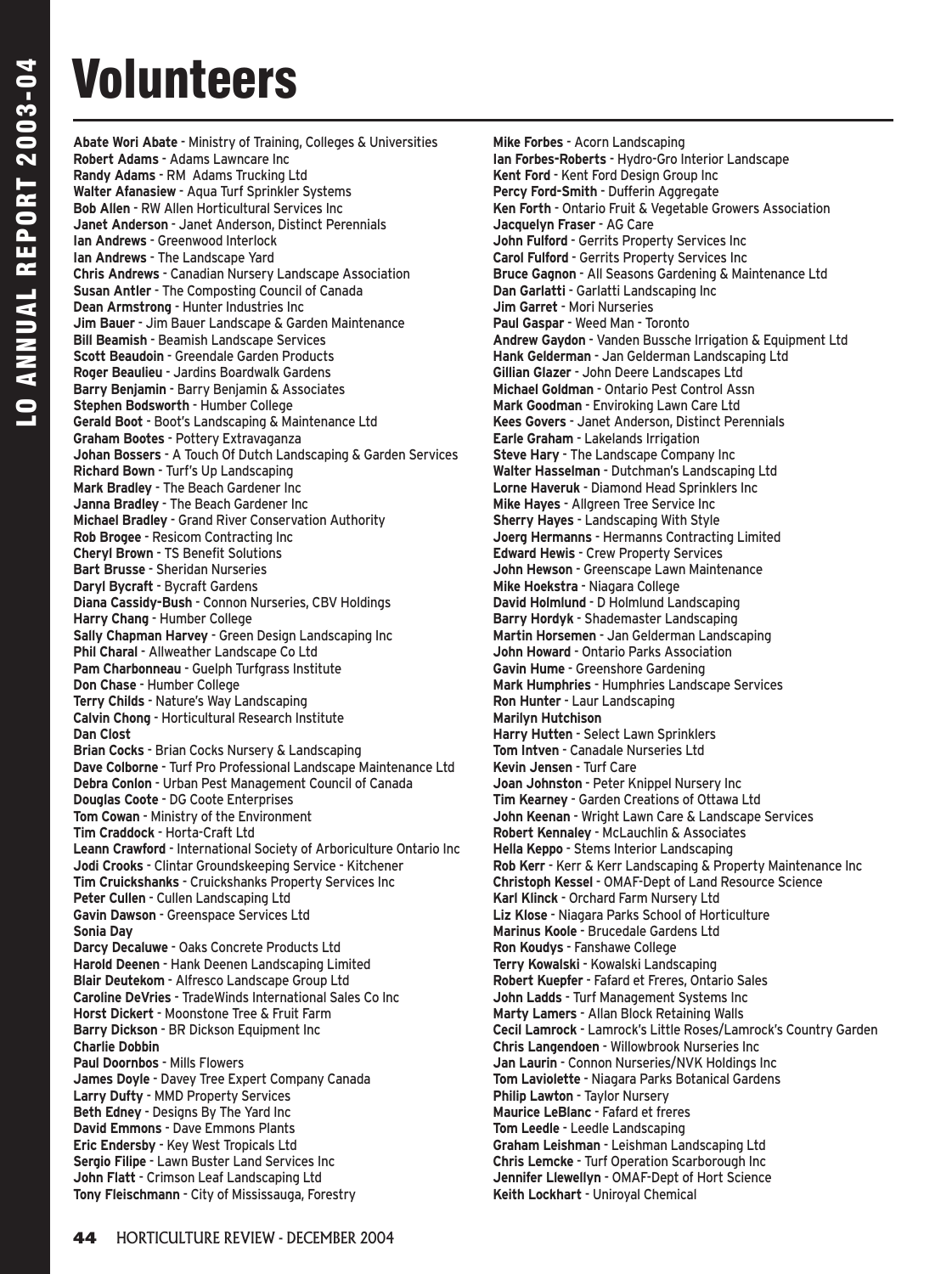**Brian Lofgren** - Horta-Craft Limited **Russell Loney** - Loney Landscaping Ltd **Glen Lumis** - University of Guelph **Steve Macartney** - Raintree Irrigation & Outdoor Systems **Dave Maciulis** - Natural Landscape Design **Mike MacKinnon** - Monarch Landscape Management Services **Len Mancini** - Holland Park Garden Gallery **Peter Mansell** - Evergreen Nursery **Chris Mark** - IPM Council **Brian Marsh** - Townscaping Inc **Paul Marshall** - Sita Inc **Don Matthews Bill McCartney** - McCartney Landscaping Inc **Jim McCracken** - Hugh McCraken Limited o/a McCracken Landscape Design **Mike McIntyre** - Unilock Limited **Oliver McLeod** - Beach McLeod **Jeff McMann** - Corporation of the Town of Markham **Burke McNeill Leo McPherson** - MCP Landscape Contractors **Don McQueen** - Nutri Lawn - Oakville/Hamilton **Perry Molema** - Colonial Nurseries **Roger Mongeon** - Turf Operation Scarborough Inc **John Moons Bruce Morton** - Greenscape Watering Systems Ltd **Martin Mostert Ken Nentwig** - Ridgetown College **Roy Neves** - DJ Rain & Co Ltd **Rick Newbatt** - Parkplace Property Management **Terry Nicholson** - Clintar Groundskeeping Service - West Central **Colin Nisbet** - National Golf Course Owner Association **Adam Novak** - Novak Property Maintenance Inc **Darcy Olds** - Aventis **John O'Leary** - Clintar Groundskeeping Service **William Oliphant** - Weed Man - Trenton **Paul Olsen** - Brookdale Treeland Nurseries Limited **Peter Olsen** - Royal City Nursery **Jeff Olsen** - Brookdale Treeland Nurseries Limited **Peter Olsen** - Brookdale Treeland Nurseries Limited **Michael Osborne** - Tree Shirt Environmental Helpers **Keith Osborne** - Gro-Bark (Ontario) Limited **Patrick O'Toole** - O'Toole Lawn Care **Vic Palmer** - The Green Team **Michael Pascoe** - Fanshawe College **David Passafiume** - Boardwalk Landscapes Inc **Danny Passmore** - Frechette Lawncare **Ken Pavely** - Landscape Ontario **Matt Pawluk** - Lakeshore Landscaping & Canadian Natural Stone **John Peets** - John Peets Landscaping **Ray Pennings** - Ontario Agri Human Resource Committee **Frans Peters** - Humber Nurseries Limited **Joe Pfeifer** - Landmark Landscape Contractors Inc **Paul Pilley** - PGP Pest Management Consultants **Paul Pisani** - Professional Lawn Care Association of Ontario **Nick Pisano** - National Research Council Canada **Mark Poloniato** - Oakridge Landscaping **Charles Prenevost** - Plant Maintenance Group **Fred Prescod Kim Price** - Kim Price Landscape Design **Dave Price** - Hydro One **John Putzer** - M Putzer (Hornby) Nurseries Ltd **Bill Putzer** - M Putzer (Hornby) Nurseries Ltd **Jennifer Reynolds Jay Rivait** - Lakeshore Landscaping **Richard Rogers** - RJ Rogers Landscaping Ltd **Gregg Salivan** - Salivan Landscape Ltd **Fred Salvador Margarete Schlorke** - Landscape Garten Ltd **Bruce Scott Haig Seferian** - Seferian Design Group

**Scott Shepley** - Green Turf Irrigation **Gord Shuttleworth** - Delaware Nursery Limited **Klaas Sikkema** - Eloquip Ltd **Michael Skeggs** - Skeggs Landscaping & Design **Arthur Skolnik** - Shibui Landscaping **Greg Smith** - Lange Transportation **Irwin Smith** - Flowers Canada (Ontario) Inc **Peter Solti** - Green Apple Landscaping **Nick Solty** - Solty & Sons Ltd **Tom Somerville** - Pesticide Industry Council **Ted Spearing** - Ground Covers Unlimited **Jeff Stauffer** - Ontario Golf Superintendent's Association **Karl Stensson** - Sheridan Nurseries Ltd **Howard Stensson** - Sheridan Nurseries Ltd **Bill Stensson** - Sheridan Nurseries Ltd **Ian Stewart** - Yards Unlimited Landscaping Inc **David Stewart** - Custom Lawn Care **Mark Story** - Brampton Irrigation Inc **Ron Swentiski** - Trillium Associates **Livia Syman** - Parklane **Donald Tellier** - St Clair College **Jay Terryberry** - St Clair College **Robert Tester** - TNT Property Maintenance **Marc Thiebaud** - OGS Grounds Maintenance Specialist **Rene Thiebaud** - OGS Landscape Services **Mike Thomas** - The Investment Guild **Willem Tiemersma** - Willand Grounds Maintenance **Matthew Tillaart** - Dutchmaster Nurseries **Kyle Tobin** - LawnSavers Plant Healthcare **Edward Tooke** - Ministry of Training, Colleges & Universities **David Town** - Townscaping Inc **Rhod Trainor** - Hamilton Golf & Country Club **Rodger Tschanz** - University of Guelph **Bob Tubby** - Arbordale Landscaping/Moonstruck Landscape Lighting **David Turnbull** - David Turnbull & Associates **Livia Tymon** - Two Loons **Kody Van der Kroft** - Van der Kroft Nurseries **Louis Van Haastrecht** - Dr Green Lawn Care **Lorraine Van Haastrecht** - Dr Green Lawn Care **Ernest Van Helsdingen** - Van Holland Landscaping Ltd **Roger van Maris** - Parklane Limited **Monica van Maris** - Van Maris Holdings **Bill Van Ryn** - Bill Van Ryn Weed Control **John van Staveren** - The Garden Shop **Marc Vanden Bussche** - Vanden Bussche Irrigation & Equipment Ltd **Art Vanden Eden** - Weall & Cullen **Marc VandenHeuvel** - Janet Anderson, Distinct Perennials **Jack VandeRee** - Boot's Landscaping & Maintenance Ltd **Neil Vanderkruk** - Connon Nurseries/NVK Holdings Inc **Brian VanDyk** - Landtech Design Landscape **Rob Verloop** - Connon Nurseries/CBV Holdings Inc **Chris Villeneuve** - Nutri Lawn - Ottawa **Don Voorhees** - Noldus of Durham **Bruce Warren Michele Waunch** - Nutri Lawn - Barrie **Scott Weaver** - City of Hamilton, Recreation & Parks Dept **Mark Weavers** - Plantscheme Contractors Ltd **Greg Weber** - Holland Imports **Scott Wentworth** - The Scott Wentworth Landscape Group Ltd **Hans Peter Werder** - Pan American Nursery Co **Tony Whelan** - Rain Bird **Allan White** - Turf Systems Inc **Ted Whitworth** - Farm Safety **Bob Wilton** - Clintar Groundskeeping **Rob Witherspoon** - Guelph Turfgrass Institute **Stephen Woods** - Native Woods Nurseries **David Wright** - Wright Lawn Care & Landscape Services **John Wright** - Wright Lawn Care & Landscape Services **Chuck Yates** - Yates Exterior Services Inc **Joseph Yu** - ECO Landscape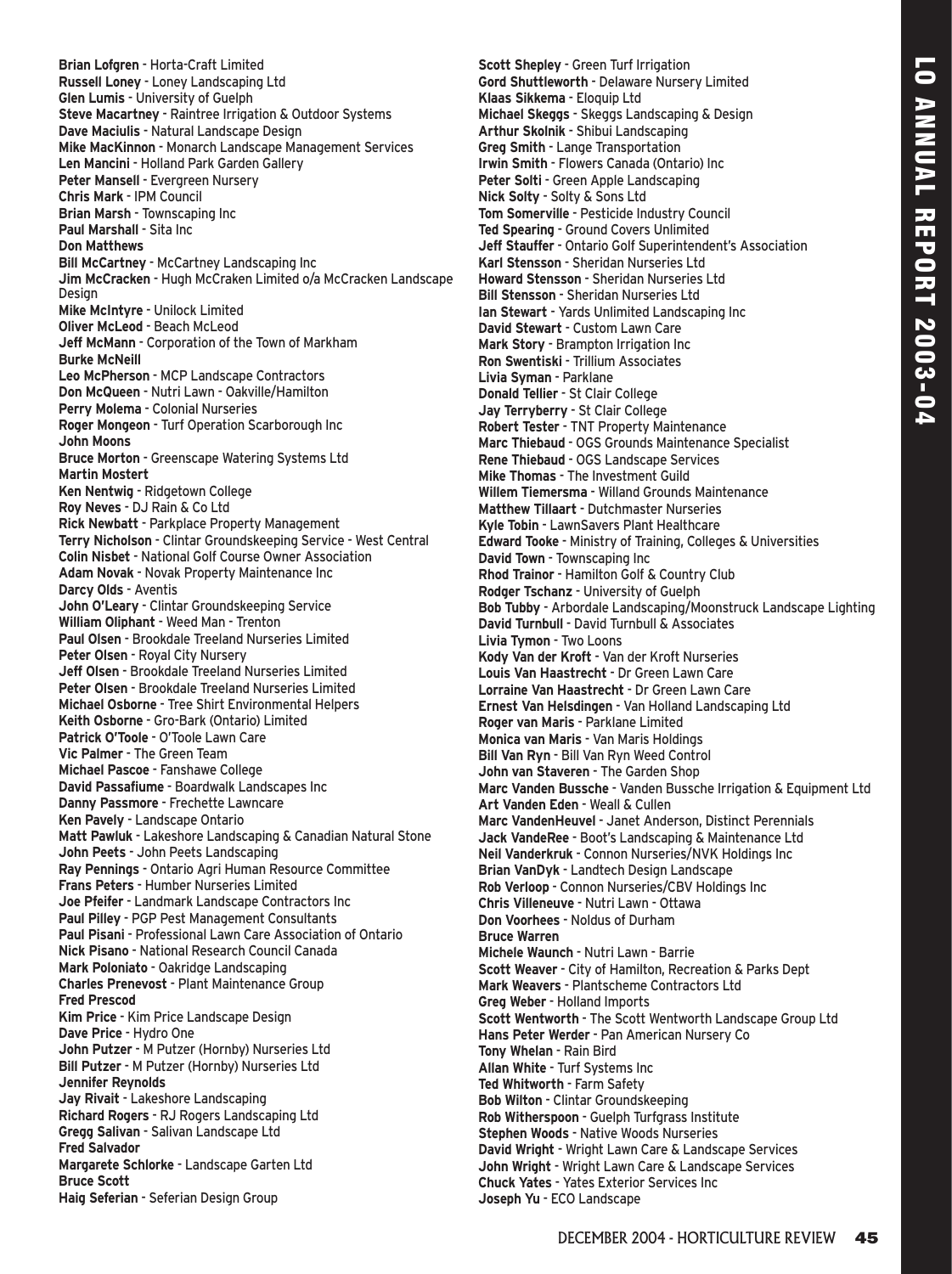Year Ended August 31, 2004

| <b>BALANCE SHEET</b><br><b>ASSETS</b>                                                                                                                                                                                                                                                                                                                                               | <b>Y/E AUG 31/03</b><br><b>AUDITED</b><br><b>STATEMENTS</b>                                                              | <b>Y/E AUG 31/04</b><br><b>AUDITED</b><br><b>STATEMENTS</b>                                                          |
|-------------------------------------------------------------------------------------------------------------------------------------------------------------------------------------------------------------------------------------------------------------------------------------------------------------------------------------------------------------------------------------|--------------------------------------------------------------------------------------------------------------------------|----------------------------------------------------------------------------------------------------------------------|
| <b>CASH</b><br><b>INVESTMENTS</b><br><b>ACCRUED INTEREST</b><br><b>ACCOUNTS RECEIVABLE</b><br><b>PREPAID EXPENSES</b><br><b>BUILDING</b>                                                                                                                                                                                                                                            | 311.441<br>1,086,134<br>31,576<br>1,226,532<br>544,106<br>1.254.137                                                      | 164,295<br>1,111,644<br>52,325<br>1,441,568<br>515,972<br>1.254.137                                                  |
| <b>TOTAL ASSETS</b>                                                                                                                                                                                                                                                                                                                                                                 | 4,453,926                                                                                                                | 4,539,941                                                                                                            |
| <b>LIABILITIES &amp; SURPLUS</b>                                                                                                                                                                                                                                                                                                                                                    |                                                                                                                          |                                                                                                                      |
| <b>ACCOUNTS PAYABLE</b><br>ACCOUNTS PAYABLE-GARDEN CENTRE COMMODITY GROUP<br>ACCOUNTS PAYABLE-GROWERS GROUP<br>ACCOUNTS PAYABLE-PESTICIDE SYMPOSIUM<br>ACCOUNTS PAYABLE-SPECIAL PROJECTS<br>MORTGAGE PAYABLE<br>LINE OF CREDIT<br><b>DEFERRED REVENUE</b><br>HORT, CENTRE IMPROVEMENT FUND<br>HORT. INDUSTRY DEVELOPMENT FUND<br><b>SURPLUS-MEMBERS EQUITY</b><br><b>NET INCOME</b> | 224,819<br>45,001<br>2.924<br>26.119<br>53,507<br>62.983<br>0<br>2,051,390<br>520,234<br>252,505<br>1.046.568<br>167,875 | 216,938<br>38,234<br>251<br>476<br>99,395<br>0<br>$\Omega$<br>2,223,857<br>583.105<br>232,683<br>1,046,568<br>98,434 |
| <b>TOTAL LIABILITIES &amp; SURPLUS</b>                                                                                                                                                                                                                                                                                                                                              | 4,453,926                                                                                                                | 4,539,941                                                                                                            |

#### LANDSCAPE ONTARIO AUDITED FINANCIAL STATEMENTS

Year Ended August 31, 2004

| <b>INVESTMENTS</b>                | <b>MATURITY</b><br><b>DATE</b> | <b>RATE</b><br><b>OF</b><br><b>RETURN</b> | <b>OPENING</b><br><b>VALUE</b><br><b>AT COST</b><br><b>SEP 1/03</b> | <b>PURCHASES</b><br><b>AT COST</b> | <b>DISPOSALS</b> | <b>GAIN/LOSS</b><br><b>DISPOSALS</b> |
|-----------------------------------|--------------------------------|-------------------------------------------|---------------------------------------------------------------------|------------------------------------|------------------|--------------------------------------|
| <b>PROVINCE OF QUEBEC COUPON</b>  | <b>DEC 1, 2005</b>             | 4.03%                                     | 188,898                                                             |                                    | (205,702)        | 9,126                                |
| <b>PROVINCE OF BC COUPON</b>      | <b>JUN 4, 2012</b>             | 5.97 %                                    | 39,264                                                              |                                    |                  |                                      |
| <b>ONTARIO SAVINGS BOND</b>       | <b>JUN 21, 2010</b>            | 3.00%                                     | 492,800                                                             |                                    | (492,800)        | 0                                    |
| <b>PROVINCE OF ONTARIO COUPON</b> | SEP 8, 2011                    | 6.18 %                                    | 54,565                                                              |                                    |                  |                                      |
| <b>PROVINCE OF ONTARIO COUPON</b> | JAN 13, 2014                   | 6.13%                                     | 72,748                                                              |                                    |                  |                                      |
| <b>FRANKLIN US GROWTH FUND</b>    |                                |                                           | 179,091                                                             |                                    |                  |                                      |
| AIM CANADA GROWTH FUND            |                                |                                           | 58,768                                                              | 439                                |                  |                                      |
| <b>ROYAL BANK OF CANADA - GIC</b> | NOV 22, 2004                   | 2.00 %                                    |                                                                     | 150,000                            | (150,000)        | 0                                    |
| <b>ROYAL BANK OF CANADA - GIC</b> | DEC 8, 2004                    | 2.00 %                                    |                                                                     | 150,000                            | (150,000)        | O                                    |
| <b>PROVINCE OF ONTARIO COUPON</b> | <b>DEC 2, 2011</b>             | 4.84 %                                    |                                                                     | 500,638                            |                  |                                      |
| <b>PROVINCE OF ONTARIO COUPON</b> | <b>DEC 2, 2011</b>             | 4.22 %                                    |                                                                     | 206,131                            |                  |                                      |
| <b>TOTALS</b>                     |                                |                                           | 1,086,134                                                           | 1,007,208                          | (998, 502)       | 9,126                                |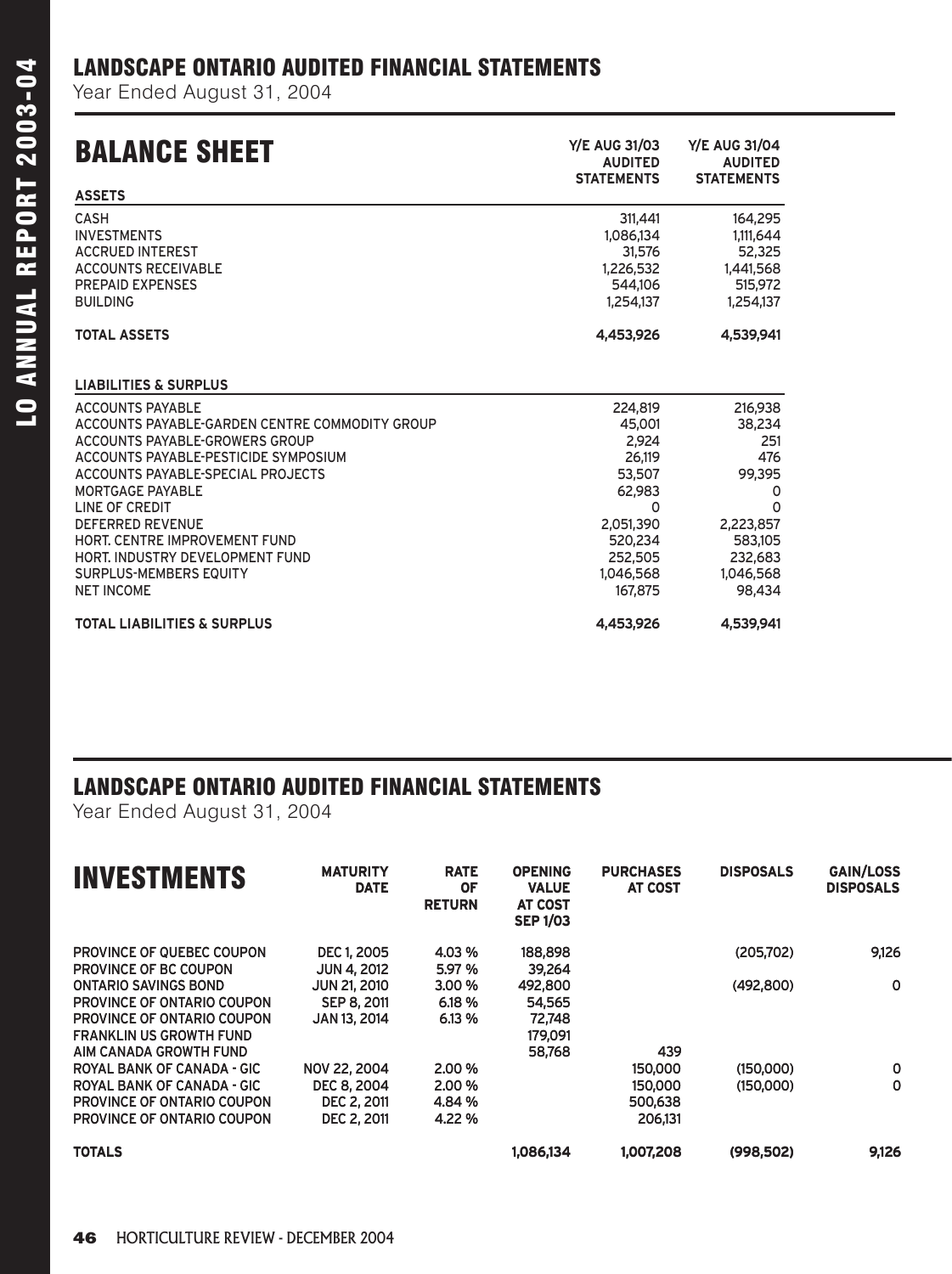Year Ended August 31, 2004

| <b>FUND ALLOCATIONS</b><br>HORTICULTURAL INDUSTRY DEVELOPMENT FUND                                                    | <b>Y/E AUG 31/03</b><br><b>AUDITED</b><br><b>STATEMENTS</b> | <b>Y/E AUG 31/04</b><br><b>AUDITED</b><br><b>STATEMENTS</b> |
|-----------------------------------------------------------------------------------------------------------------------|-------------------------------------------------------------|-------------------------------------------------------------|
| <b>OPENING BALANCE</b><br><b>EXPENDITURES</b><br><b>INDUSTRY FUNDING/DONATIONS</b><br><b>TRANSFER FROM NET INCOME</b> | 306,801<br>(190,157)<br>135,860<br>83,937                   | 336,442<br>(521,688)<br>417,930<br>49.217                   |
| <b>CLOSING BALANCE</b>                                                                                                | 336,442                                                     | 281,900                                                     |
| HORTICULTURAL CENTRE IMPROVEMENT FUND                                                                                 |                                                             |                                                             |
| <b>OPENING BALANCE</b><br><b>EXPENDITURES</b><br><b>TRANSFER FROM NET INCOME</b>                                      | 523,205<br>(2,971)<br>83,937                                | 604,171<br>(21,067)<br>49.217                               |
| <b>CLOSING BALANCE</b>                                                                                                | 604.171                                                     | 632,321                                                     |

*Complete financial information for fiscal year 2003-2004 follows. The entire report was independently audited by Chappell Marsh Vilander, chartered accountants.* 

*When you are reading the departmental summaries, please keep in mind that only direct and indirect costs are included as expense items. All overhead and staff costs appear under the LO General Income Statement.*

| <b>MARKET</b><br><b>VALUE</b><br><b>SEP 30/04</b><br>AUG 31/04 | <b>CLOSING</b><br><b>VALUE</b><br><b>AT COST</b> | <b>ACCRUED</b><br><b>INTEREST</b><br>AUG 31/04 | <b>REALIZED</b><br><b>INTEREST</b><br><b>DISPOSALS</b> |
|----------------------------------------------------------------|--------------------------------------------------|------------------------------------------------|--------------------------------------------------------|
| 0                                                              | 0                                                |                                                | 7,678                                                  |
| 50,174                                                         | 39,264                                           | 7,273                                          |                                                        |
| $\circ$                                                        | C                                                |                                                | 7,392                                                  |
| 72,217                                                         | 54,565                                           | 10,998                                         |                                                        |
| 94,856                                                         | 72,748                                           | 14,288                                         |                                                        |
| 81,405                                                         | 179,091                                          |                                                |                                                        |
| 42,810                                                         | 59,208                                           |                                                |                                                        |
| 0                                                              | 0                                                |                                                | 896                                                    |
| 0                                                              | 0                                                |                                                | 1,315                                                  |
| 516,635                                                        | 500,638                                          | 15,667                                         |                                                        |
| 201,562                                                        | 206,131                                          | 4,099                                          |                                                        |
| 1,059,659                                                      | 1,111,644                                        | 52,325                                         | 17,280                                                 |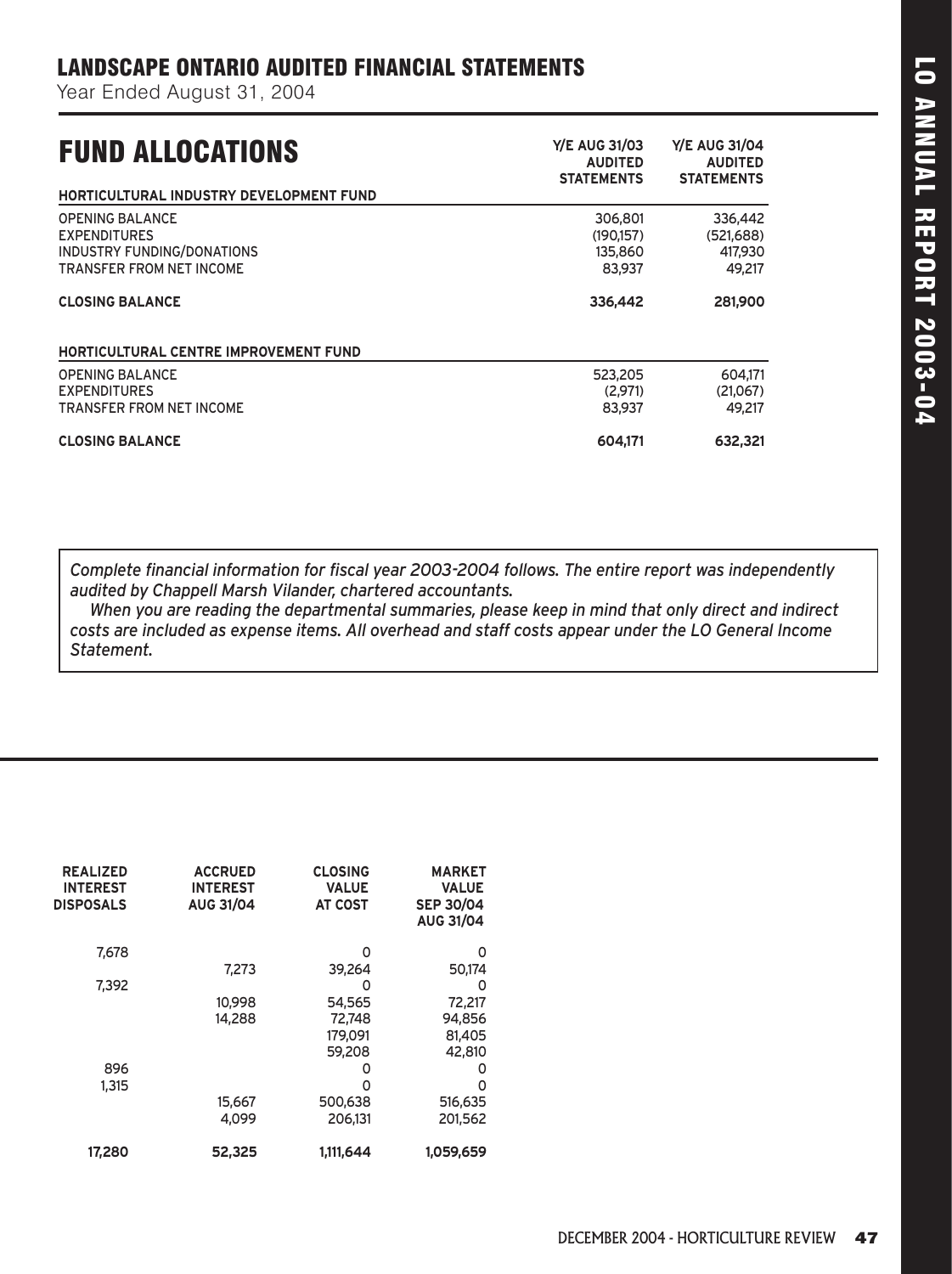Year Ended August 31, 2004

### INCOME STATEMENT - DEPARTMENTAL SUMMARY

|                          | <b>Y/E AUG 31/03</b><br><b>AUDITED</b><br><b>STATEMENTS</b> | <b>Y/E AUG 31/04</b><br><b>AUDITED</b><br><b>STATEMENTS</b> | <b>Y/E AUG 31/04</b><br><b>REVISED</b><br><b>BUDGETS</b> | <b>Y/E AUG 31/05</b><br><b>REVISED</b><br><b>BUDGETS</b> | <b>Y/E AUG 31/06</b><br><b>PROPOSED</b><br><b>BUDGETS</b> |
|--------------------------|-------------------------------------------------------------|-------------------------------------------------------------|----------------------------------------------------------|----------------------------------------------------------|-----------------------------------------------------------|
| <b>REVENUE</b>           |                                                             |                                                             |                                                          |                                                          |                                                           |
| <b>GENERAL</b>           | 195,874                                                     | 179,474                                                     | 176,000                                                  | 173,000                                                  | 173,000                                                   |
| <b>EDUCATION</b>         | 249,339                                                     | 203,850                                                     | 178,000                                                  | 190,000                                                  | 190,000                                                   |
| <b>MEMBERSHIP</b>        | 717,030                                                     | 751,670                                                     | 663,000                                                  | 735,000                                                  | 735,000                                                   |
| <b>PUBLICATIONS</b>      | 835,712                                                     | 849,726                                                     | 871,100                                                  | 858,900                                                  | 858,900                                                   |
| <b>CONGRESS</b>          | 1,377,114                                                   | 1,464,892                                                   | 1,442,426                                                | 1,488,650                                                | 1,488,650                                                 |
| <b>GARDEN EXPO</b>       | 424,843                                                     | 560,318                                                     | 511,000                                                  | 584,500                                                  | 584,500                                                   |
| <b>TOTAL REVENUE</b>     | 3,799,912                                                   | 4,009,931                                                   | 3,841,526                                                | 4,030,050                                                | 4,030,050                                                 |
| <b>EXPENSES</b>          |                                                             |                                                             |                                                          |                                                          |                                                           |
| <b>GENERAL</b>           | 1,704,207                                                   | 1,814,371                                                   | 1,747,200                                                | 1,816,800                                                | 1,816,800                                                 |
| <b>MEMBERSHIP</b>        | 419,893                                                     | 422,025                                                     | 431.924                                                  | 466,822                                                  | 466,822                                                   |
| <b>PUBLICATIONS</b>      | 378,974                                                     | 371,527                                                     | 382,000                                                  | 386,750                                                  | 386,750                                                   |
| <b>CONGRESS</b>          | 732,910                                                     | 817,914                                                     | 830,400                                                  | 851,800                                                  | 851,800                                                   |
| <b>GARDEN EXPO</b>       | 180,180                                                     | 239,969                                                     | 230.775                                                  | 274,935                                                  | 274,935                                                   |
| <b>EDUCATION</b>         | 215,873                                                     | 245,692                                                     | 192,500                                                  | 214,000                                                  | 214,000                                                   |
| <b>TOTAL EXPENSES</b>    | 3,632,037                                                   | 3,911,498                                                   | 3,814,799                                                | 4,011,107                                                | 4,011,107                                                 |
| <b>NET INCOME (LOSS)</b> | 167,875                                                     | 98,434                                                      | 26,727                                                   | 18,943                                                   | 18,943                                                    |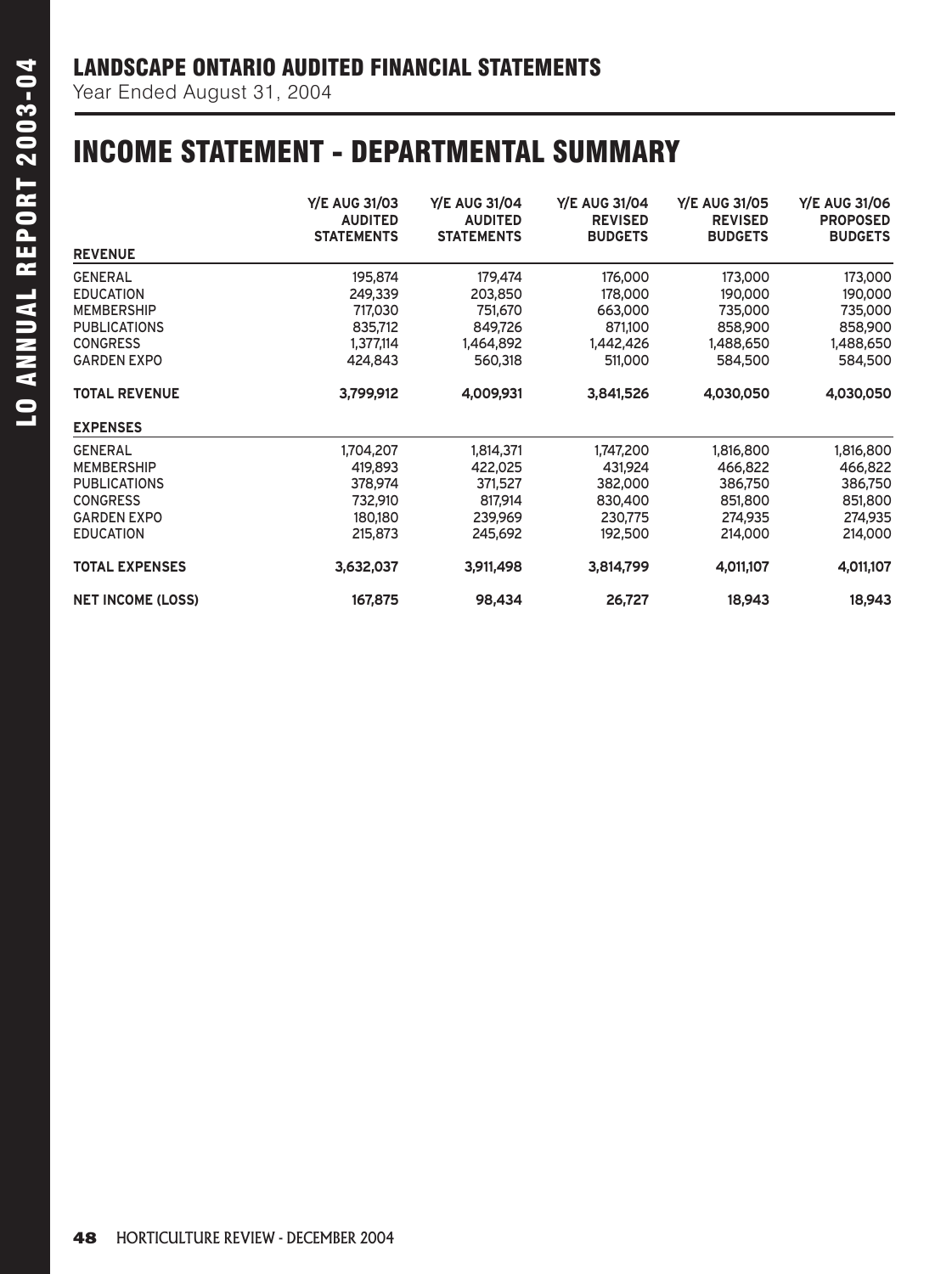### INCOME STATEMENT - GENERAL

|                                                                      | <b>Y/E AUG 31/03</b><br><b>AUDITED</b><br><b>STATEMENTS</b> | <b>Y/E AUG 31/04</b><br><b>AUDITED</b><br><b>STATEMENTS</b> | <b>Y/E AUG 31/04</b><br><b>REVISED</b><br><b>BUDGETS</b> | <b>Y/E AUG 31/05</b><br><b>REVISED</b><br><b>BUDGETS</b> | <b>Y/E AUG 31/06</b><br><b>PROPOSED</b><br><b>BUDGETS</b> |
|----------------------------------------------------------------------|-------------------------------------------------------------|-------------------------------------------------------------|----------------------------------------------------------|----------------------------------------------------------|-----------------------------------------------------------|
| <b>REVENUE</b>                                                       |                                                             |                                                             |                                                          |                                                          |                                                           |
| <b>RENT</b>                                                          | 102,955                                                     | 86,410                                                      | 100,000                                                  | 95,000                                                   | 95,000                                                    |
| <b>ADMINISTRATION FEES</b>                                           | 23,345                                                      | 28,831                                                      | 23,000                                                   | 26,000                                                   | 26,000                                                    |
| <b>EARNED INTEREST</b>                                               | 22,475                                                      | 38,763                                                      | 45,000                                                   | 45,000                                                   | 45,000                                                    |
| GAINS/LOSSES-INVESTMENTS                                             | 43,111                                                      | 9,126                                                       | 5,000                                                    | 5,000                                                    | 5,000                                                     |
| <b>MISCELLANEOUS</b>                                                 | 3,988                                                       | 16,344                                                      | 3,000                                                    | 2,000                                                    | 2,000                                                     |
| <b>TOTAL REVENUE</b>                                                 | 195,874                                                     | 179,474                                                     | 176,000                                                  | 173,000                                                  | 173,000                                                   |
| <b>EXPENSES</b>                                                      |                                                             |                                                             |                                                          |                                                          |                                                           |
| <b>ADMINISTRATIVE EXPENSES</b>                                       |                                                             |                                                             |                                                          |                                                          |                                                           |
| <b>PROPERTY TAXES</b>                                                | 30,854                                                      | 35,328                                                      | 35,000                                                   | 40,000                                                   | 40,000                                                    |
| <b>TELEPHONE</b>                                                     | 35,757                                                      | 26,906                                                      | 40,000                                                   | 28,000                                                   | 28,000                                                    |
| <b>HYDRO</b>                                                         | 26,723                                                      | 23,051                                                      | 30,000                                                   | 26,000                                                   | 26,000                                                    |
| <b>HEAT</b>                                                          | 36,321                                                      | 24,268                                                      | 16,000                                                   | 25,000                                                   | 25,000                                                    |
| MAINTENANCE-BUILDING                                                 | 51,660                                                      | 64,734                                                      | 50,000                                                   | 60,000                                                   | 60,000                                                    |
| MAINTENANCE-YARD                                                     | 29,331                                                      | 29,103                                                      | 18,000                                                   | 30,000                                                   | 30,000                                                    |
| OFFICE SUPPLIES                                                      | 43,141                                                      | 36,614                                                      | 36,000                                                   | 38,000                                                   | 38,000                                                    |
| <b>OFFICE EQUIPMENT</b>                                              | 16,059                                                      | 49,990                                                      | 42,000                                                   | 30,000                                                   | 30,000                                                    |
| <b>COMPUTER HARDWARE/SOFTWARE</b>                                    | 34,440                                                      | 25,048                                                      | 35,000                                                   | 30,000                                                   | 30,000                                                    |
| <b>POSTAGE</b>                                                       | 14,425                                                      | 23,219                                                      | 18,000                                                   | 22,000                                                   | 22,000                                                    |
| <b>COURIER</b>                                                       | 5,033                                                       | 4,933                                                       | 5,000                                                    | 5,000                                                    | 5,000                                                     |
| <b>AUDIT</b>                                                         | 11,200                                                      | 12,840                                                      | 10,000                                                   | 12,000                                                   | 12,000                                                    |
| <b>LEGAL FEES</b>                                                    | 872                                                         | 5,856                                                       | 1,000                                                    | 1,000                                                    | 1,000                                                     |
| <b>ADVERTISING</b>                                                   | 2,332                                                       | 1,630                                                       | 2,000                                                    | 2,000                                                    | 2,000                                                     |
| <b>INSURANCE EXPENSE</b>                                             | 12,836                                                      | 13,553                                                      | 13,000                                                   | 14,000                                                   | 14,000                                                    |
| <b>MEETING EXPENSES</b>                                              | 9,239                                                       | 10,092                                                      | 12,000                                                   | 10,000                                                   | 10,000                                                    |
| <b>TRAVEL</b>                                                        | 44,838                                                      | 42,326                                                      | 37,000                                                   | 42,000                                                   | 42,000                                                    |
| <b>DUES &amp; SUBSCRIPTIONS</b>                                      | 6,650                                                       | 6,630                                                       | 5,000                                                    | 6,500                                                    | 6,500                                                     |
| <b>DONATIONS</b>                                                     | 2,872                                                       | 1,625                                                       | 2,500                                                    | 3,000                                                    | 3,000                                                     |
| <b>TRAINING (STAFF)</b>                                              | 4,611                                                       | 7,723                                                       | 5,000                                                    | 10,000                                                   | 10,000                                                    |
| MISCELLANEOUS EXPENSES                                               | 9,026                                                       | 10,441                                                      | 5,000                                                    | 8,000                                                    | 8,000                                                     |
| <b>INTEREST EXPENSE (LOAN)</b>                                       | 9                                                           | 14                                                          | 1,000                                                    | 500                                                      | 500                                                       |
| INTEREST EXPENSE (MORTGAGE)                                          | 6,126                                                       | 1,745                                                       | 1,700                                                    | 0                                                        | 0                                                         |
| <b>BANK CHARGES &amp; INTEREST</b><br>(GAIN)LOSS ON FOREIGN EXCHANGE | 27,266<br>(2,705)                                           | 30,892                                                      | 26,000<br>0                                              | 30,000                                                   | 30,000                                                    |
| <b>ADMINISTRATION COSTS</b>                                          | 13,000                                                      | (7, 316)<br>14,000                                          | 13,000                                                   | 0<br>0                                                   | 0<br>0                                                    |
|                                                                      | 471,917                                                     | 495,245                                                     | 459,200                                                  | 473,000                                                  | 473,000                                                   |
| <b>COMPENSATION</b>                                                  |                                                             |                                                             |                                                          |                                                          |                                                           |
|                                                                      |                                                             |                                                             |                                                          |                                                          |                                                           |
| <b>WAGES</b>                                                         | 1,093,417                                                   | 1,167,630                                                   | 1,150,000                                                | 1,179,000                                                | 1,179,000                                                 |
| <b>BENEFITS</b><br><b>SOURCE DEDUCTIONS</b>                          | 76,613                                                      | 87,356                                                      | 74,000                                                   | 98,800                                                   | 98,800                                                    |
|                                                                      | 62,260                                                      | 64,140                                                      | 64,000                                                   | 66,000                                                   | 66,000                                                    |
|                                                                      | 1,232,290                                                   | 1,319,126                                                   | 1,288,000                                                | 1,343,800                                                | 1,343,800                                                 |
| <b>TOTAL EXPENSES</b>                                                | 1,704,207                                                   | 1,814,371                                                   | 1,747,200                                                | 1,816,800                                                | 1,816,800                                                 |
| <b>NET INCOME (LOSS)</b>                                             | (1,508,333)                                                 | (1,634,897)                                                 | (1,571,200)                                              | (1,643,800)                                              | (1,643,800)                                               |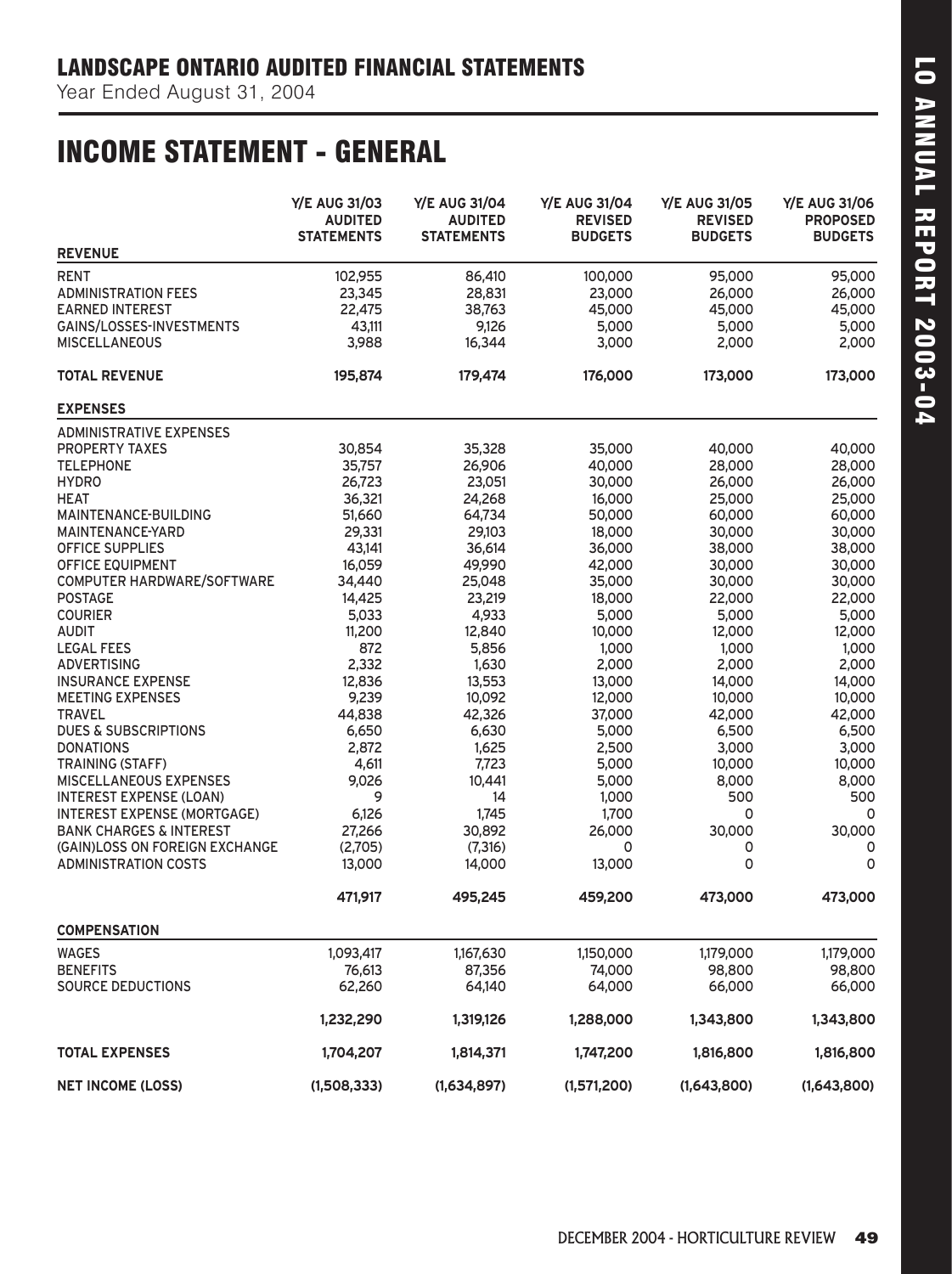Year Ended August 31, 2004

## INCOME STATEMENT - MEMBERSHIP SERVICES

|                                        | <b>Y/E AUG 31/03</b><br><b>AUDITED</b><br><b>STATEMENTS</b> | <b>Y/E AUG 31/04</b><br><b>AUDITED</b><br><b>STATEMENTS</b> | <b>Y/E AUG 31/04</b><br><b>REVISED</b><br><b>BUDGETS</b> | <b>Y/E AUG 31/05</b><br><b>REVISED</b><br><b>BUDGETS</b> | <b>Y/E AUG 31/06</b><br><b>PROPOSED</b><br><b>BUDGETS</b> |
|----------------------------------------|-------------------------------------------------------------|-------------------------------------------------------------|----------------------------------------------------------|----------------------------------------------------------|-----------------------------------------------------------|
| <b>REVENUE</b>                         |                                                             |                                                             |                                                          |                                                          |                                                           |
| <b>MEMBERSHIP DUES</b>                 | 595,466                                                     | 630,504                                                     | 580,000                                                  | 665,000                                                  | 665,000                                                   |
| <b>GOLF TOURNAMENT</b>                 | 59,377                                                      | 40,475                                                      | 30,000                                                   | 0                                                        | 0                                                         |
| <b>AWARDS OF EXCELLENCE</b>            | 13,645                                                      | 11,341                                                      | 13,000                                                   | 12,000                                                   | 12,000                                                    |
| MERCHANDISE/SERVICES                   | 15,566                                                      | 15,433                                                      | 17,000                                                   | 13,000                                                   | 13,000                                                    |
| <b>REFERRAL FEES</b>                   | 32,976                                                      | 53,918                                                      | 23,000                                                   | 45,000                                                   | 45,000                                                    |
| <b>TOTAL REVENUE</b>                   | 717,030                                                     | 751,670                                                     | 663,000                                                  | 735,000                                                  | 735,000                                                   |
| <b>EXPENSES</b>                        |                                                             |                                                             |                                                          |                                                          |                                                           |
| <b>GENERAL</b>                         |                                                             |                                                             |                                                          |                                                          |                                                           |
| <b>CNLA MEMBERSHIP DUES</b>            | 102,086                                                     | 119,292                                                     | 122,000                                                  | 154,500                                                  | 154,500                                                   |
| <b>MEMBER SUBSCRIPTIONS</b>            | 52,000                                                      | 54,000                                                      | 54,000                                                   | 60,000                                                   | 60,000                                                    |
| <b>GOLF TOURNAMENT</b>                 | 59,377                                                      | 40,475                                                      | 30,000                                                   | 0                                                        | 0                                                         |
| <b>AWARDS OF EXCELLENCE</b>            | 38,501                                                      | 43,183                                                      | 38,000                                                   | 48,000                                                   | 48,000                                                    |
| <b>MEMBERSHIP PLAQUES</b>              | 5,157                                                       | 4,138                                                       | 6,000                                                    | 6,000                                                    | 6,000                                                     |
| <b>ANNUAL REPORT</b>                   | 3,509                                                       | 3,681                                                       | 4,000                                                    | 4,000                                                    | 4,000                                                     |
| <b>WEB SITE MAINTENANCE</b>            | 11,420                                                      | 12,737                                                      | 10,000                                                   | 14,000                                                   | 14,000                                                    |
| <b>MERCHANDISE</b>                     | 11,031                                                      | 3,188                                                       | 8,000                                                    | 1,500                                                    | 1,500                                                     |
| <b>MEMBERSHIP BROCHURE</b>             | 3,713                                                       | 4,502                                                       | 5,000                                                    | 5,000                                                    | 5,000                                                     |
| <b>MEMBERSHIP CAMPAIGN</b>             | 4,441                                                       | 2,882                                                       | 5,000                                                    | 10,000                                                   | 10,000                                                    |
| <b>MEMBERSHIP BOOTH</b>                | 5,569                                                       | 3,204                                                       | 6,000                                                    | 5,000                                                    | 5,000                                                     |
| <b>PROMOTION</b>                       | 42,544                                                      | 49,221                                                      | 40,000                                                   | 50,000                                                   | 50,000                                                    |
| <b>MISCELLANEOUS</b>                   | 0                                                           | 0                                                           | 500                                                      | 0                                                        | 0                                                         |
|                                        | 339,348                                                     | 340,505                                                     | 328,500                                                  | 358,000                                                  | 358,000                                                   |
| <b>CHAPTERS &amp; COMMODITY GROUPS</b> |                                                             |                                                             |                                                          |                                                          |                                                           |
| <b>WINDSOR</b>                         | 3,470                                                       | 3,494                                                       | 3,530                                                    | 3,620                                                    | 3,620                                                     |
| <b>LONDON</b>                          | 5,458                                                       | 5,510                                                       | 5,510                                                    | 5,874                                                    | 5,874                                                     |
| <b>GOLDEN HORSESHOE</b>                | 8,088                                                       | 8,264                                                       | 8,264                                                    | 8,616                                                    | 8,616                                                     |
| <b>WATERLOO</b>                        | 4,591                                                       | 5,511                                                       | 6,342                                                    | 6,706                                                    | 6,706                                                     |
| <b>OTTAWA</b>                          | 5,042                                                       | 5,458                                                       | 5,458                                                    | 5,250                                                    | 5,250                                                     |
| <b>TORONTO</b>                         | 12,996                                                      | 3,831                                                       | 18,598                                                   | 19,822                                                   | 19,822                                                    |
| <b>GEORGIAN LAKELANDS</b>              | 5,666                                                       | 5,978                                                       | 5,978                                                    | 5,926                                                    | 5,926                                                     |
| <b>DURHAM</b>                          | 5,432                                                       | 5,368                                                       | 5,744                                                    | 5,718                                                    | 5,718                                                     |
| <b>UPPER CANADA</b>                    |                                                             | 1,391                                                       |                                                          | 3,290                                                    | 3,290                                                     |
| <b>CHAPTER ASSISTANCE</b>              | 19,095                                                      | 19,026                                                      | 20,000                                                   | 20,000                                                   | 20,000                                                    |
| <b>GROWERS GROUP</b>                   | 859                                                         | 450                                                         | 3,000                                                    | 3,000                                                    | 3,000                                                     |
| <b>LAWN CARE GROUP</b>                 | 1,137                                                       | 1,643                                                       | 3,000                                                    | 3,000                                                    | 3,000                                                     |
| <b>GARDEN CENTRE GROUP</b>             | 0                                                           | 637                                                         | 3,000                                                    | 3,000                                                    | 3,000                                                     |
| <b>LANDSCAPE CONTRACTORS GROUP</b>     | 3,163                                                       | 5,210                                                       | 3,000                                                    | 3,000                                                    | 3,000                                                     |
| <b>GROUNDS MAINTENANCE GROUP</b>       | 1,876                                                       | 1,539                                                       | 3,000                                                    | 3,000                                                    | 3,000                                                     |
| <b>DESIGNERS GROUP</b>                 | 1,235                                                       | 4,605                                                       | 3,000                                                    | 3,000                                                    | 3,000                                                     |
| <b>INTERIORSCAPE GROUP</b>             | 192                                                         | 1,755                                                       | 3,000                                                    | 3,000                                                    | 3,000                                                     |
| <b>IRRIGATION GROUP</b>                | 2,247                                                       | 1,850                                                       | 3,000                                                    | 3,000                                                    | 3,000                                                     |
|                                        | 80,545                                                      | 81,520                                                      | 103,424                                                  | 108,822                                                  | 108,822                                                   |
| <b>TOTAL EXPENSES</b>                  | 419,893                                                     | 422,025                                                     | 431,924                                                  | 466,822                                                  | 466,822                                                   |
| <b>NET INCOME (LOSS)</b>               | 297,137                                                     | 329,645                                                     | 231,076                                                  | 268,178                                                  | 268,178                                                   |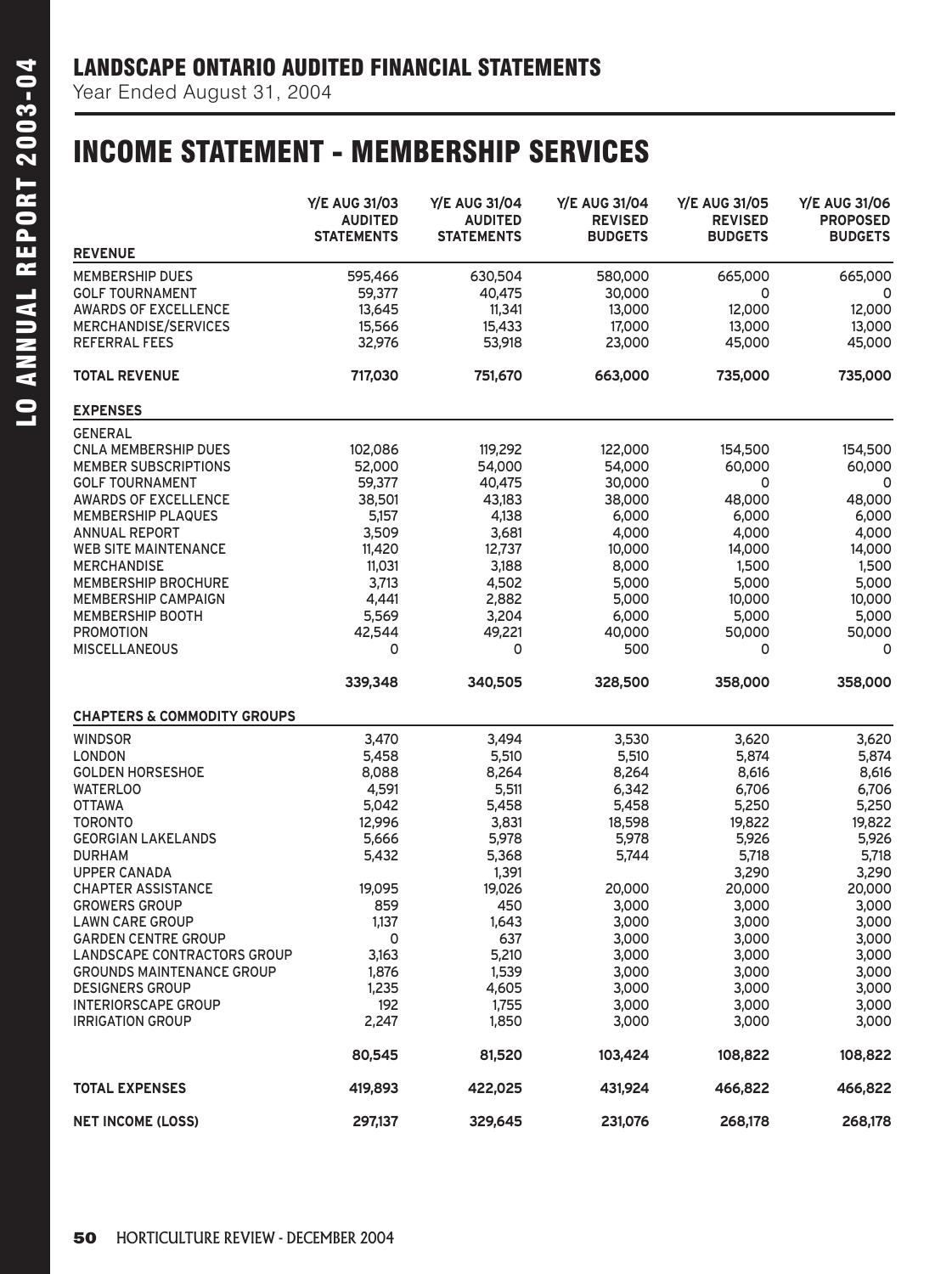## INCOME STATEMENT - EDUCATION

|                                 | <b>Y/E AUG 31/03</b><br><b>AUDITED</b><br><b>STATEMENTS</b> | <b>Y/E AUG 31/04</b><br><b>AUDITED</b><br><b>STATEMENTS</b> | <b>Y/E AUG 31/04</b><br><b>REVISED</b><br><b>BUDGETS</b> | <b>Y/E AUG 31/05</b><br><b>REVISED</b><br><b>BUDGETS</b> | <b>Y/E AUG 31/06</b><br><b>PROPOSED</b><br><b>BUDGETS</b> |
|---------------------------------|-------------------------------------------------------------|-------------------------------------------------------------|----------------------------------------------------------|----------------------------------------------------------|-----------------------------------------------------------|
| <b>REVENUE</b>                  |                                                             |                                                             |                                                          |                                                          |                                                           |
| <b>SPECIAL PROJECTS</b>         | 77,266                                                      | 30,900                                                      | 15,000                                                   | 15,000                                                   | 15,000                                                    |
| <b>TRADE COURSES</b>            | 136,841                                                     | 133,562                                                     | 130,000                                                  | 135,000                                                  | 135,000                                                   |
| <b>CERTIFICATION</b>            | 35,232                                                      | 39,389                                                      | 33,000                                                   | 40,000                                                   | 40,000                                                    |
| <b>TOTAL REVENUE</b>            | 249,339                                                     | 203,850                                                     | 178,000                                                  | 190,000                                                  | 190,000                                                   |
| <b>EXPENSES</b>                 |                                                             |                                                             |                                                          |                                                          |                                                           |
| SPECIAL PROJECTS                | 42,373                                                      | 15,723                                                      | 9,000                                                    | 9,000                                                    | 9,000                                                     |
| <b>TRADE COURSES</b>            | 73,481                                                      | 78,902                                                      | 70,000                                                   | 78,000                                                   | 78,000                                                    |
| <b>CERTIFICATION</b>            | 23,136                                                      | 37,066                                                      | 20,000                                                   | 30,000                                                   | 30,000                                                    |
| <b>PROMOTION</b>                | 9,884                                                       | 19,501                                                      | 15,000                                                   | 15,000                                                   | 15,000                                                    |
| <b>OHHRC FUNDING</b>            | 55,000                                                      | 82,500                                                      | 65,000                                                   | 70,000                                                   | 70,000                                                    |
| FOUNDATION SCHOLARSHIPS FUNDING | 12,000                                                      | 12,000                                                      | 12,000                                                   | 12,000                                                   | 12,000                                                    |
| <b>RESOURCE LIBRARY</b>         | 0                                                           | 0                                                           | 1,500                                                    | 0                                                        | 0                                                         |
| <b>TOTAL EXPENSES</b>           | 215,873                                                     | 245,692                                                     | 192,500                                                  | 214,000                                                  | 214,000                                                   |
| <b>NET INCOME(LOSS)</b>         | 33,466                                                      | (41, 842)                                                   | (14,500)                                                 | (24,000)                                                 | (24,000)                                                  |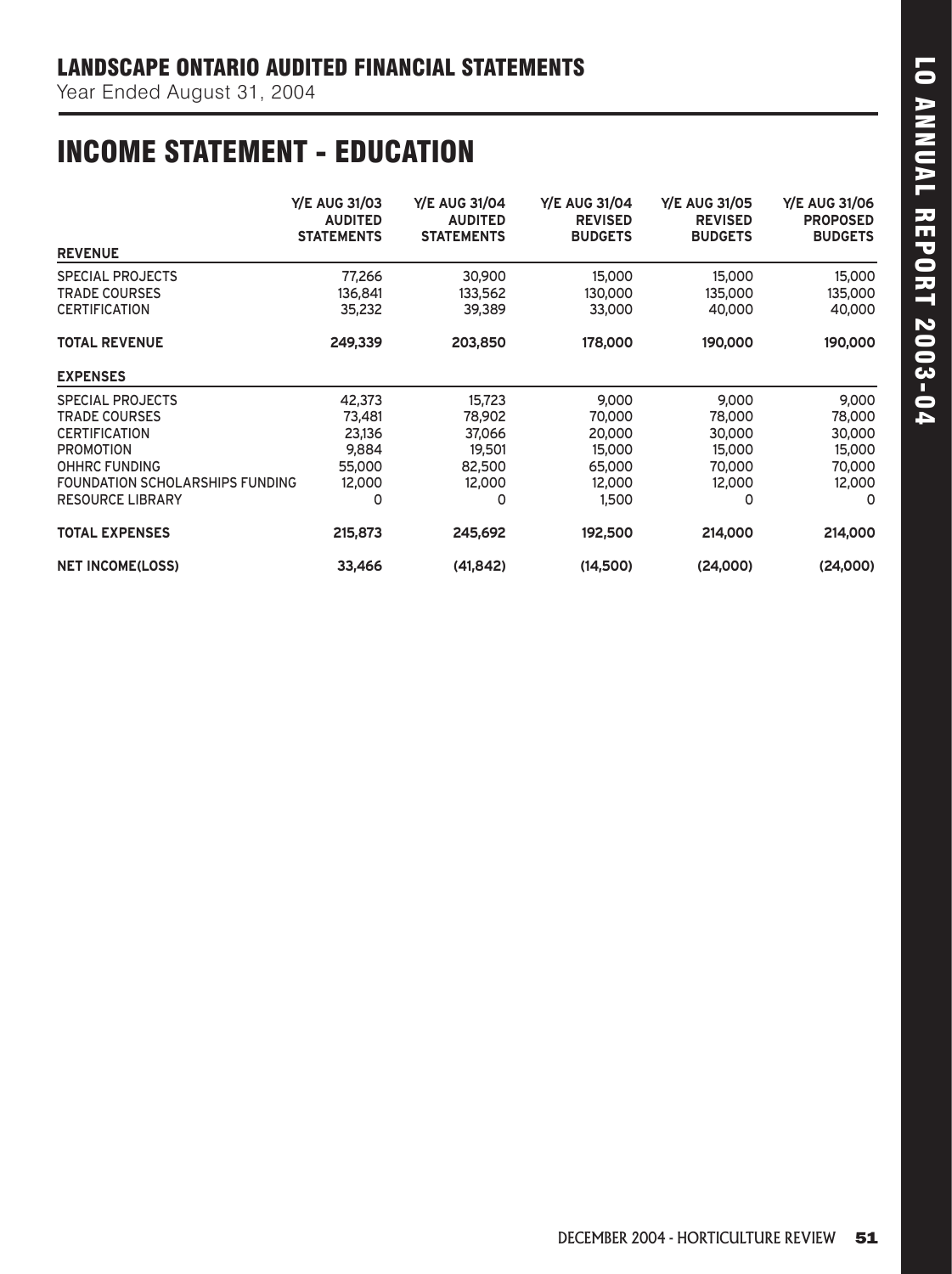Year Ended August 31, 2004

## INCOME STATEMENT - LANDSCAPE TRADES

| <b>REVENUE</b>                | <b>Y/E AUG 31/03</b><br><b>AUDITED</b><br><b>STATEMENTS</b> | <b>Y/E AUG 31/04</b><br><b>AUDITED</b><br><b>STATEMENTS</b> | <b>Y/E AUG 31/04</b><br><b>REVISED</b><br><b>BUDGETS</b> | <b>Y/E AUG 31/05</b><br><b>REVISED</b><br><b>BUDGETS</b> | <b>Y/E AUG 31/06</b><br><b>PROPOSED</b><br><b>BUDGETS</b> |
|-------------------------------|-------------------------------------------------------------|-------------------------------------------------------------|----------------------------------------------------------|----------------------------------------------------------|-----------------------------------------------------------|
| <b>ADVERTISING</b>            | 619,823                                                     | 637,844                                                     | 652,000                                                  | 642,000                                                  | 642,000                                                   |
| <b>POLYBAG</b>                | 31,137                                                      | 22,819                                                      | 32,000                                                   | 25,000                                                   | 25,000                                                    |
| <b>CLASSIFIED ADS</b>         | 6,344                                                       | 5,711                                                       | 8,500                                                    | 7,000                                                    | 7,000                                                     |
| <b>SUBSCRIPTIONS</b>          | 17,494                                                      | 18,830                                                      | 15,000                                                   | 20,000                                                   | 20,000                                                    |
| <b>CNLA NEWSBRIEF</b>         | 10,000                                                      | 3,333                                                       | 10,000                                                   | 0                                                        | 0                                                         |
| <b>MEMBER SUBSCRIPTIONS</b>   | 26,000                                                      | 27,000                                                      | 27,000                                                   | 30,000                                                   | 30,000                                                    |
|                               | 710,798                                                     | 715,537                                                     | 744,500                                                  | 724,000                                                  | 724,000                                                   |
| <b>DISCOUNTS</b>              |                                                             |                                                             |                                                          |                                                          |                                                           |
| <b>MEMBER DISCOUNTS</b>       | 75,313                                                      | 73,744                                                      | 82,000                                                   | 76,000                                                   | 76,000                                                    |
| <b>AGENCY DISCOUNTS</b>       | 19,988                                                      | 22,554                                                      | 17,000                                                   | 22,000                                                   | 22,000                                                    |
|                               | 95,301                                                      | 96,298                                                      | 99,000                                                   | 98,000                                                   | 98,000                                                    |
| <b>GROSS REVENUE</b>          | 615,497                                                     | 619,239                                                     | 645,500                                                  | 626,000                                                  | 626,000                                                   |
| <b>EXPENSES</b>               |                                                             |                                                             |                                                          |                                                          |                                                           |
| <b>EDITORIAL ARTWORK</b>      | 19,662                                                      | 18,710                                                      | 17,000                                                   | 18,000                                                   | 18,000                                                    |
| <b>PRINTING</b>               | 128,512                                                     | 132,556                                                     | 135,000                                                  | 135,000                                                  | 135,000                                                   |
| <b>FREELANCE EDITORIAL</b>    | 23,828                                                      | 18,168                                                      | 18,000                                                   | 20,000                                                   | 20,000                                                    |
| <b>EDITORIAL TRAVEL</b>       | 4,136                                                       | 2,750                                                       | 6,000                                                    | 5,000                                                    | 5,000                                                     |
| <b>SALES TRAVEL</b>           | 17,314                                                      | 15,821                                                      | 17,000                                                   | 17,000                                                   | 17,000                                                    |
| <b>MAIL PREPARATION</b>       | 5,246                                                       | 5,731                                                       | 7,000                                                    | 6,000                                                    | 6,000                                                     |
| <b>POLY BAG COSTS</b>         | 4,216                                                       | 6,127                                                       | 6,000                                                    | 6,000                                                    | 6,000                                                     |
| POSTAGE (2ND CLASS)           | 38,493                                                      | 38,840                                                      | 35,000                                                   | 39,000                                                   | 39,000                                                    |
| POSTAGE (FOREIGN)             | 4,424                                                       | 5,132                                                       | 4,000                                                    | 5,000                                                    | 5,000                                                     |
| <b>COURIER CHARGES</b>        | 2,375                                                       | 1,382                                                       | 2,500                                                    | 2,500                                                    | 2,500                                                     |
| SUBSCRIPTION CAMPAIGN         | 6,885                                                       | 2,856                                                       | 6,500                                                    | 6,500                                                    | 6,500                                                     |
| PROMOTION/MEDIA KITS          | 7,412                                                       | 11,845                                                      | 7,000                                                    | 10,000                                                   | 10,000                                                    |
| PHOTO SUPPLIES/PROCESSING     | 144                                                         | 0                                                           | 500                                                      | 0                                                        | 0                                                         |
| <b>CCAB CIRCULATION AUDIT</b> | 7,073                                                       | 4,745                                                       | 5,000                                                    | 4,500                                                    | 4,500                                                     |
| <b>MISCELLANEOUS</b>          | 53                                                          | 515                                                         | 500                                                      | 500                                                      | 500                                                       |
| <b>BAD DEBTS</b>              | 625                                                         | 0                                                           | 2,500                                                    | 2,500                                                    | 2,500                                                     |
| <b>TOTAL EXPENSES</b>         | 270,398                                                     | 265,178                                                     | 269,500                                                  | 277,500                                                  | 277,500                                                   |
| <b>NET INCOME (LOSS)</b>      | 345,099                                                     | 354,060                                                     | 376,000                                                  | 348,500                                                  | 348,500                                                   |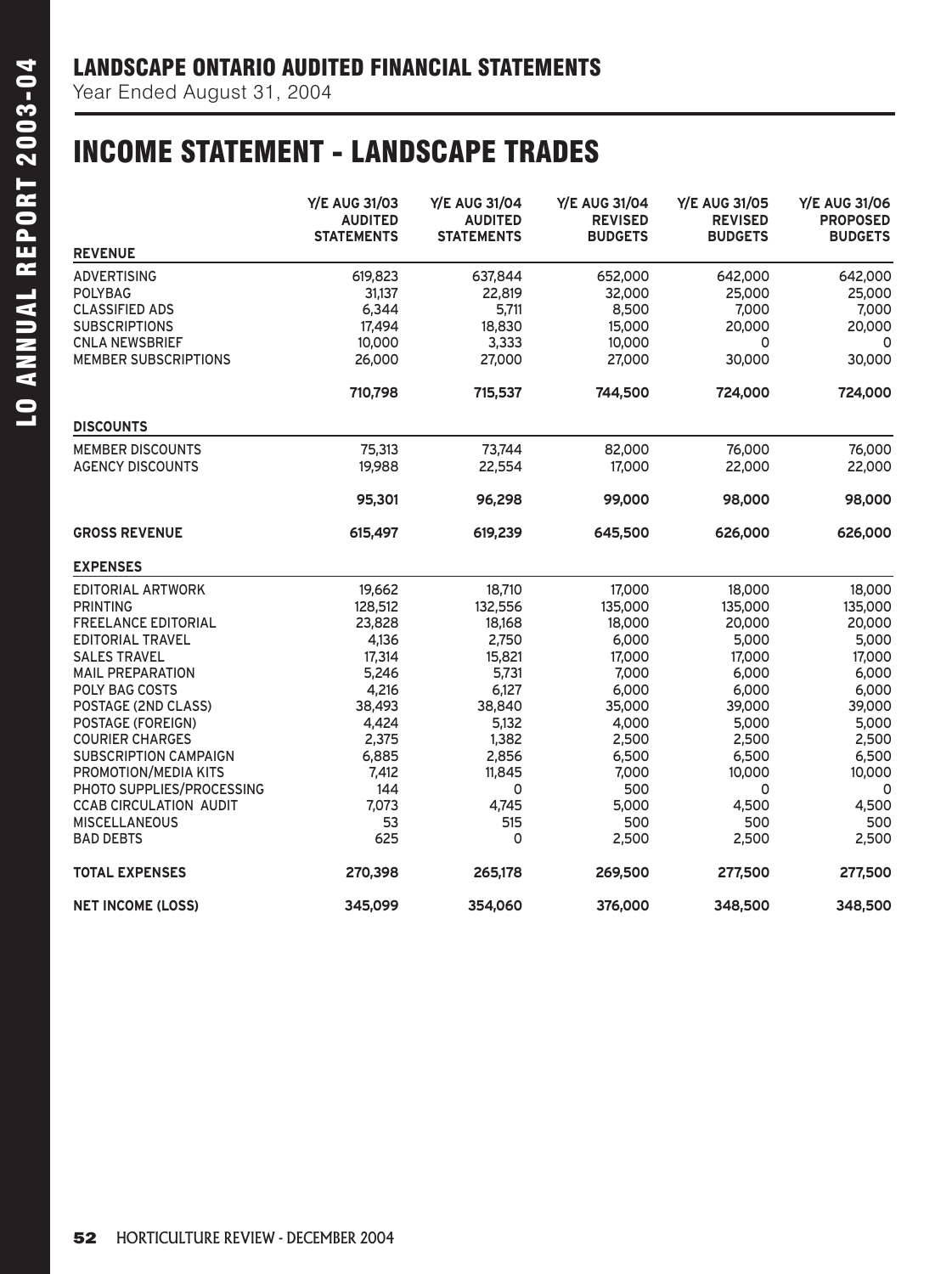## INCOME STATEMENT - HORTICULTURE REVIEW

|                                                                                                                                                                                                                                                                                                                                                                  | <b>Y/E AUG 31/03</b><br><b>AUDITED</b>                                                                           | Y/E AUG 31/04<br><b>AUDITED</b>                                                                                  | Y/E AUG 31/04<br><b>REVISED</b>                                                                                         | Y/E AUG 31/05<br><b>REVISED</b>                                                                                       | Y/E AUG 31/06<br><b>PROPOSED</b>                                                                                      |
|------------------------------------------------------------------------------------------------------------------------------------------------------------------------------------------------------------------------------------------------------------------------------------------------------------------------------------------------------------------|------------------------------------------------------------------------------------------------------------------|------------------------------------------------------------------------------------------------------------------|-------------------------------------------------------------------------------------------------------------------------|-----------------------------------------------------------------------------------------------------------------------|-----------------------------------------------------------------------------------------------------------------------|
| <b>REVENUE</b>                                                                                                                                                                                                                                                                                                                                                   | <b>STATEMENTS</b>                                                                                                | <b>STATEMENTS</b>                                                                                                | <b>BUDGETS</b>                                                                                                          | <b>BUDGETS</b>                                                                                                        | <b>BUDGETS</b>                                                                                                        |
| <b>ADVERTISING</b><br><b>POLYBAG</b><br><b>CLASSIFIED ADS</b>                                                                                                                                                                                                                                                                                                    | 160,175<br>5,486<br>19,189                                                                                       | 164,589<br>5,159<br>20,474                                                                                       | 156,000<br>10,000<br>16,000                                                                                             | 162,000<br>6,000<br>19,000                                                                                            | 162,000<br>6,000<br>19,000                                                                                            |
| <b>SUBSCRIPTIONS</b><br><b>MEMBER SUBSCRIPTIONS</b>                                                                                                                                                                                                                                                                                                              | 1,424<br>26,000                                                                                                  | 2,563<br>27,000                                                                                                  | 1,200<br>27,000                                                                                                         | 2,500<br>30,000                                                                                                       | 2,500<br>30,000                                                                                                       |
|                                                                                                                                                                                                                                                                                                                                                                  | 212,274                                                                                                          | 219,785                                                                                                          | 210,200                                                                                                                 | 219,500                                                                                                               | 219,500                                                                                                               |
| <b>DISCOUNTS</b>                                                                                                                                                                                                                                                                                                                                                 |                                                                                                                  |                                                                                                                  |                                                                                                                         |                                                                                                                       |                                                                                                                       |
| <b>MEMBER DISCOUNTS</b><br><b>AGENCY DISCOUNTS</b>                                                                                                                                                                                                                                                                                                               | 27,826<br>899                                                                                                    | 28,920<br>344                                                                                                    | 26,000<br>600                                                                                                           | 28,000<br>600                                                                                                         | 28,000<br>600                                                                                                         |
|                                                                                                                                                                                                                                                                                                                                                                  | 28,725                                                                                                           | 29,263                                                                                                           | 26,600                                                                                                                  | 28,600                                                                                                                | 28,600                                                                                                                |
| <b>GROSS REVENUE</b>                                                                                                                                                                                                                                                                                                                                             | 183,549                                                                                                          | 190,522                                                                                                          | 183,600                                                                                                                 | 190,900                                                                                                               | 190,900                                                                                                               |
| <b>EXPENSES</b>                                                                                                                                                                                                                                                                                                                                                  |                                                                                                                  |                                                                                                                  |                                                                                                                         |                                                                                                                       |                                                                                                                       |
| <b>EDITORIAL ARTWORK</b><br><b>PRINTING</b><br><b>FREELANCE EDITORIAL</b><br><b>EDITORIAL TRAVEL</b><br><b>MAIL PREPARATIONS</b><br><b>POLY BAG COSTS</b><br>POSTAGE (2ND CLASS)<br><b>POSTAGE (FOREIGN)</b><br><b>COURIER CHARGES</b><br>PROMOTION/MEDIA KITS<br>PHOTO SUPPLIES/PROCESSING<br><b>MISCELLANEOUS</b><br><b>BAD DEBTS</b><br><b>TOTAL EXPENSES</b> | 7,524<br>44,357<br>1,734<br>2,199<br>2,436<br>1,284<br>15,759<br>2,032<br>626<br>779<br>96<br>543<br>0<br>79,369 | 6,708<br>43,486<br>1,652<br>1,790<br>2,204<br>1,312<br>15,333<br>1,655<br>130<br>193<br>19<br>0<br>945<br>75,427 | 7,500<br>40,000<br>3,000<br>3,000<br>2,500<br>2,500<br>15,000<br>2,000<br>500<br>1,000<br>250<br>250<br>3,000<br>80,500 | 7,500<br>40,000<br>2,000<br>2,500<br>2,500<br>2,000<br>15,000<br>2,000<br>500<br>1,000<br>0<br>250<br>2,000<br>77,250 | 7,500<br>40,000<br>2,000<br>2,500<br>2,500<br>2,000<br>15,000<br>2,000<br>500<br>1,000<br>0<br>250<br>2,000<br>77,250 |
| <b>NET INCOME (LOSS)</b>                                                                                                                                                                                                                                                                                                                                         | 104,180                                                                                                          | 115,095                                                                                                          | 103,100                                                                                                                 | 113,650                                                                                                               | 113,650                                                                                                               |
| <b>SPECIAL PROJECTS</b><br><b>REVENUE</b>                                                                                                                                                                                                                                                                                                                        | 36,667                                                                                                           | 39,965                                                                                                           | 42,000                                                                                                                  | 42,000                                                                                                                | 42,000                                                                                                                |
| <b>EXPENSES</b>                                                                                                                                                                                                                                                                                                                                                  | 29,207                                                                                                           | 30,921                                                                                                           | 32,000                                                                                                                  | 32,000                                                                                                                | 32,000                                                                                                                |

**NET INCOME (LOSS) 7,460 9,044 10,000 10,000 10,000**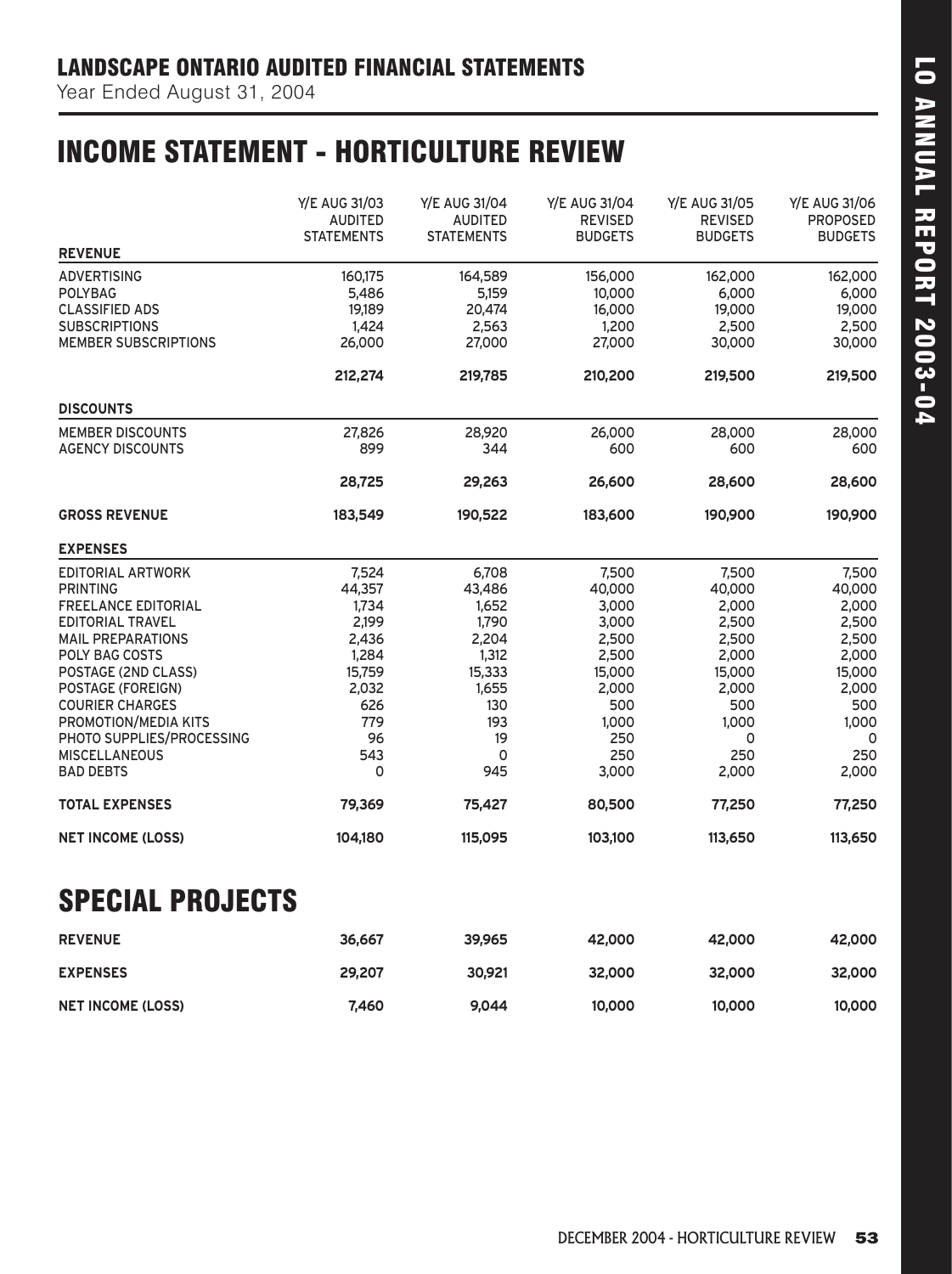## INCOME STATEMENT - CONGRESS

|                                          | <b>Y/E AUG 31/03</b><br><b>AUDITED</b> | <b>Y/E AUG 31/04</b><br><b>AUDITED</b> | <b>Y/E AUG 31/04</b><br><b>REVISED</b> | <b>Y/E AUG 31/05</b><br><b>REVISED</b><br><b>BUDGETS</b> | <b>Y/E AUG 31/06</b><br><b>PROPOSED</b> |
|------------------------------------------|----------------------------------------|----------------------------------------|----------------------------------------|----------------------------------------------------------|-----------------------------------------|
| <b>REVENUE</b>                           | <b>STATEMENTS</b>                      | <b>STATEMENTS</b>                      | <b>BUDGETS</b>                         |                                                          | <b>BUDGETS</b>                          |
| <b>EXHIBIT SPACE</b>                     | 1,374,449                              | 1,454,606                              | 1,429,426                              | 1,478,650                                                | 1,478,650                               |
| <b>REGISTRATION</b>                      | 106,743                                | 117,066                                | 120,000                                | 120,000                                                  | 120,000                                 |
| <b>MISCELLANEOUS</b>                     | 9,267                                  | 12,790                                 | 8,000                                  | 10,000                                                   | 10,000                                  |
|                                          | 1,490,459                              | 1,584,462                              | 1,557,426                              | 1,608,650                                                | 1,608,650                               |
| <b>DISCOUNTS</b>                         |                                        |                                        |                                        |                                                          |                                         |
| <b>MEMBER DISCOUNTS</b>                  | 113,345                                | 119,570                                | 115,000                                | 120,000                                                  | 120,000                                 |
| <b>GROSS REVENUE</b>                     | 1,377,114                              | 1,464,892                              | 1,442,426                              | 1,488,650                                                | 1,488,650                               |
| <b>EXPENSES</b>                          |                                        |                                        |                                        |                                                          |                                         |
| <b>EXHIBIT HALL</b>                      | 256,500                                | 289,000                                | 289,000                                | 289,000                                                  | 289,000                                 |
| <b>SECURITY</b>                          | 20,865                                 | 23,089                                 | 21,500                                 | 24,500                                                   | 24,500                                  |
| <b>SHOW SERVICES</b>                     | 78,454                                 | 93,765                                 | 80,000                                 | 90,000                                                   | 90,000                                  |
| <b>FEATURE AREA</b>                      | 203                                    | 3,322                                  | 1,500                                  | 2,500                                                    | 2,500                                   |
| <b>SPEAKERS</b>                          | 25,934                                 | 26,415                                 | 40,000                                 | 40,000                                                   | 40,000                                  |
| <b>REGISTRATION SERVICES</b>             | 34,536                                 | 37,923                                 | 37,000                                 | 39,000                                                   | 39,000                                  |
| <b>AUDIO VISUAL EQUIPMENT</b>            | 15,928                                 | 25,139                                 | 20,000                                 | 30,000                                                   | 30,000                                  |
| <b>ENTERTAINMENT</b>                     | 12,493                                 | 11,000                                 | 14,000                                 | 12,000                                                   | 12,000                                  |
| <b>RECEPTIONS</b>                        | 27,817                                 | 30,009                                 | 28,000                                 | 30,000                                                   | 30,000                                  |
| <b>PRINTING</b>                          | 49,899                                 | 54,675                                 | 54,000                                 | 50,000                                                   | 50,000                                  |
| <b>PROMOTION</b>                         | 24,965                                 | 29,575                                 | 25,000                                 | 27,000                                                   | 27,000                                  |
| <b>ADVERTISING</b>                       | 32,320                                 | 33,318                                 | 36,000                                 | 36,000                                                   | 36,000                                  |
| <b>PHOTOGRAPHY</b>                       | 2,106                                  | 1,944                                  | 2,200                                  | 2,200                                                    | 2,200                                   |
| <b>FLOWERS</b>                           | 1,871                                  | 2,974                                  | 2,200                                  | 3,000                                                    | 3,000                                   |
| <b>GIFTS/ GRATUITIES</b>                 | 40                                     | 1,047<br>53,497                        | 1,000<br>60,000                        | 1,100<br>57,000                                          | 1,100<br>57,000                         |
| <b>MOVE IN/MOVE OUT</b><br><b>TRAVEL</b> | 56,657<br>36,676                       | 37,761                                 | 34,000                                 | 36,000                                                   | 36,000                                  |
| <b>SNOW REMOVAL</b>                      | 0                                      | 3,000                                  | 10,000                                 | 10,000                                                   | 10,000                                  |
| <b>INSURANCE</b>                         | 8,370                                  | 8,613                                  | 10,000                                 | 10,000                                                   | 10,000                                  |
| <b>POSTAGE</b>                           | 11,207                                 | 9,263                                  | 14,000                                 | 11,000                                                   | 11,000                                  |
| <b>PARKING</b>                           | 6,645                                  | 6,375                                  | 7,000                                  | 7,000                                                    | 7,000                                   |
| <b>POLICE</b>                            | 1,352                                  | 1,352                                  | 1,500                                  | 1,500                                                    | 1,500                                   |
| <b>JANITORIAL</b>                        | 22,500                                 | 25,000                                 | 25,000                                 | 28,000                                                   | 28,000                                  |
| <b>SOFTWARE</b>                          | 0                                      | 5,722                                  | 6,000                                  | 6,000                                                    | 6,000                                   |
| <b>LABOUR</b>                            | 2,555                                  | 2,935                                  | 6,500                                  | 4,000                                                    | 4,000                                   |
| <b>MISCELLANEOUS</b>                     | 3,017                                  | 1,200                                  | 5,000                                  | 5,000                                                    | 5,000                                   |
| <b>TOTAL EXPENSES</b>                    | 732,910                                | 817,914                                | 830,400                                | 851,800                                                  | 851,800                                 |
| <b>NET INCOME (LOSS)</b>                 | 644,204                                | 646,978                                | 612,026                                | 636,850                                                  | 636,850                                 |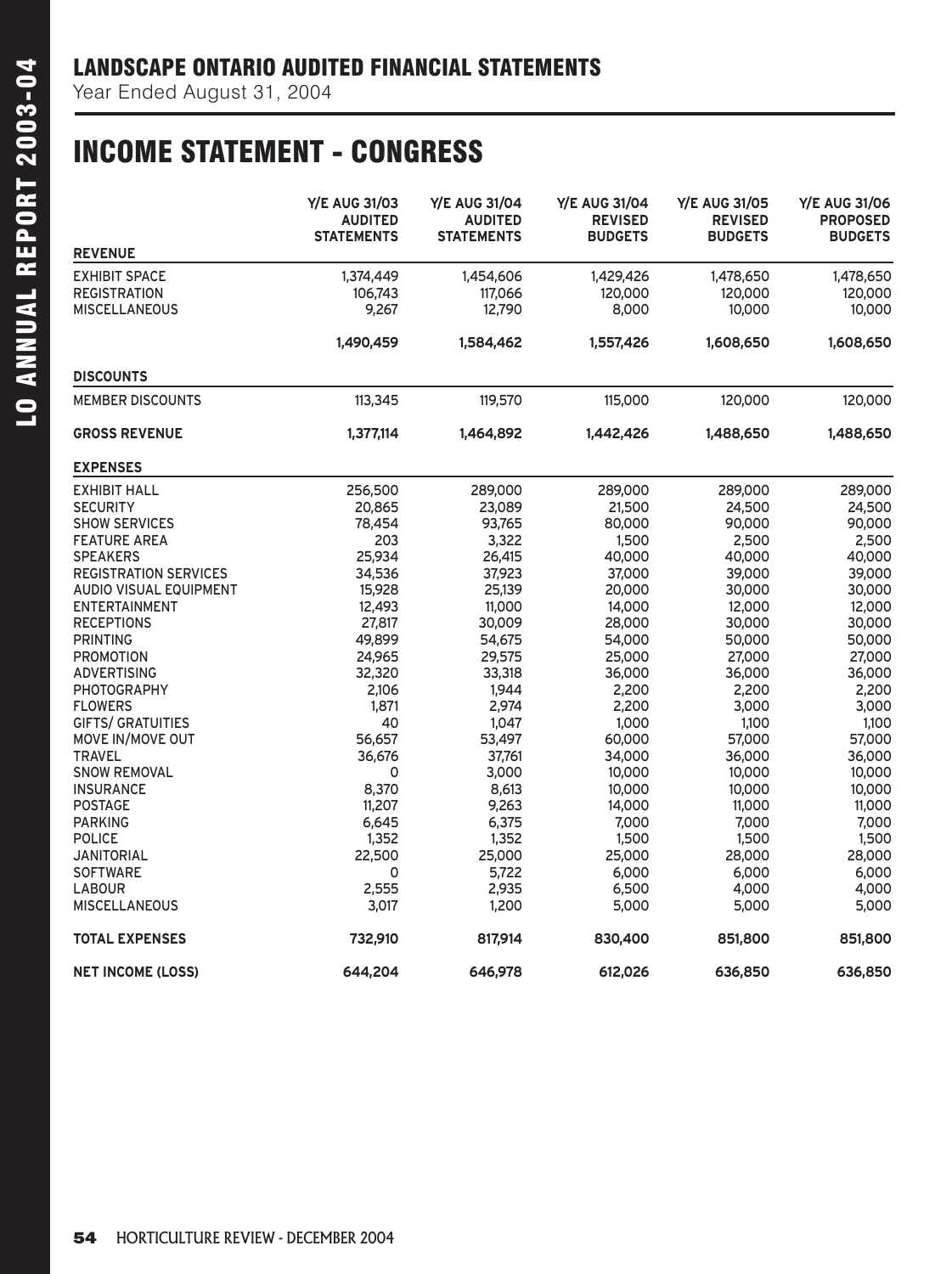## INCOME STATEMENT - GARDEN EXPO

|                              | <b>Y/E AUG 31/03</b><br><b>AUDITED</b><br><b>STATEMENTS</b> | <b>Y/E AUG 31/04</b><br><b>AUDITED</b><br><b>STATEMENTS</b> | Y/E AUG 31/04<br><b>REVISED</b><br><b>BUDGETS</b> | <b>Y/E AUG 31/05</b><br><b>REVISED</b><br><b>BUDGETS</b> | <b>Y/E AUG 31/06</b><br><b>PROPOSED</b><br><b>BUDGETS</b> |
|------------------------------|-------------------------------------------------------------|-------------------------------------------------------------|---------------------------------------------------|----------------------------------------------------------|-----------------------------------------------------------|
| <b>REVENUE</b>               |                                                             |                                                             |                                                   |                                                          |                                                           |
| <b>EXHIBIT SPACE</b>         | 436,139                                                     | 573,936                                                     | 525,000                                           | 600,000                                                  | 600,000                                                   |
| <b>MISCELLANEOUS</b>         | 1,271                                                       | 1,682                                                       | 1,000                                             | 1,000                                                    | 1,000                                                     |
|                              | 437,410                                                     | 575,618                                                     | 526,000                                           | 601,000                                                  | 601,000                                                   |
| <b>DISCOUNTS</b>             |                                                             |                                                             |                                                   |                                                          |                                                           |
| <b>MEMBER DISCOUNTS</b>      | 12,567                                                      | 15,300                                                      | 15,000                                            | 16,500                                                   | 16,500                                                    |
| <b>GROSS REVENUE</b>         | 424,843                                                     | 560,318                                                     | 511,000                                           | 584,500                                                  | 584,500                                                   |
| <b>EXPENSES</b>              |                                                             |                                                             |                                                   |                                                          |                                                           |
| <b>EXHIBIT HALL</b>          | 63,750                                                      | 90,020                                                      | 89,250                                            | 97,000                                                   | 97,000                                                    |
| <b>SECURITY</b>              | 4,399                                                       | 6,813                                                       | 6,000                                             | 7,000                                                    | 7,000                                                     |
| <b>SHOW SERVICES</b>         | 21,497                                                      | 32,638                                                      | 23,000                                            | 35,000                                                   | 35,000                                                    |
| <b>REGISTRATION SERVICES</b> | 13,271                                                      | 12,525                                                      | 15,000                                            | 13,500                                                   | 13,500                                                    |
| <b>PRINTING</b>              | 16,843                                                      | 18,619                                                      | 22,775                                            | 20,000                                                   | 20,000                                                    |
| <b>PROMOTION</b>             | 4,778                                                       | 3,674                                                       | 4,500                                             | 14,500                                                   | 14,500                                                    |
| <b>ADVERTISING</b>           | 13,667                                                      | 19,617                                                      | 17,000                                            | 22,000                                                   | 22,000                                                    |
| <b>MOVE IN/MOVE OUT</b>      | 17,694                                                      | 24,046                                                      | 20,000                                            | 27,000                                                   | 27,000                                                    |
| <b>TRAVEL</b>                | 5,570                                                       | 7,724                                                       | 7,000                                             | 8,000                                                    | 8,000                                                     |
| <b>POSTAGE</b>               | 5,235                                                       | 4,626                                                       | 6,500                                             | 6,500                                                    | 6,500                                                     |
| <b>PARKING</b>               | 1,056                                                       | 795                                                         | 1,250                                             | 895                                                      | 895                                                       |
| <b>RECEPTIONS</b>            | 3,239                                                       | 2,095                                                       | 4,000                                             | 4,000                                                    | 4,000                                                     |
| <b>JANITORIAL</b>            | 6,400                                                       | 6,500                                                       | 8,500                                             | 6,500                                                    | 6,500                                                     |
| <b>SOFTWARE</b>              | 0                                                           | 2,557                                                       | 3,000                                             | 3,000                                                    | 3,000                                                     |
| <b>MISCELLANEOUS</b>         | 2,782                                                       | 7,718                                                       | 3,000                                             | 10,040                                                   | 10,040                                                    |
| <b>TOTAL EXPENSES</b>        | 180,180                                                     | 239,969                                                     | 230,775                                           | 274,935                                                  | 274,935                                                   |
| <b>NET INCOME (LOSS)</b>     | 244,663                                                     | 320,350                                                     | 280,225                                           | 309,565                                                  | 309,565                                                   |